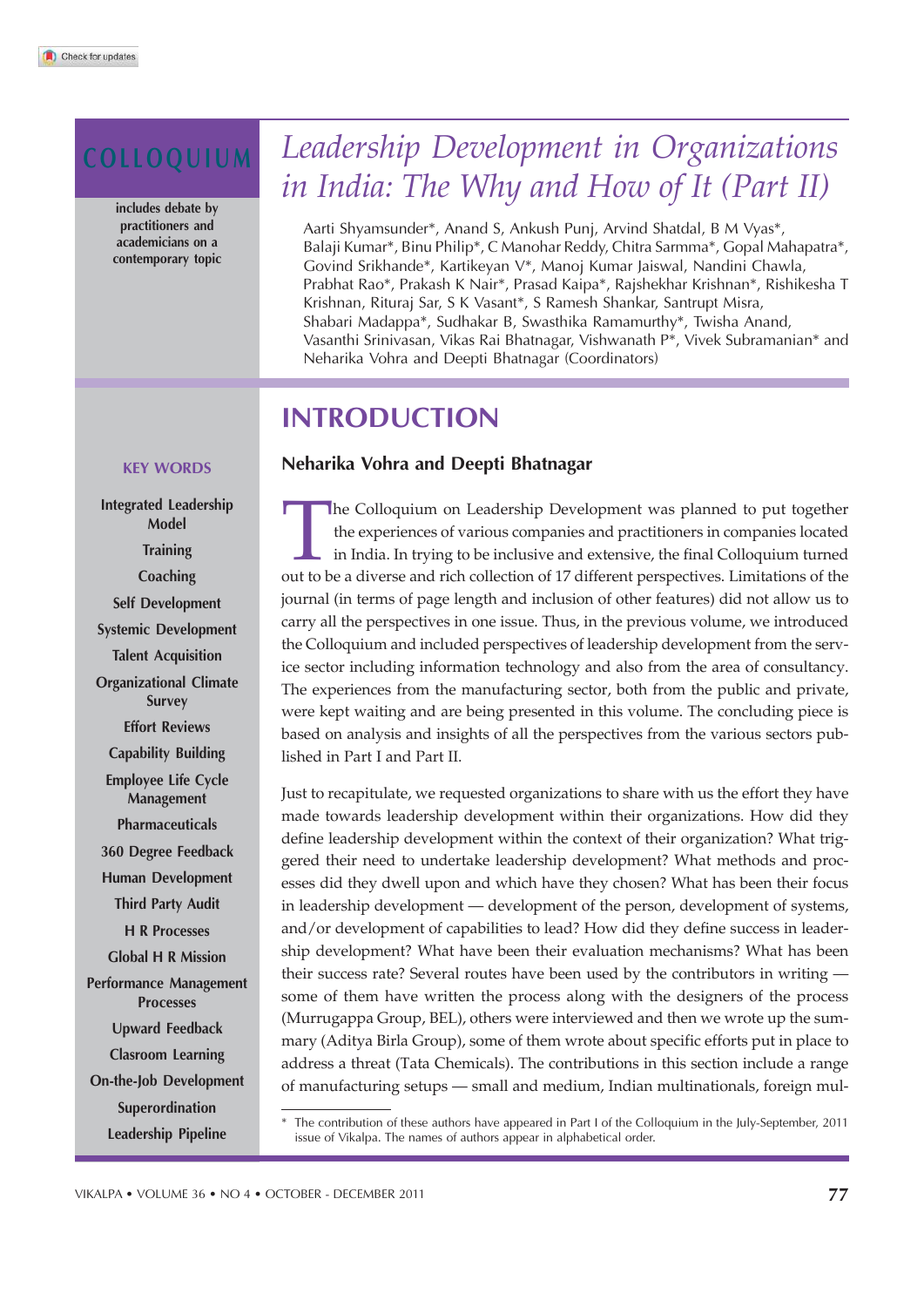tinationals, and national conglomerates. We hope that the diversity of perspectives will help the reader to appreciate the myriad possibilities.

It is expected that this part of the Colloquium is as exciting as the previous one. We would like to invite you to read on and send us your comments and ideas.

# Leadership Development at Aditya Birla Group<sup>1</sup>

# Twisha Anand and Santrupt Misra

# The Aditya Birla Group

In the league of Fortune 500 companies, the Aditya<br>Birla Group is a US \$35 billion corporation with over n the league of Fortune 500 companies, the Aditya 1,33,000 employees and having 60 per cent of its operations as overseas, dispersed among 33 countries. The Group is a business conglomerate with businesses as diverse as metals, cement, textiles, chemicals, agri-busi-

ness, carbon black, mining, wind power, telecommunications, financial services, IT-ITes, retail, and trading solutions. The Group has displayed an exemplary growth from being a US \$2 billion company to a US \$35 billion empire in the past 15 years.

The *Hewitt-Economic Times* and a *Wall Street Journal* 2007 Study have adjudged Aditya Birla Group as the best employer in India and among the Top 6 in Asia. A study by Hewitt Associates, RBL Group, and *Fortune* magazine has ranked the Group among the Top 6 Great Places for Leaders in the Asia-Pacific region.

## Need for Leadership Development

The need for leadership development is aligned with the character of the corporation itself. The Aditya Birla Group is undergoing several radical changes. First, from being an Indian

market-centric Indian organization, the Group is on the path of becoming a global corporation. Second, it is repositioning itself from a pure manufacturing company to being a company with services business in its portfolio. Third, it is moving from being a pure commodity

<sup>1</sup> Based on telephonic conversation with Dr. Santrupt Misra

A suitable approach to leadership development implies moving away from the classical onesize-fits-all leadership model to a customized design approach tailored for specific individual needs. This transition in approach can be demonstrated with the help of some examples of different practices suited to current leadership development needs.

manufacturer to a producer of value-added products meant for end consumers. These strategic shifts and changes in the nature of the Group's business call for a qualitative change in leadership. In addition, there is also a need for a quantitative jump in terms of the number of people who need to be trained in leadership. Currently, the Group is a US \$35 billion company, and their target

> is to be US \$65 billion by 2015. This calls for more functional leaders who would require leadership training. Well-structured leadership development programmes in such a transformational organization would not only enhance the competencies of the leaders but also provide enduring value to the organization.

#### Leadership Development Initiatives

Over the years, the Group has engineered change in the leadership development approach. It has recognized that exposure of people to a variety of experiences could build capability and comfort for operating across cultures and managing multicultural teams. To be able to address the needs of the dispersed workforce, reliance on effective technological tools and methods has been another shift in the approach. Technological

transition initially requires being comfortable with the use of technology as an interface for work, virtual meetings, tele-conferences, collaborative work through web technology, which enable dispersed workforce to be productive. Another need that is addressed by the Aditya Birla Group is paradoxical – to create vision and develop nimble strategies in an ever-dynamic environment. Thus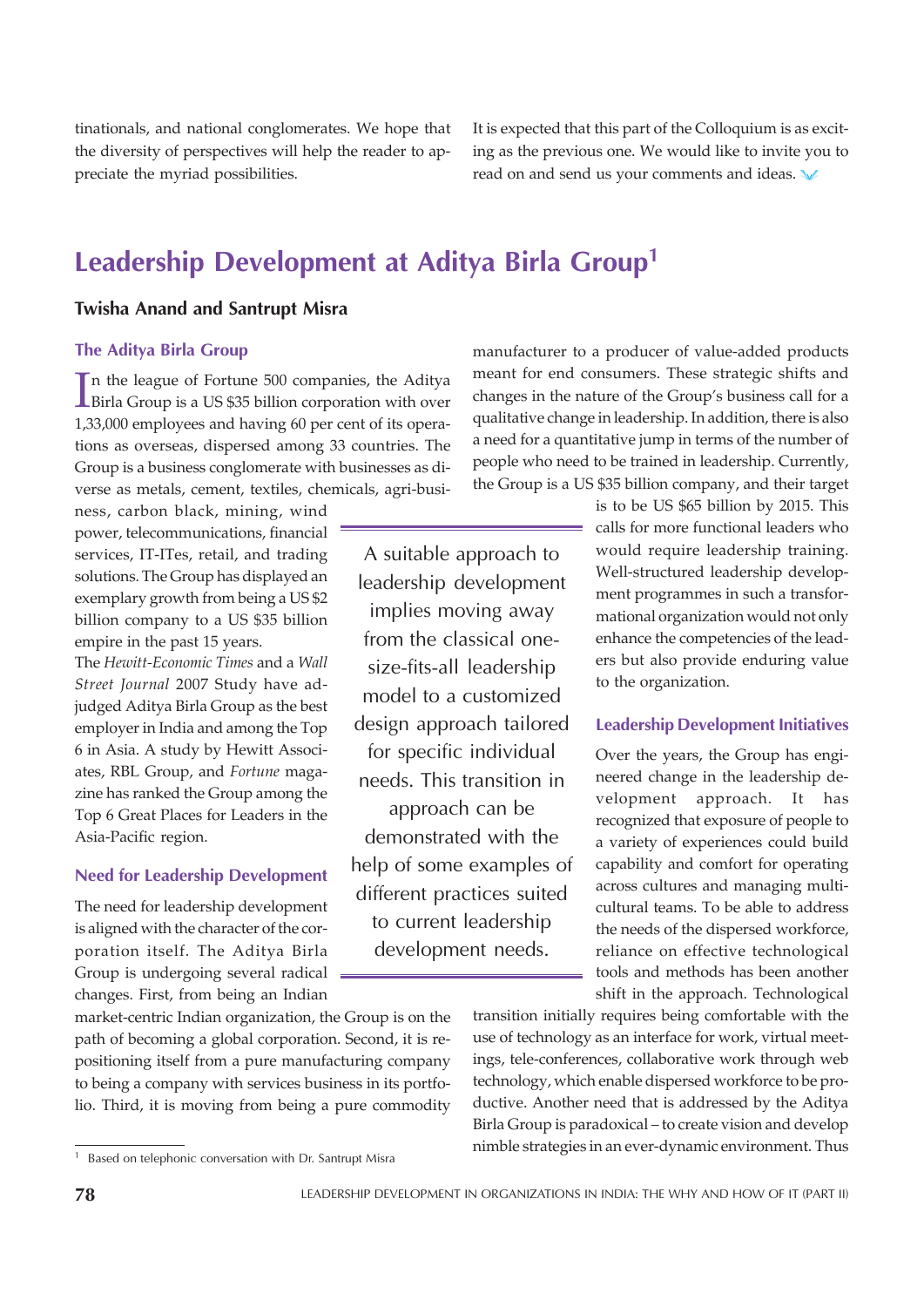the leaders of today are required not just to inspire people or to create vision, but also to be flexible, nimble, and able to connect highly dissimilar people in their teams. The leadership development initiatives at Aditya Birla Group are being tailored to train people to address some of these needs.

A suitable approach to leadership development implies moving away from the classical one-size-fits-all leadership model to a customized design approach tailored for specific individual needs. This transition in approach

can be demonstrated with the help of some examples of different practices suited to current leadership development needs. One of the leadership development initiatives at the Aditya Birla Group encourages leaders to go out of the organization to meet people who in their view have built leadership capability and credentials for themselves, and thereby draw their own lessons in leadership. This programme is organization-assisted, and looks at leaders beyond their own organization, from any walk of life that they could learn from.

Another example is that of enabling leadership development through consortium programmes. The Group has joined a consortium of companies, which are very different in their background, specialization, and capabilities such as Wipro, Colgate-Palmolive, and Genpact. Employees from these organizations interact, lead dialogues about leadership, and learn together. In these consortiums, leaders from different organizations come to address

this mixed group of people about their experiences. This enables the leaders from Aditya Birla Group companies to become comfortable with multiple sectors and multiple challenges.

Not only in India, the Group has leadership development programmes operating in several countries. In fact, they have now been involved in conducting outreach programmes across different countries. Typically, these programmes are conducted at the workplace — almost

always at the client location, which may be in factories, businesses, or offices. Designing such programmes requires a special focus on cultural sensitivity, to be able to ensure that participants are able to relate to the course material. In designing the overseas programmes, the method of delivery, the pace at which it is done, a suitable mode of learning, working, and engaging needs are all considered.

We may mention a few examples of hugely successful leadership development initiatives, such as business

The biggest indicator of the success of leadership development initiatives at

the Group is its growth from US \$2 billion to US \$35 billion in the last 15 years, which would not have been possible without a significant leadership bandwidth. Achieving the target of US \$65 billion by 2015 should be possible because of the Group's ability to supply, create, and develop adequate and right kind of leaders to drive that kind of growth.

leadership programme, functional excellence programme, internal centres for excellence for human resources, project management, and finance. These programmes are for the managers who have high potential and are spotted for growth within the organization.

# Pedagogy

The leadership development initiatives follow a wide variety of pedagogy, from technology to face-to-face, small group activity projects, workshops, and classrooms. While the classroom programmes range from 2 to 7 days, the technology interface is not of a fixed duration since it is selfbased and self-paced, and involves self-learning. It often depends on the level of the management, leadership capability, and competency to be built.

For more focused needs, one-on-one coaching is found to be useful. Thus coaching is offered in cases such as role transition through a significant

assignment, for people who have very high potential but seem to have one or two distinct derailers, for people who subtly express a desire for further development for themselves to take on higher responsibility, and for people who are in the talent pool and are being prepared for future roles. The Aditya Birla Group has certified coaches internally who have been rigorously trained and have practised coaching for a certain period of time. In certain cases, they also bring in external coaches.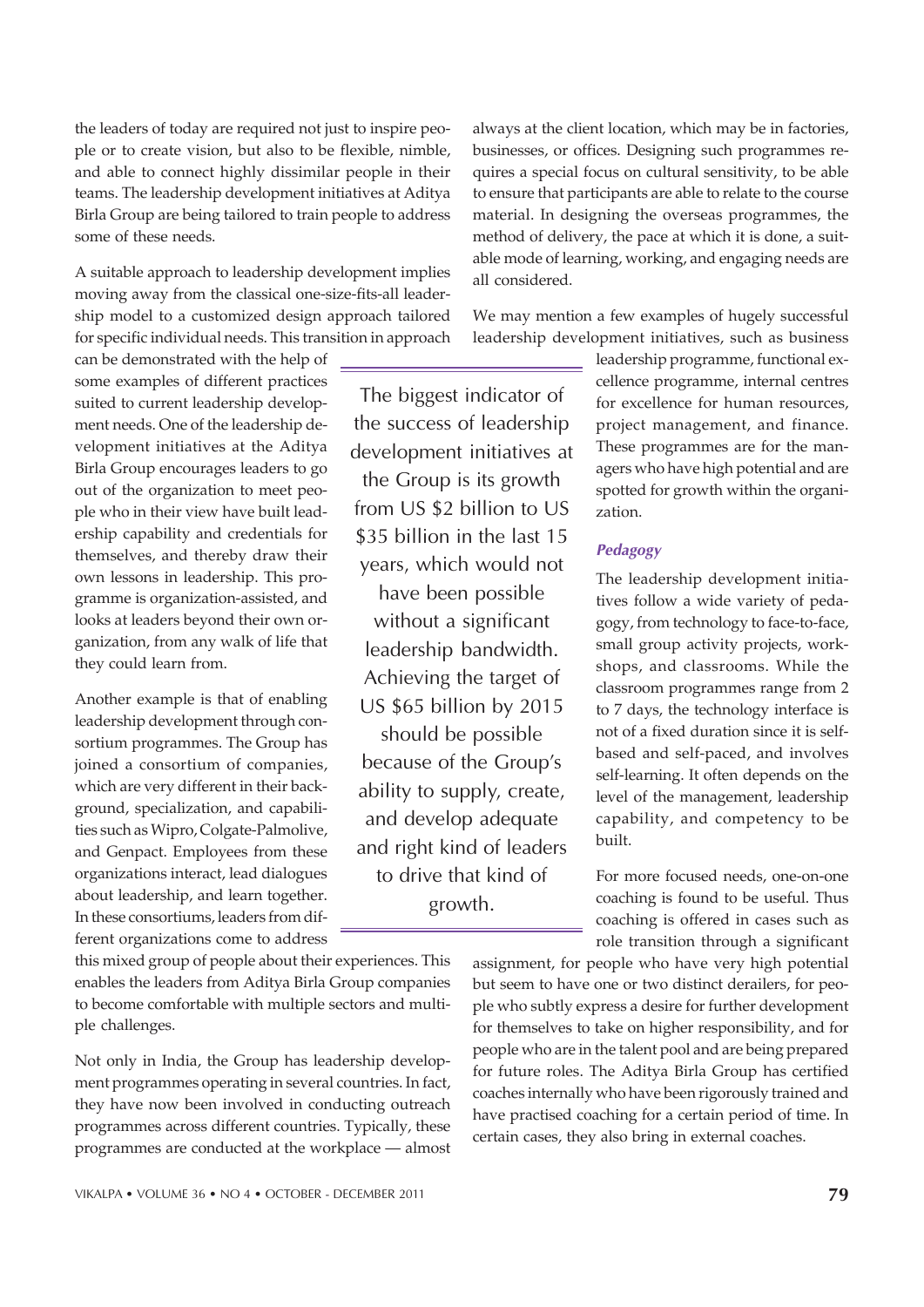#### The Leadership Development Team

Internal leadership development teams and some external partners are responsible for meeting the leadership needs of the group. The leadership development team comprises of HR teams, functional leaders, business leaders, and external partners, including professors, consulting firms, universities, and executive education boutiques.

Usually, there is emphasis on the involvement of the

top management in leadership development programmes. It is a common practice for senior leaders to steer these initiatives. As an example, the Accelerated Leadership Programme has a steering committee and is led by five directors of the Group who remain present at the beginning of the Programme for one full day, spending time with the participants, and mentor them over a period of 18 months.

The designing of programmes is a continuous process of refinement and development. At times, the participating leaders get involved even before the programme actually begins. Sometimes a control group and experimental group testing of the programme is carried out and, based on the findings, a suitable programme is rolled out on a larger scale.

# The Participants

Leadership development programmes at the Aditya Birla Group are organized for all levels in hierarchy, from junior and middle levels to senior leaders. These leaders are assessed through in-house assessment and development centres. They are typically those who are identified to

be high potential people. The homogeneity is limited to the fact that they have similar experience with life. It is often found that they are dealing with similar kind of problems but in different contexts. The focus is not on background similarity but on similarity of opportunity to apply the learning. All participants in a programme are employees of the Group from different sectors.

# Training is a way of repeatedly equipping people with skills in a very narrow area. Leadership is about broad things — there are openended issues, problems, and opportunities, where the leaders need to put their heads together and do things. Leadership development is something where one ought to think about skills to generate solutions; where one gets perspectives, thought platforms; where one could create a range of things that help people to look at issues differently and build on that.

#### Success of the Programmes

The biggest indicator of the success of leadership development initiatives at the Group is its growth from US \$2 billion to US \$35 billion in the last 15 years, which would not have been possible without a significant leadership bandwidth. Achieving the target of US \$65 billion by 2015 should be possible because of the Group's ability to supply, create, and develop adequate and right kind of leaders to drive that kind of growth.

> Another way to measure the success of the leadership development initiatives is by assessing the performance of people on the job, and comparing their performance with people who come from outside the organization. This involves qualitative and quantitative evaluation of the perspectives they have been able to build, the quality of strategy, and the nature and quality of discussions that happen around business problems and issues. This measure has been used with some direct and some indirect evaluations.

> Developing leadership programmes is a continuous work in progress. Some of the programmes that have been run are more focused, while some others are too ambitious in their scope. Still some other programmes rely on a lot of participant-centric activities and depend on how well the participants respond. The leadership development group has to continuously review the programmes and bring improvement in them based on their experience of running them, the participant feedback, and the impact generated.

## Concluding Thoughts

Leaders cannot be trained. They need to be inspired to look at options of development and hone their skills. Training is a way of repeatedly equipping people with skills in a very narrow area. Leadership is about broad things — there are open-ended issues, problems, and opportunities, where the leaders need to put their heads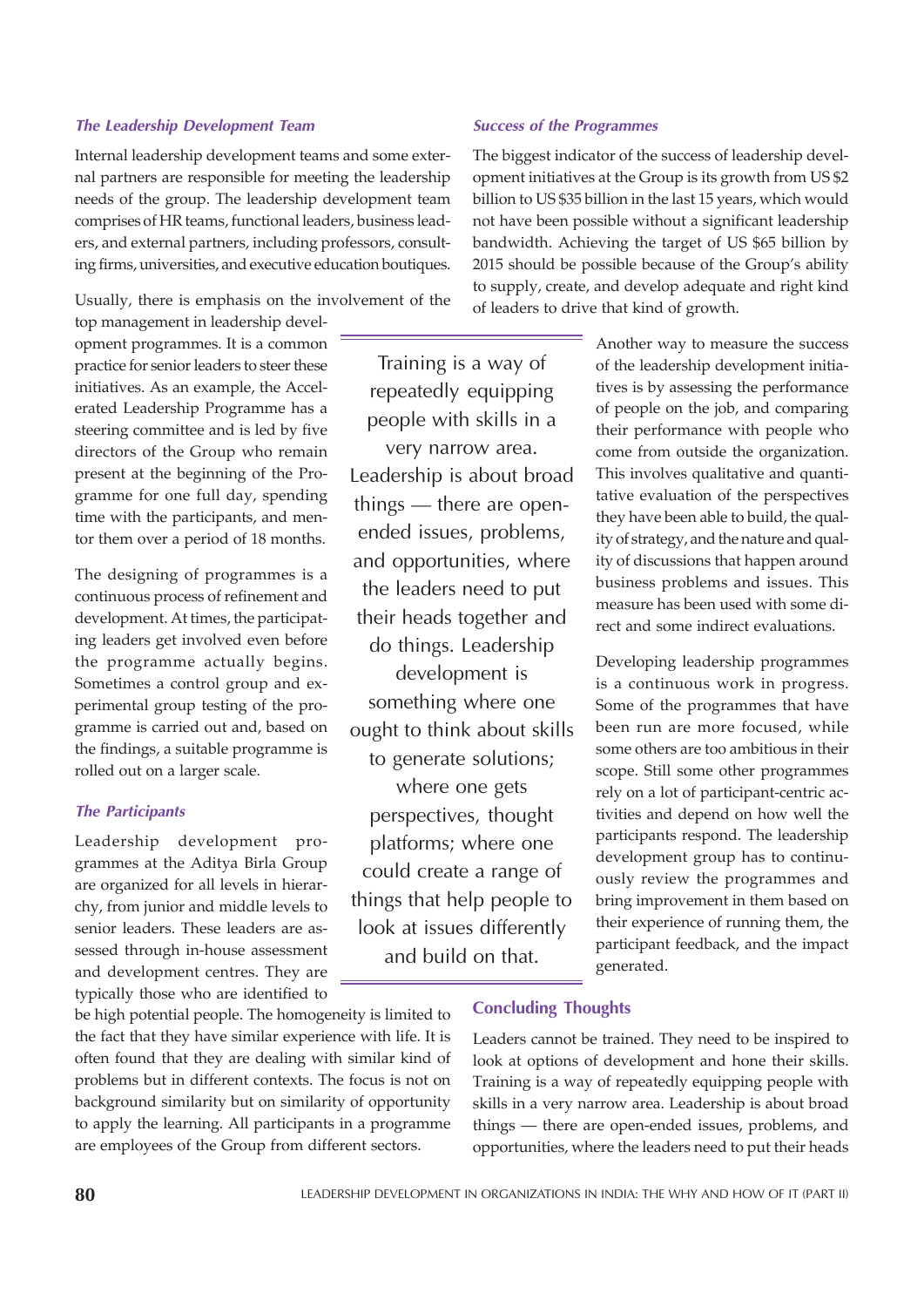together and do things. Leadership development is something where one ought to think about skills to generate solutions; where one gets perspectives, thought platforms; where one could create a range of things that help people to look at issues differently and build on that. Thus developing a leader to lead a not-for-profit organization requires a different kind of perspective *visà-vis* a leader working in high technology research-intensive sector. Second, leadership is about sensitizing people about a range of issues, about the life and the world as it connects to their organizational performance. Third, leadership implies developing sensitivity to emerging issues and ability to deal with them in positive ways. There are issues of ethnic minority, issues of ethics, issues of sustainability and conservation, and challenges like managing people with diverse backgrounds and different life experiences. So, leadership development cannot be a standardized pro-cess. Each target group has to be addressed differently.

Demographic heterogeneity of India gives a natural advantage to the Indian leaders in dealing with diversity. In a homogenous society, leaders find it more challenging to deal with diversity; they are unfamiliar with the nuances that diversity can throw up.

As for the future of leadership development, we look at three fundamental elements. First, it implies more responsibility for the individual for self-development through assisted learning mechanism, where help is sought from experts or facilitators. Second, there need to be opportunities to learn from unrelated contexts and issues through exposure. Third, part of leadership development takes place on the job by practising it and taking on assignments and projects and roles for which one is not trained for or with which one is not familiar. Motivation should come from within the leader to develop leadership capability. The task of business leaders is to find ways of stimulating the intrinsic motivation.

# Systemic Development of Leadership in Ashok Minda Group

# Vikas Rai Bhatnagar

 $\sum$  ith the competition in business becoming fiercer by the day, the warfare has shifted from defence

to the industry (Kotter, 1988)<sup>2</sup>. Along with this shift, the need and importance of leaders in the industry has also gained importance. The dearth of leaders in organizations is nearing a crisis. Research suggests that nearly 70 per cent of the family-owned businesses fail in the second generation, 88 per cent fail in the third generation, and only three per cent operate in the fourth generation. Leadership continues to be an elusive construct and emerges as a complex outcome of leaders influencing the context which in turn influences the behaviour of others towards a desired outcome.<sup>3</sup>

With the competition in business becoming fiercer by the day, the warfare has shifted from defence to the industry. Along with this shift, the need and importance of leaders in the industry has also gained importance.

While the traditional focus on leader-development regarded leadership as an exclusive property of an indi-

> vidual (leader development), another perspective views leadership as a property of the organization (also known as leadership development) and includes elements other than the leader, like interconnections among members and organizational practices and systems that make people work together.<sup>4</sup> It has been argued that the ideal strategy for developing leadership would be to develop the human, social, and systems capital.<sup>5</sup> In Ashok Minda Group, the leadership development strategy holistically and systemically addresses these three dimensions.

<sup>2</sup> Kotter, J P (1988). *The Leadership Factor,* New York: The Free Press.

<sup>3</sup> Nohria, N and Khurana, R (2010). *Handbook of Leadership Theory and Practice,* Boston: Harvard Business Press.

Bal, V V (2001). "The Missing Link: Organizational Culture and Leadership Development," *Leadership in Action*, 21(4), 14-17.

<sup>5</sup> Kegan, R (1994). *In Over our Heads: The Mental Demands of Modern Life.* Cambridge, MA: Harvard University.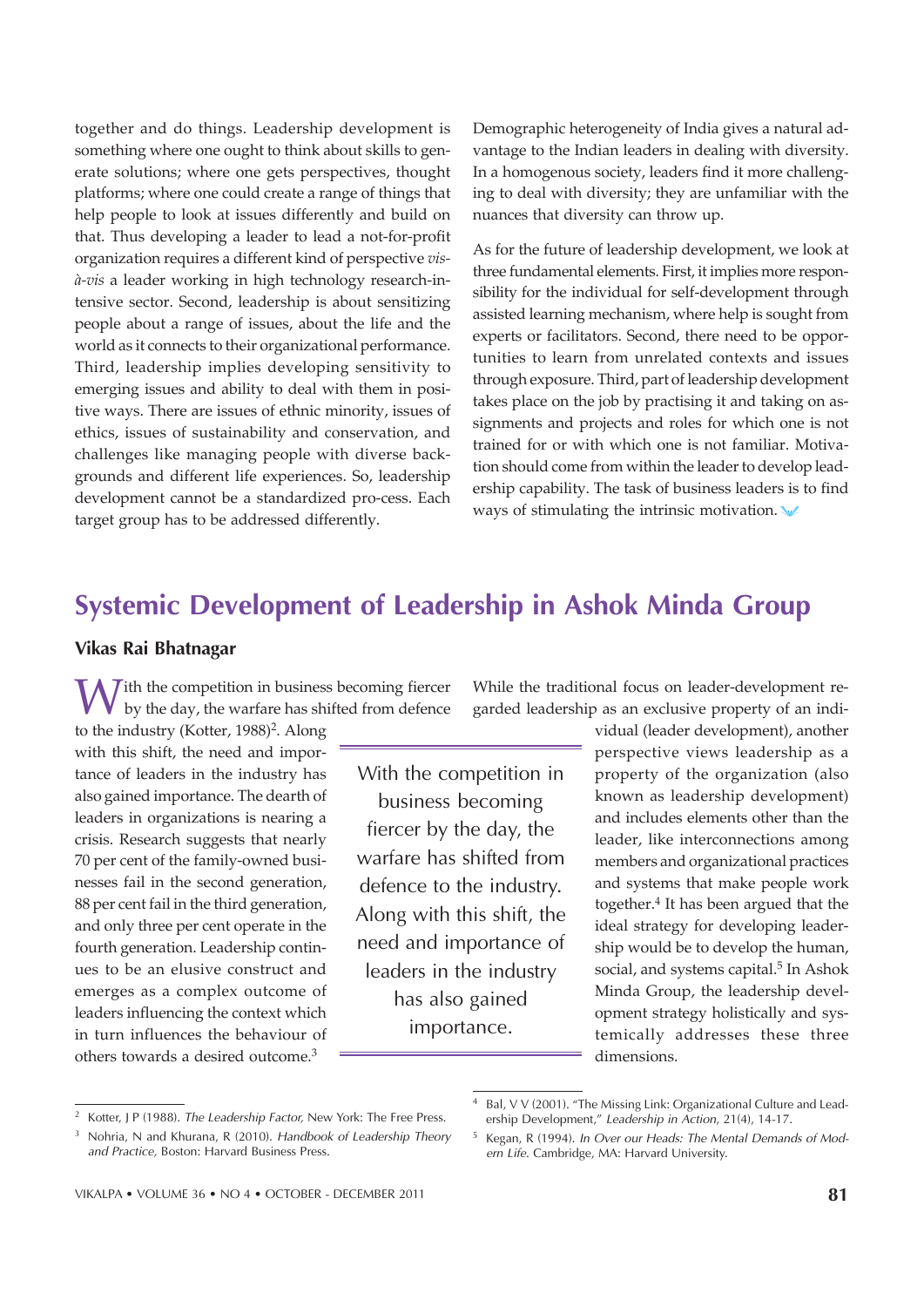The Ashok Minda Group is a fifty-year old leading automotive components manufacturer with 25 plants in India and overseas in Germany, Czech Republic, Poland, Indonesia, Vietnam, and Uzbekistan. It has an office in Japan and a logistics centre in Netherlands. The Group had a turnover of Rs. 2,500 crore (\$ 555 million) and a CAGR of around 30 per cent in the financial year 2010-11. Currently, it employs 3,598 persons, with 260 at the managerial level, 1,040 at the staff level, and 2,298 as associates.

The first phase of leadership development commenced in August 2009 and was completed in July 2011. The cycle included developing the leadership development strategy, evolving an integrated model of leadership development, preparing the development plans of the key managers chosen for development, commencement of execution of these plans, and addressing a few aspects of social and system dimensions as well.

# Evolution of Leadership Development Strategy

The journey of leader development started in August 2009, when the Group CEO, Mr. Ashok Minda, prepared a radar diagram on the functional knowledge one should have for being a business leader. He had his son in mind and was keen that the trials and tribulations that he himself had been through while picking up the nuances of business be avoided. A four-member team was constituted for evolving the leadership development strategy. It became clear to the team that in order to realize the exponential growth objectives of the Group, we needed leaders for key strategic roles. To meet this need, a more involved process was necessary for deepening leadership development within the organization. A strategy was formulated keeping in mind the following points:

- Identify potential early and objectively, based upon competencies
- Decide career path, leveraging and playing to the strengths of the employee
- Constitute the leadership team such that the competencies compliment and the team becomes high performing, the assumption being that leadership is not about individual heroism but is a team phenomenon
- Develop leaders for the next roles by designing experiences – knowledge as well as actual action



#### Figure 1: The Final Process Map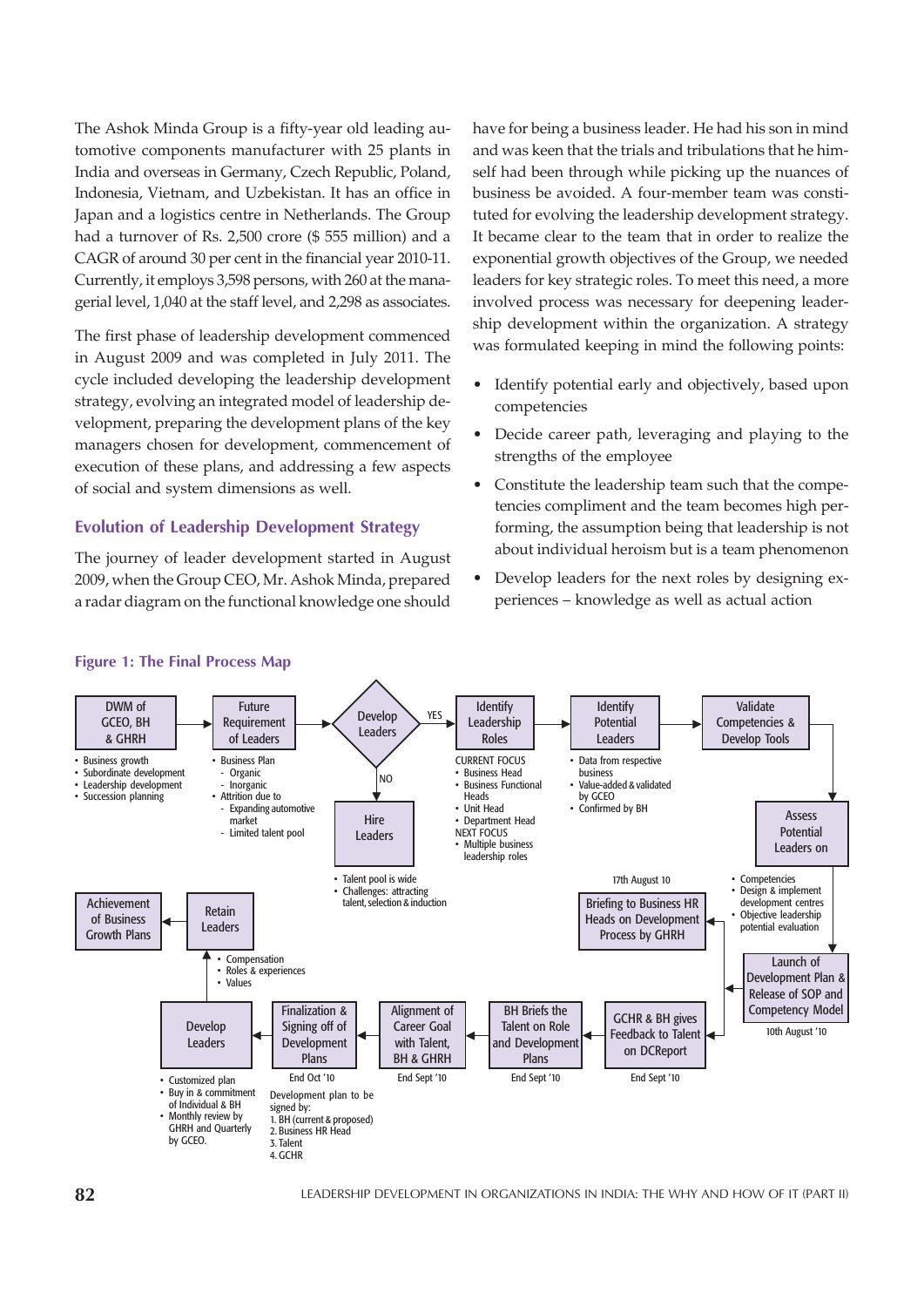



- Evolve a customized development plan collaboratively for each employee
- Ensure that development plans have both functional as well as behavioural aspects
- Prepare development plans in small chunks for 3-4 months and see that the plans evolve based upon the execution and learning imbibed
- Stick to the development plan with rigor and review it every month
- Make mid-course corrections
- Evaluate the strategy continuously
- Ensure that the development of employees is led by respective business heads and Group HR to facilitate the process.

Once the strategy was developed collaboratively by the Leadership Development Committee, it was discussed with other business and functional heads in Minda Management Committee (MMC) meeting, which is the apex executive decision making body of the group. The discussion in MMC helped in fine-tuning of the strategy and the process map. The final process map is presented in Figure 1. This intervention was carried out for the employees of all businesses located in India.

# Development of the Integrated Leadership Model

Our initial strategy merely had components related to leader development. However, in November 2010, based on the study of literature on leadership development, it was realized that by merely developing leader/human, without synchronous development of the social and system capital, the whole initiative might not be effective. Each organization has a reality that is unique to itself for that particular evolutionary stage of its development. Taking in view our uniqueness, we developed the integrated model of leadership development as given in Figure 2.

As is seen in the above model, there are three dimensions that are being addressed in the leadership development strategy, namely the human (leader), social, and system dimensions. I will briefly discuss what actions are being taken in each of the components of the dimensions, the justification thereof and the outcomes. All the aspects of the model have not been addressed so far, particularly on the system dimension. On the system dimension, I will only brief on three components that have been executed, namely the groups' annual review calendar, performance management system, and talent acquisition. Since other components are in the process of being acted upon, I will not discuss them here.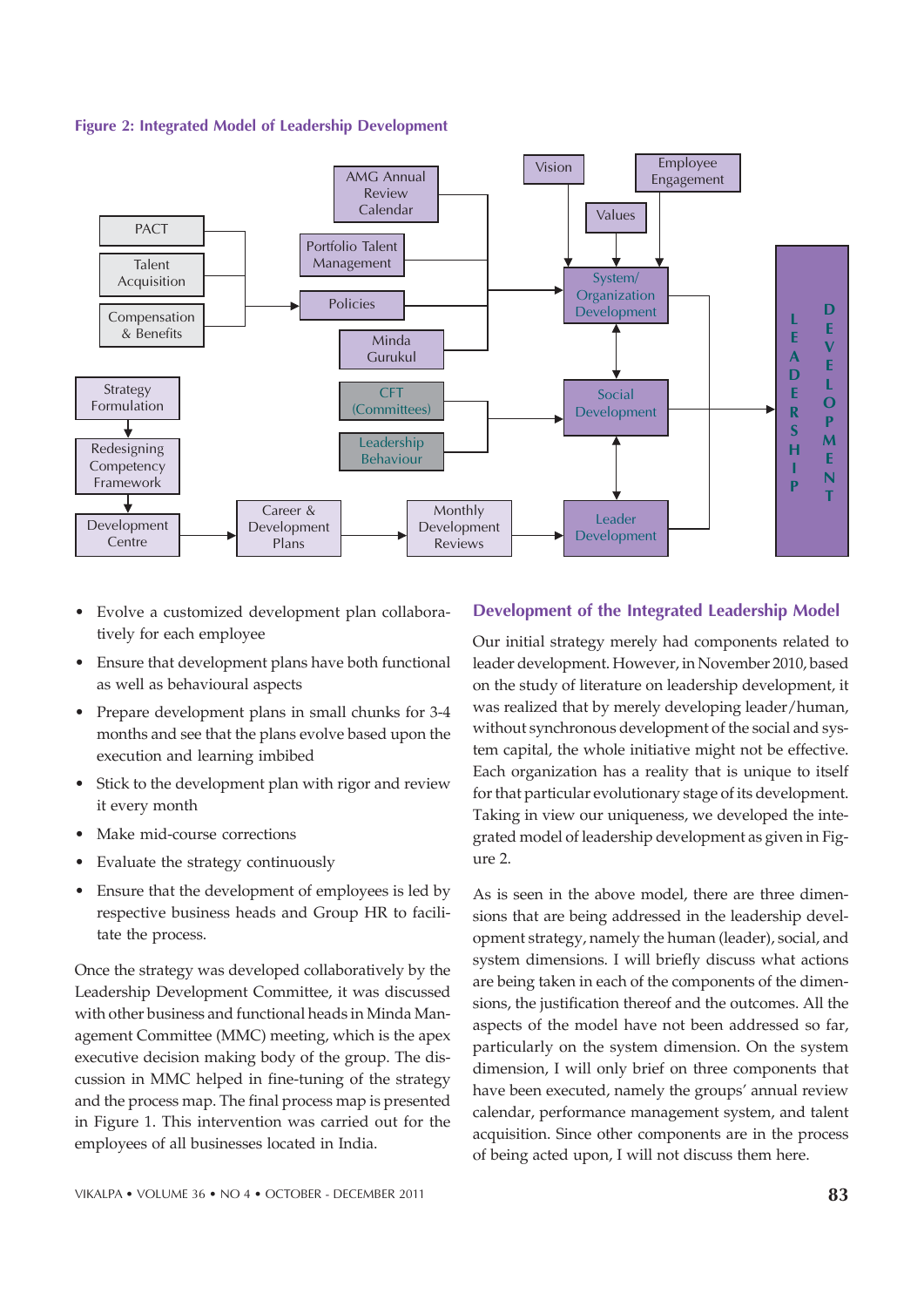## Human (Leader) Development

Leader development is the human dimension as per Kegan's three-pronged approach to leadership development, others being social and system development. The leader development component includes development of strategy, process, validation of the existing competency framework, development of Minda competency model and its simplification, deciding on the career path of a talent, and development of leadership competencies.

It was decided that leader development was to take place in four phases:

*Phase I*: *Functional Knowledge & Insights (FKI) Programme*. The main thrust of this programme was to understand the functional intricacies

and gain insights into functional technicalities.

- *Phase II*: *Managerial Capability Building (MCB) Programme*. Apply the knowledge gained in Phase I to actually manage each function independently.
- *Phase III*: *Leadership Capability Building (LCB) Programme-Level A*. Prepare for independently leading a unit, having profit and loss accountability.
- *Phase IV*: *Leadership Capability Building (LCB) Progra-*

*mme*-*Level B*. Prepare for independently leading a business.

*Establishment of development centre for objectively evaluating potential***:** The method of having a development centre for assessing leadership potential was agreed by the committee working on the initiative of leadership development. Four positions were identified wherein we required pipeline of leaders. These positions were business head, unit heads, business functional heads, and unit functional heads. The business heads and unit heads held profit and loss accountability while the business functional heads and unit functional heads reported to the business heads and unit heads respectively. We partnered with Thomas International for validating our competency framework and conducting the development centres. In the first phase, 28 employees

The ideal strategy for developing leadership would be to develop the human, social, and systems capital. In Ashok Minda Group, the leadership development strategy holistically and systemically addresses these three dimensions.

were covered in the two development centres held during May and June 2010.

*Validation of existing competency framework and reworking on the framework***:** The Group already had a competency framework that was used in the Performance Management System. Since competencies formed the bedrock of our leadership development initiative, it was important that the existing framework was validated. In our review it was clear that the existing competency framework was more oriented towards organic growth while the long-term plans of the group had been revised and inorganic growth through mergers and acquisitions became a major strategic component. The company's existing competencies were found to be inadequate for meeting the future growth objectives.

> *Development of Minda Competency Model and its Simplification***:** The initial Minda Competency Model developed in March-April 2010 had three themes, nine competencies, and thirty-four elements. The themes were Thought Leadership, Performance Leadership, and People Leadership. As we reviewed and tested the model, we felt that the Minda Competency Model was not 'balanced' across the three themes of Thought, Performance, and People leadership. While thought leadership had 16 elements, performance and people leadership had only 9 elements in each theme. It

was also felt that though the competency model was detailed and comprehensive, measuring and evaluating the behaviour of employees accurately in a development centre on 34 dimensions was a challenging task. The other challenge was designing the development centre exercises that would elicit behaviours on 34 variables and five levels of proficiencies for each element. Our initial model definitely had complexity that needed to be simplified.

Based upon the above analysis, we applied factor analysis using SPSS, reducing our initial competency model that had 3 themes, 9 competencies, and 34 elements to 3 themes, 6 competencies, and 18 elements. Employees who went through the development centre found the report based on reduced competencies more relevant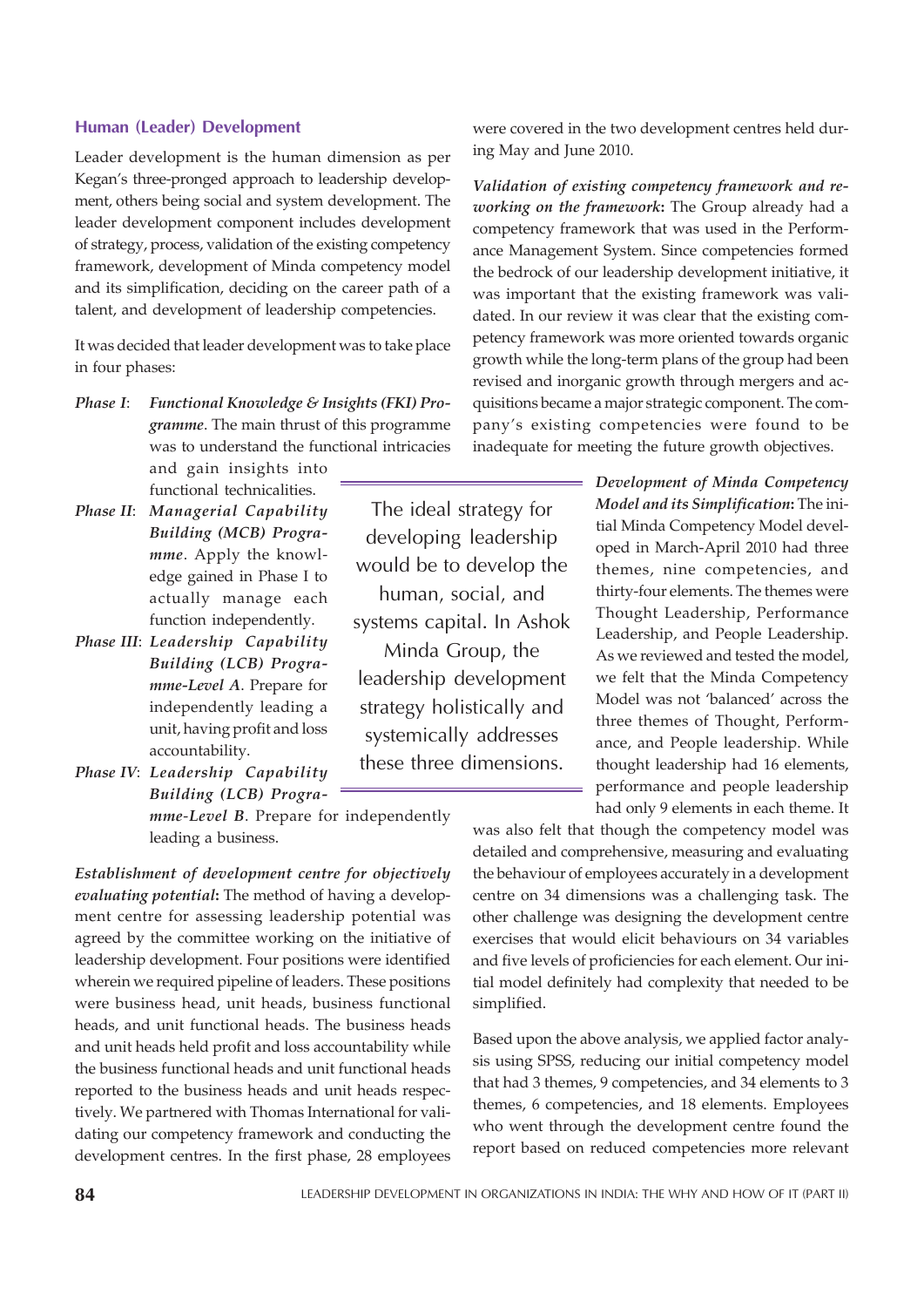and authentic. The development centre exercises could be quite focused in the future development centres and the assessors would have to evaluate employees only on 18 elements as compared to 34 earlier. Figure 3 shows the final simplified competency model of the Ashok Minda Group.

# **Thought** Leadership **Performance** People Value Entrepreneurship Strategic Thinking

#### Figure 3: Simplified Competency Model

**Leadership** 

Business Acumen Enabling Change

We have very clear definitions for each of the themes (Thought, Performance, and People Leadership), the 6 competencies, elements of the competencies, and clear behavioural indicators for five levels of proficiency for each of the elements of competency.

**Leadership** 

Passion & Execution Employee Empowerment

*Competency Strength Profile and the Career Path***:** Once we got the development centre report, the Group CEO, respective business heads, and I in my role as Group Chief HR Officer worked on the career path for the talent. The plan focused primarily on the future role of the talent and the time period. It also included the experiences that needed to be provided in terms of the interim roles to prepare him/her for future roles in the defined timeframe. The career development plan also took into account the key motivation of the talent that was identified on the basis of their life stories. The final career plan was shared with the concerned person by the respective business heads in the presence of the business HR Head and Group Chief Human Resource Officer. At the end of this process, two benefits emerged:

- A shared understanding and commitment developed among the talent, HR professionals, and the Business Head
- Deep insights were gained by the management about the motivation, aspirations, and apprehensions of employees being developed.

*Development of Leadership Competencies***:** The leadership competencies were developed in both functional and behavioural dimensions. There are four important components that we have included in the designing of the development plans, namely providing challenge in the developmental assignment, a mechanism for measurement, periodic reviews, lot of support to the employee being developed, and inter-linking of developmental experiences such that the development is reinforced. The process followed for developing the competencies included:

- Discussing and documenting what would be the future role accountabilities of the talent being developed.
- Studying the existing competency profile by elements and deciding what improvements are needed based on the future role requirements.
- Distilling and documenting what approach will be followed for developing the competencies. Here we reflect upon and document which competencies will be developed first and also which will be leveraged in future roles.
- A typical development plan will include things like reading a particular book, documenting key learning from the book in not more than one page word document, identifying a task on the job, applying the learning from the book on the identified task and discussing the experience in the next review meeting. This complete cycle may take 3-4 months and is designed around a specific competency to be developed.
- The above competency building exercises are supplemented by designing and delivering training and development modules in a centralized learning and development centre of the Group, named Minda Gurukul.
- The development plans are prepared for a duration of 3-4 months only, lest we should overwhelm the employee being developed with. Based upon the interest shown by the employee, plans for subsequent months are prepared.
- Monthly reviews of the plans are carried out by Group HR along with the business head and business HR head. The dates for the reviews are fixed for the 3rd Tuesday, Wednesday, and Thursday of the month for the businesses.
- The formats for the review are standardized and are in 12 slides of a power-point presentation.
- The Group CEO reviews the plans once in a quarter during these business review meetings. He may call any talent and ask him/her to present what development has been carried out.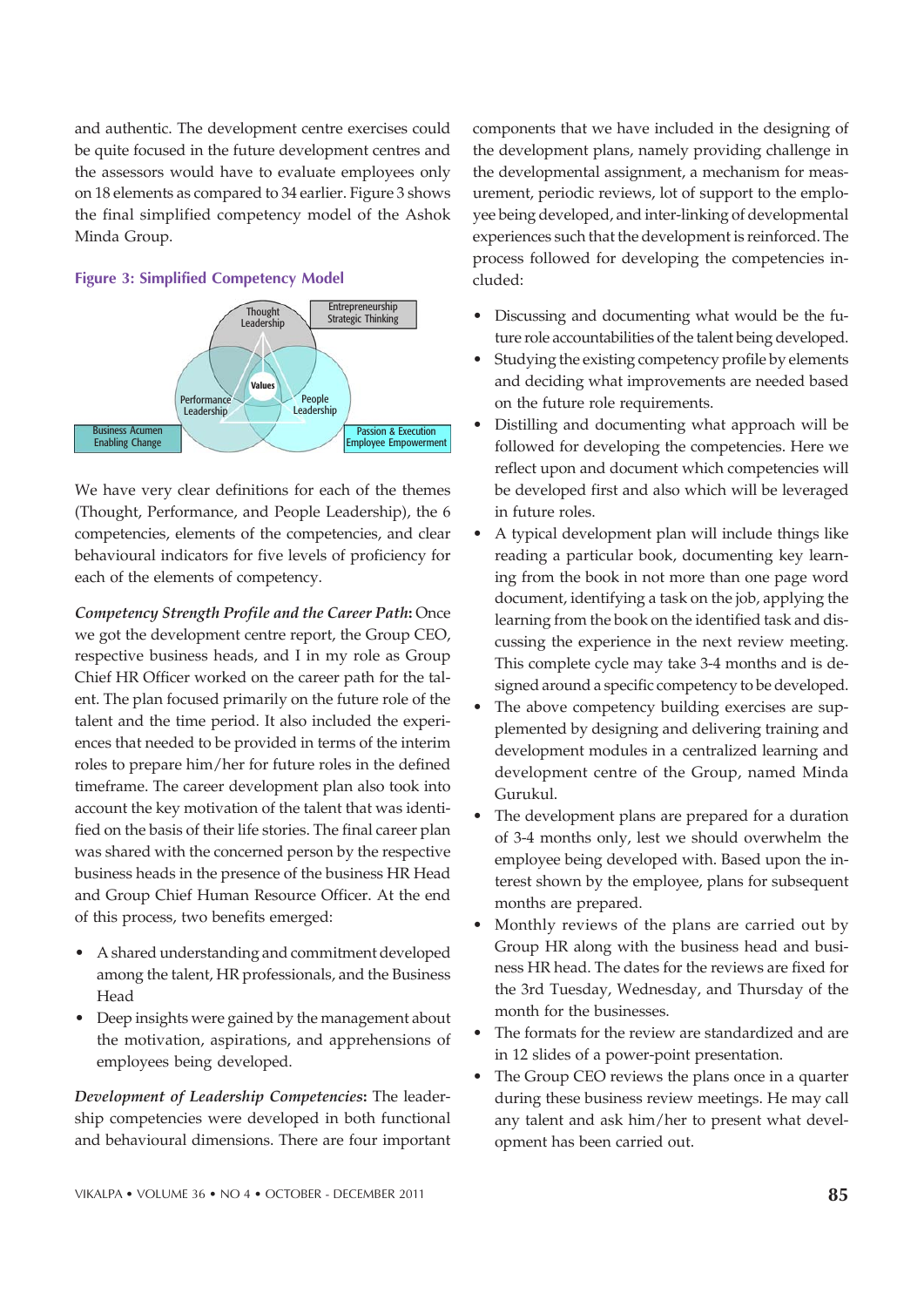# Social Development

In addition to leader development, we also made some changes in the social climate of the Minda Group. Two specific activities included constitution of cross-functional teams and leadership behaviour survey.

*Cross-functional Committees***:** Six cross-functional committees were constituted to carry out organization-level activities. The name/purpose of some of these committees are: HR policies, Future Leadership Development, Group Branding, Technical Processes, Commercial Policies, and Site Administration. The rationale for making cross-functional teams was to:

- Bring in relevant and diverse perspectives leading to enhanced quality of decision making
- Build social capital by making employees work together for achieving a common purpose.

For enabling the newly-formed committees to meet at a defined frequency and contribute, the Group HR department sent timely reminders to all coordinators of the committees and circulated the outcomes of the committees to the members of the Minda Management Committee before their quarterly meet.

*Leadership Behaviour Survey***:** A 360 degree survey on leadership behaviour was carried out for the direct

reports of the Group CEO and also for him few years ago. After this survey, no development plans were prepared. The Group CEO was keen that the report of this survey was taken out and development plans prepared and implemented for himself as well as his direct reports. The reliability and validity of the survey had shown failure when studied by using SPSS. Further, most of the points that emerged in the survey were considered to be irrelevant and redundant by few of the direct reports to the Group CEO. Notwithstanding these, the Group CEO insisted that some development plan be prepared as per the wishes and interpretation of the individual himself. He was in fact keen for a *process* of development for the top management to be established. The needs were identified by the employee himself by

The costs of attrition, if it happens at senior level, are huge. On a qualitative discussion with exiting employees and with the Group CEO, what emerged as the main cause of attrition was lack of cultural fit of employees with that of the organization.

interpreting the survey report and development plans were prepared by identifying whether the need was emerging due to aspects related to attitude, knowledge or skills. These plans are reviewed on a six-monthly basis by the Group CEO. The process for development and review has now been firmly established. It has been decided that all direct reports as well as the Group CEO himself will go through the development centre in the near future and since the process of development has already been established, the development needs emerging from the development centre and the Performance Management System can be appropriately addressed.

This entire process was quite revealing. It demonstrated the process orientation, a bias for execution, and also an

> escalation of commitment. There was operationalization of the concept of equifinality, wherein irrespective of initial conditions and system disturbance, the system, being teleological in nature, could find its goal.

# System Development

Efforts were also directed to create an eco-system that is supportive of individual as well as organization development. The various components of system development in the model were: Employee Engagement, Values, Vision, Ashok Minda Group (AMG) Annual Review Calendar, Portfolio Talent Management, Policies and Minda Gurukul. In terms of policies,

there are three components: Performance Alignment and Capability Building Tool (PACT), Talent Acquisition and Compensation and Benefits. As of now, three components, namely, AMG Annual Review Calendar, the PACT, and Talent Acquisition have been put in place.

*Groups' Annual Review Calendar***:** A phenomenon observed in the organization was that senior employees agreed to an initiative, displayed good intentions but did not back it with effective implementation. I had observed this phenomenon in a few other organizations where I had worked and termed this phenomenon as HILE (High Intentions and Low Execution) syndrome. This caused an element of cynicism in the organization. At Minda Group, I did not doubt the intentions of the senior colleagues and identified the cause to be lack of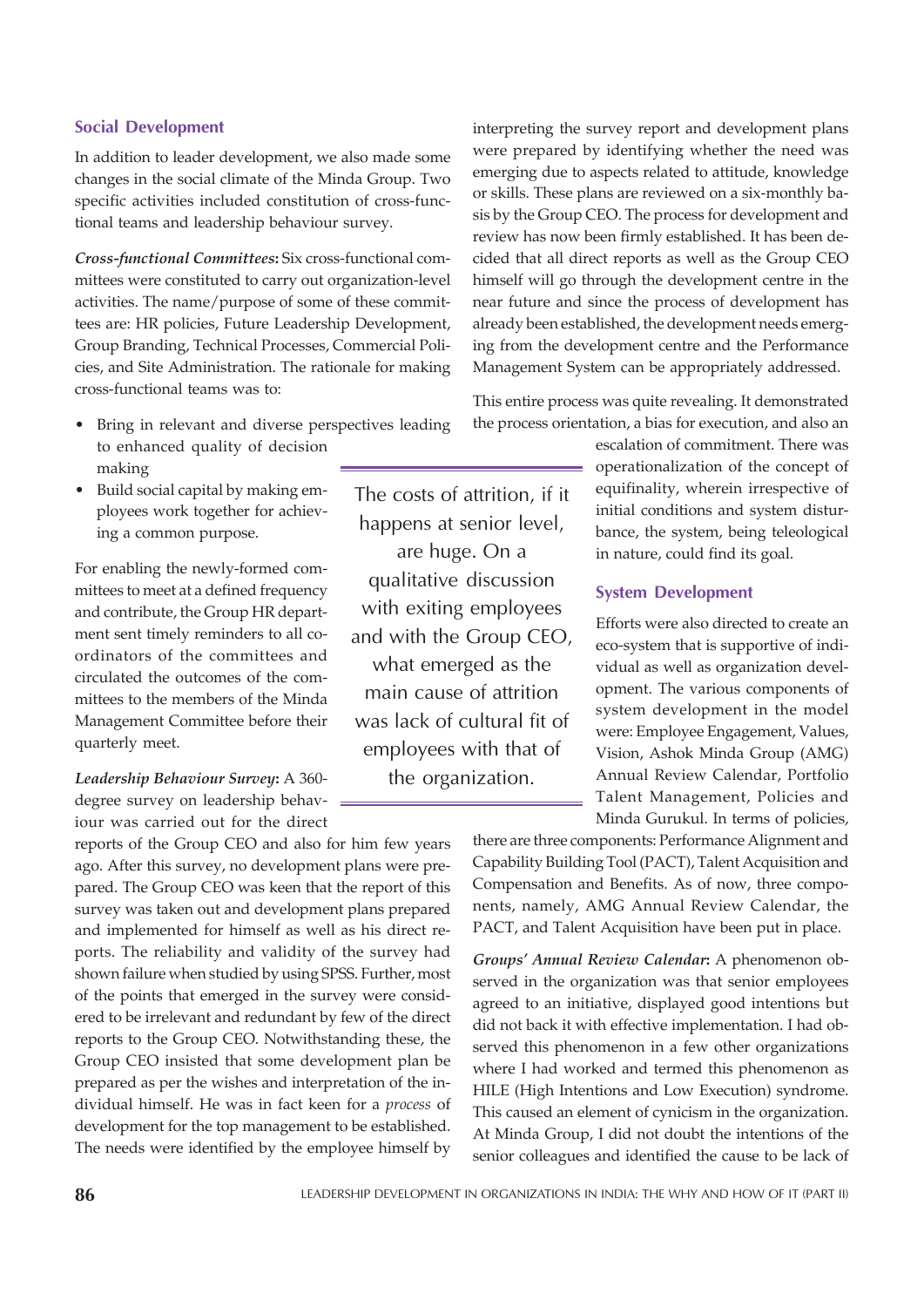time available with the business heads. Time as a dimension is either managed or made available by adding on resources. I saw an opportunity of 'releasing time' by carrying out innovation in organizational processes.

A simple model of organization effectiveness was developed, derived from the Daily Work Management (DWM) document of the Group CEO. The annual review mechanism of the group evolved from this model. While earlier elaborate and comprehensive monthly review of businesses was done by the Group CEO and his corporate functional heads using approximately 140

slides, post-re-designing of the annual review calendar, the Group CEO did quarterly reviews and the slides were reduced to 40. The benefit of this innovation can be gauged from the fact that the time of Group CEO was released by 50 per cent and his focus got increased by 100 per cent. The focus of the Group now included Business Excellence, Vision, Mission and Values Deployment, Building Minda Brand, Leadership Development, and Corporate Social Responsibility.

This was a very important initiative for the leadership development to be a success and demonstrates the systemic nature of leadership development strategy of the group. We were in a Catch-22 situation. We needed pipeline of leaders across strategic positions to enable our CEO to focus more time on issues of strategic importance as compared to their preoccupation in operational issues.

However, for building leaders, they needed to be out of operational issues. The starting point of wriggling out of such a situation was to release time and make it available to the senior colleagues. A specific three-pronged technique of process re-contextualization, process alignment, and process convergence got evolved for releasing time of senior employees. But for this initiative, it would not have been possible for us to embark upon the journey of leadership development.

*Performance Alignment and Capability Building Tool (PACT):* The change in the performance management

The strategy and execution of leadership development in Ashok Minda Group is unique as on the one hand while it is strongly grounded in current theoretical literature related to leadership development, on the other hand, it also adequately takes into account the cultural nuances for designing appropriate interventions that will lead to high level of impact upon execution of strategy.

system was necessitated by changes in the leadership competencies, re-defining of the KRAs of the business heads using and customizing the concept of balanced scorecard, and inclusion of a few forms such as the Employee Mobility Form. Since the above demanded reprinting of the forms, we thought of taking this as an opportunity for re-designing the system and simplifying the forms. Coaching sessions were held for the top three levels by Group Chief HR Officer explaining the system and clarifying doubts of the employees. Handholding was also done for implementing the system. Following are the highlights of PACT:

- Alignment of the Key Result Areas (KRAs) of the Business Head with that of the Group's vision and strategy. Also aligning the KRAs of direct reports to the Business Head with the KRAs of the Business Heads.
- Inclusion of team as well as individual KRAs for employees, with differential weights. It was experienced that while the work that each one of us did was seldom in isolation, the KRAs were invariably set for individual performance. There was a clear disconnect in how we worked and how we designed systems. No wonder the performance management system in most of the organizations remains a 'dishonest annual ritual'.<sup>6</sup>
- Instituting a social process for developing the KRAs and their quarterly review by the Group CEO and the Business Heads for their direct re-

ports. While the initiative and ownership for development of KRAs remain with the individual employee, the peers express their expectations from a particular role and by this process, the KRAs are finalized collaboratively. There is mutual awareness of the KRAs of the peers and this process promised higher probability for generating deeper understanding and collaboration while working. The underlying value that lubricates this social process is to help

<sup>6</sup> Armstrong, M and Baron, A (1998). *Performance Management-The New Realities,* London: Institute of Personnel Development.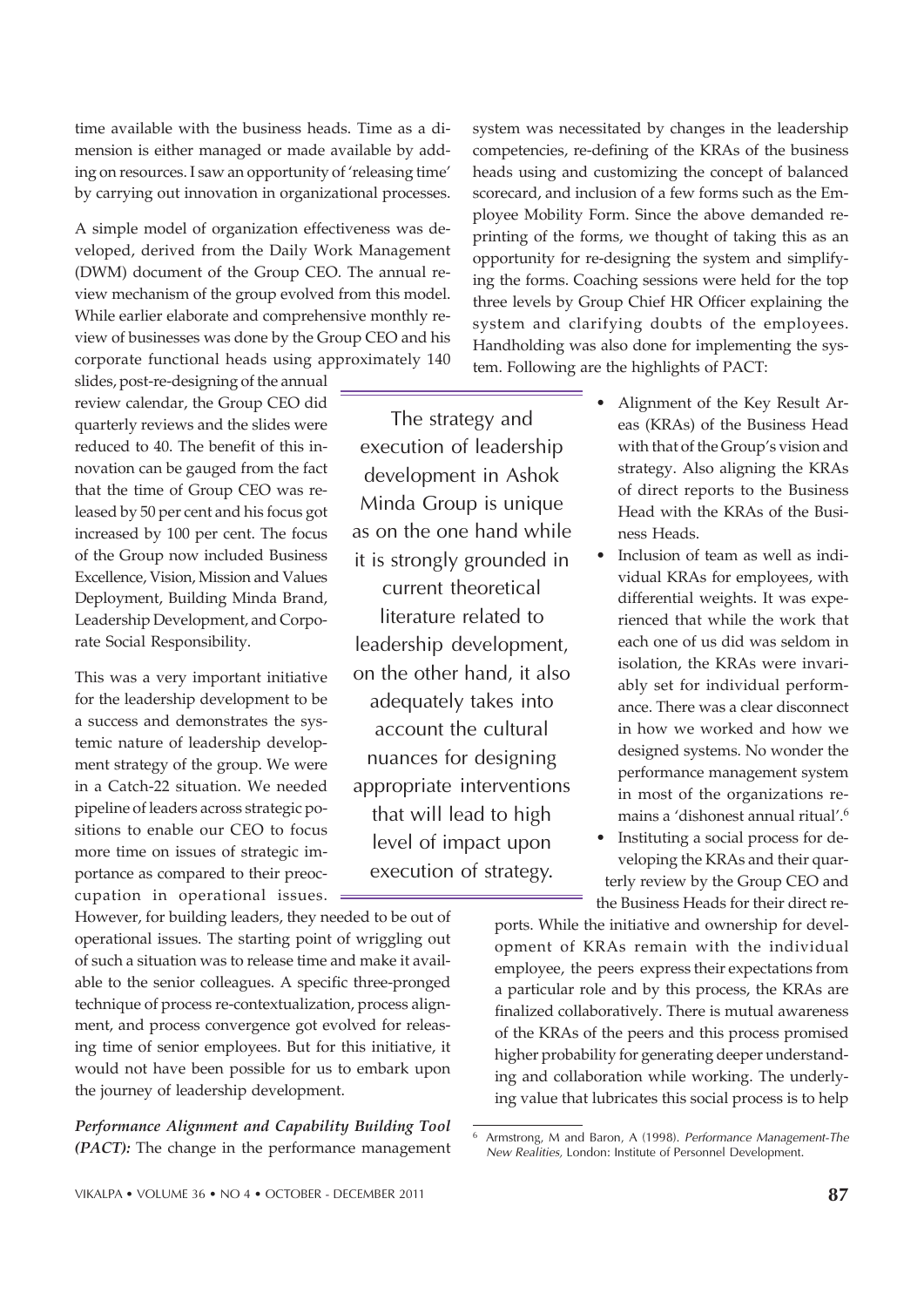each other to complete all the KRAs set in the beginning of the year to emerge as winners.

A process for internalizing the competencies was included in PACT. Each employee would document just two instances when a particular competency was demonstrated by him/her. Each employee has a booklet of PACT which has complete information on the competencies, their definitions, and the five levels of behaviour indicators for each element of the competency. This process also contributes in making the evaluation of the competencies objective and transfers the ownership to the employee. In the earlier process of performance management, we had the competencies rated just by the superior and there was no documented instance of demonstrated behaviour.

We are looking at a three-year period for complete execution and stabilization of the PACT system.

*Talent Acquisition***:** We realized that the costs of attrition, if it happens at senior level, are huge. On a qualitative discussion with exiting employees and with the Group CEO, what emerged as the main cause of attrition was lack of cultural fit of employees with that of the organization. We had been taking care of the knowledge and experience of the candidates by carrying out interviews at multiple levels. The challenge was to evaluate the cultural fitment of a candidate joining the company. We did not find an instrument that would suit our requirement and hence we adapted the one using Competing Values Framework. We administered this to firstly our

own employees and found the organizational culture on the four dimensions of Clan, Market, Adhocracy, and Hierarchy. This gave us information on two dimensions: (a) What is perceived to be current level on each of the dimension? (b) What is the preferred level on each of the dimensions? Next, we asked the candidate to fill up the instrument on the current culture of his organization and his preference on each dimension. Once we had this information, a quantitative evaluation and a qualitative interpretation of the reports were carried out which helped us answer questions relating to cultural fitment of the potential employees. It also gave us insights on the aspects needs to be attended to while inducting the talent and while working with him/her. Currently decisions are being taken as per this instrument and performance of the newly employed people will be monitored every year.

# **Conclusion**

The strategy and execution of leadership development in Ashok Minda Group is unique as on the one hand while it is strongly grounded in the current theoretical literature related to leadership development, on the other hand, it also adequately takes into account the cultural nuances for designing appropriate interventions that will lead to high level of impact upon execution of strategy.

The hallmark of our journey can be defined by a systemic approach to leadership development, collaborative approach for building the strategy and its execution, theoretical grounding, excellence in execution, and finally, displaying lot of passion and enthusiasm for the initiative.

The success of the leadership development initiative can be gauged from an instance that took place in the longterm strategy meet held in Goa in December, 2010. A team of three business heads identified leadership development initiative as one of the good things that had happened in the Group. There was wider acceptance of the business heads for the initiative and it was not merely an initiative of the human resources function.

As of now, there is a pipeline of 22 employees being developed for future leadership roles. There have been changes in the roles of employees from operations to marketing and from projects to general management based upon the outcomes of leadership development strategy execution.

Leadership development is a journey and I have shared glimpses of this journey being made in the Ashok Minda Group. As of now, we have merely covered few milestones and are fully conscious of the future milestones required to be covered. The hallmark of our journey can be defined by a systemic approach to leadership development, collaborative approach for building the strategy and its execution, theoretical grounding, excellence in execution, and finally, displaying lot of passion and enthusiasm for the initiative.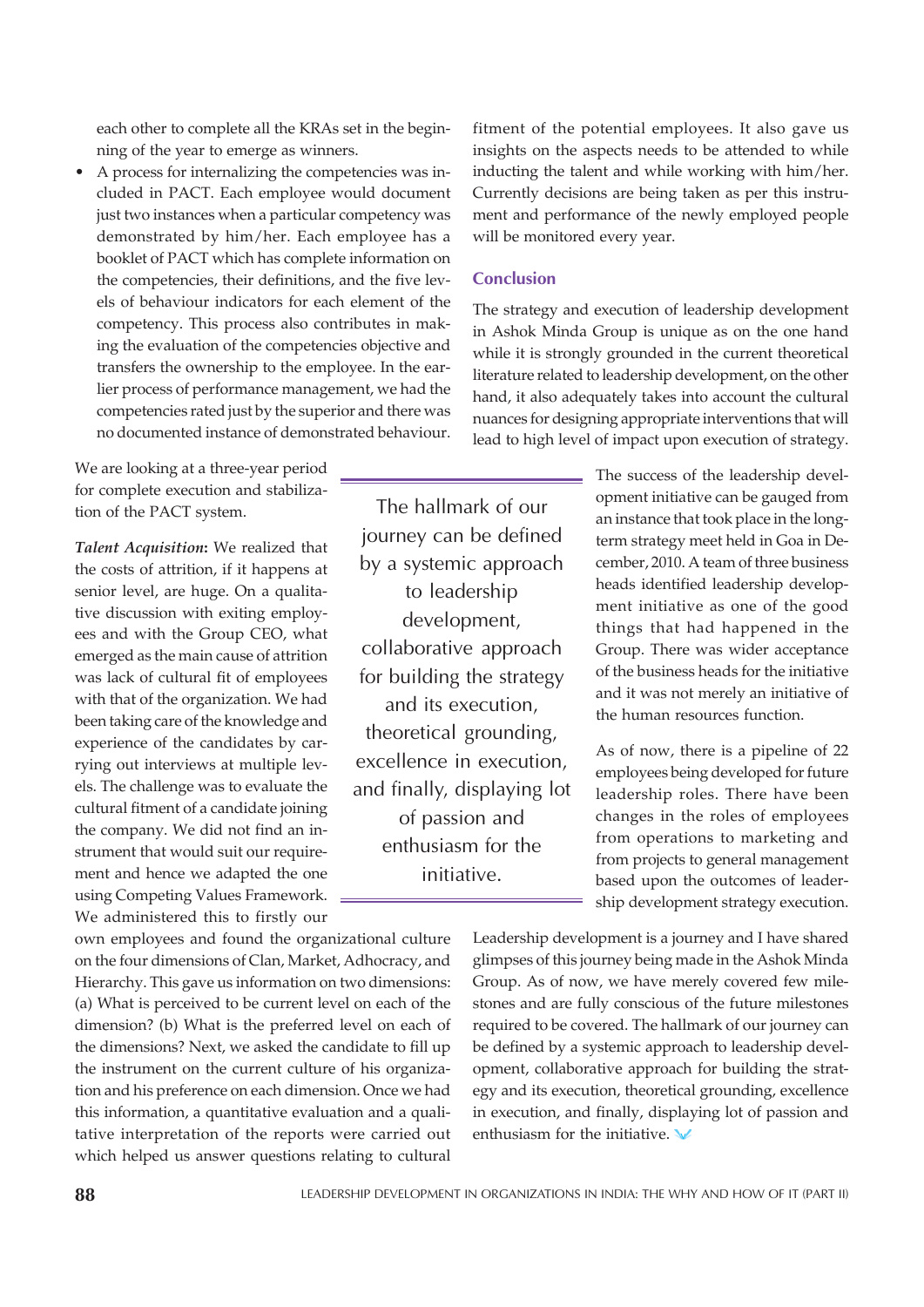# Building the Leadership Community at Bharat Electronics Limited (BEL) — Lessons and Learnings

# Anand S and Nandini Chawla

*"The most dangerous leadership myth is that leaders are born — that there is a genetic factor to leadership. This myth asserts that people simply either have certain charismatic qualities or not. That's nonsense; in fact, the opposite is true. Leaders are made rather than born."*

— Warren Bennis

# Bharat Electronics Limited (BEL) — A Unique Public Sector Navratna Company

Established in the year 1954, BEL has grown to be<br>India's foremost defence electronics company and India's foremost defence electronics company and a Navratna PSU under the Ministry of Defence. BEL is a multi-product, multi-technology, multi-unit conglomerate with over 350 products for military communica-

tion, homeland security, telecom and broadcast, and electronic warfare, etc.

BEL's customers include the Army, Navy, Air Force, Paramilitary, Coast Guard, Police, Doordarshan, All India Radio, Department of Telecommunications and consumers of professional electronic components. In 2010-11, nearly 80 per cent of the company's annual sales turnover accrued from products sold to the Defence Services. BEL also achieved exports of US \$ 41.53 million, an increase of 74 per cent over the previous year.

Along with the state-of-the-art infrastructure and a highly trained work-

force of around 12,000 employees at its 9 Units and Offices, BEL has maintained its technological leadership with its in-house R&D and association with DRDO labs. In 2010-11, the company spent 6.9 per cent of its turnover on R&D.

With the opening of the defence electronics market to private participation, BEL has been taking proactive steps to protect and further consolidate its leadership position in the Indian defence market while at the same time accelerating efforts to get into new business areas. BEL has strategies in place to scale up its performance to the international level with enhanced focus on busi-

ness development, marketing and products/systems development with acquisition of requisite technologies.

# Leadership Initiatives at BEL

# The Intent and Purpose

A Perception Survey carried out in 2002-03, seeking feedback on various aspects of the company indicated a high

BEL has strategies in place to scale up its performance to the international level with enhanced focus on business development, marketing and products/ systems development with acquisition of requisite technologies.

need for enhancing effectiveness of leadership at various levels in the organization. It was felt that this was extremely vital for achieving business growth.

After many internal deliberations, it was decided to expose the Senior Executives to a Leadership Development Programme (LDP), to enhance their key leadership competencies and thus help them play an active role in helping BEL reach new heights. LDP was designed to have inputs aimed at enhancing individual as well as organizational effectiveness. The Programme was offered to Additional Gen-

eral Managers with eight or more years of remaining service, Sr. DGMs with 10 or more years of remaining service, and DGMs with 12 or more years of remaining service. They were chosen because they were in key positions to lead their departments. Individual leadership inputs were facilitated through the administration of 360 Degree Feedback and psychometric tools and interventions on organizational leadership were based on extensive organization climate surveys. The LDP workshops were used to help the chosen leaders to develop personal action plans for enhancing leadership skills and becoming change agents.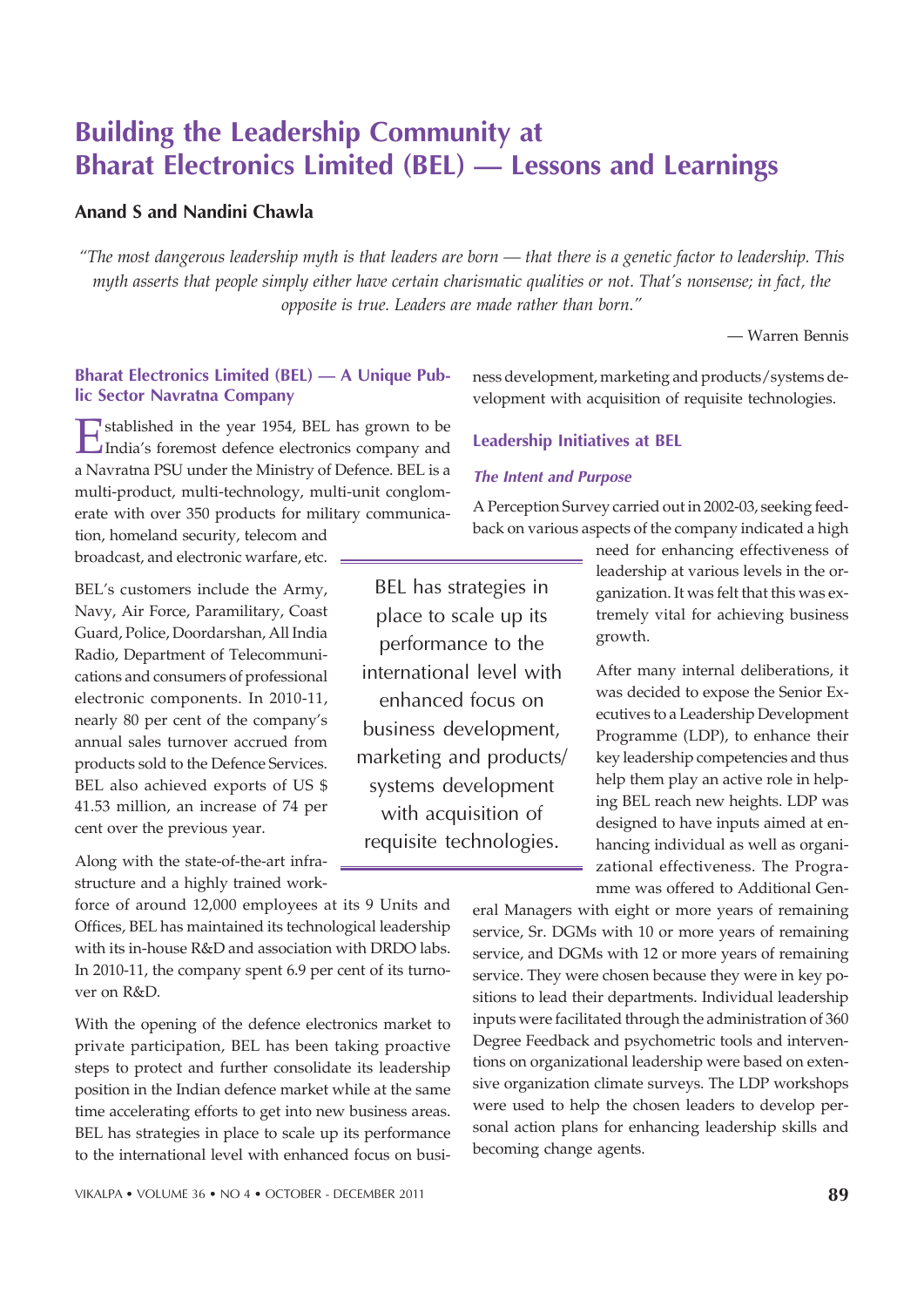BEL took the help of a leading consultant to design and deliver these workshops. The first Programme was offered in 2003 and since then, a total of 28 such programmes have been offered. Currently, it is also being offered to senior managers with 15 years of remaining service.

#### The Pilot Programme

The first Leadership Development workshop was held in November 2003 and was attended by 20 senior executives. The duration of the work-

shop was four days. The participants' feedback was used to tweak the programme design and it was decided to offer at least 3-4 programmes every year and cover at least 60-80 executives.

# The Design

The 360 Degree Feedback (DF) and Organizational Climate Survey provided a strong foundation for the leadership development initiative. The design of LDP also incorporated other aspects focusing on team and organizational development and inputs like preparation of action plan by the participants, concepts aimed at enhancing key qualities like achievement motivation, delegation, etc. Following were some of the highlights of the design:

• The first day of LDP focused on 360 Degree Feedback and the second day focused on Organizational Climate Survey (OCS). In 360 Degree Feedback, participants got feedback from a number of respondents such as his/her superiors, direct reports, colleagues, internal and external customers, and vendors. The feedback was with reference to roles, styles, delegation, and qualities and was compared with selfratings to arrive at meaningful personal insights. The OCS was conducted in-house and participants of the

Leadership Development Programme were asked to analyse and discuss the OCS results pertaining to their Unit/Department. They were required to identify the areas of improvement in their respective Units/SBUs and draw up action plans for the same, in con-

Focusing on the strengths is perhaps more important than obsessing about the areas of improvement.

The key areas where participants were not able to improve included time management, assertiveness, delegating, liaisoning with the boss and top management, and subordinate development.

sultation with their Units/SBU Heads. The action plans were worked out using the powerful 'GE or Jack Welch' workout. Understanding the OCS was taken up immediately after the 360 Degree Feedback interpretation so that participants could make a gradual move from focusing on their individual leadership to using OCS to ascertain if there was any impact of their leadership on the climate in their respective SBUs.

• *Yoga* was included as an integral part of the workshop. In fact, an

inaugural session was held on the previous evening of each programme with a briefing by faculty from TVRLS and a one-hour Lecture on "Insights into Meditation and *Yoga* Practices" by a senior faculty from the S Vyasa University, Bangalore. Besides, on all the days of the Programme, there were *Yoga* sessions early in the morning, focusing on "Quick Relaxation Techniques" for stress management.

- Standardized and relevant psychometric instruments like MBTI, Personal Effectiveness Scale, the TAT were administered to provide greater insights and understanding of one's self.
- Inputs on Achievement Motivation, Change Management, Emotional Intelligence as well as sessions on "Indian Insights into Personality and Leadership" were included to provide participants a holistic approach towards leadership development.
- One of the unique features of the leadership development programmes was the Learning methodology. Videos of stalwarts in action in various fields such as entrepreneurship, theatre, sports, and the Indian Police Service were shown as part of 'Learning from Leaders'. The leadership journey and the challenges faced by famous Indian leaders and articles written by academicians and practitioners on leadership were shared with participants to give them a global feel.

Programme material was carefully handpicked to include learning from the country as well as from the global world. Articles by management gurus like Warren Bennis and Noel Tichy, and well-known books on leadership and self awareness formed part of the Programme material. Half a day was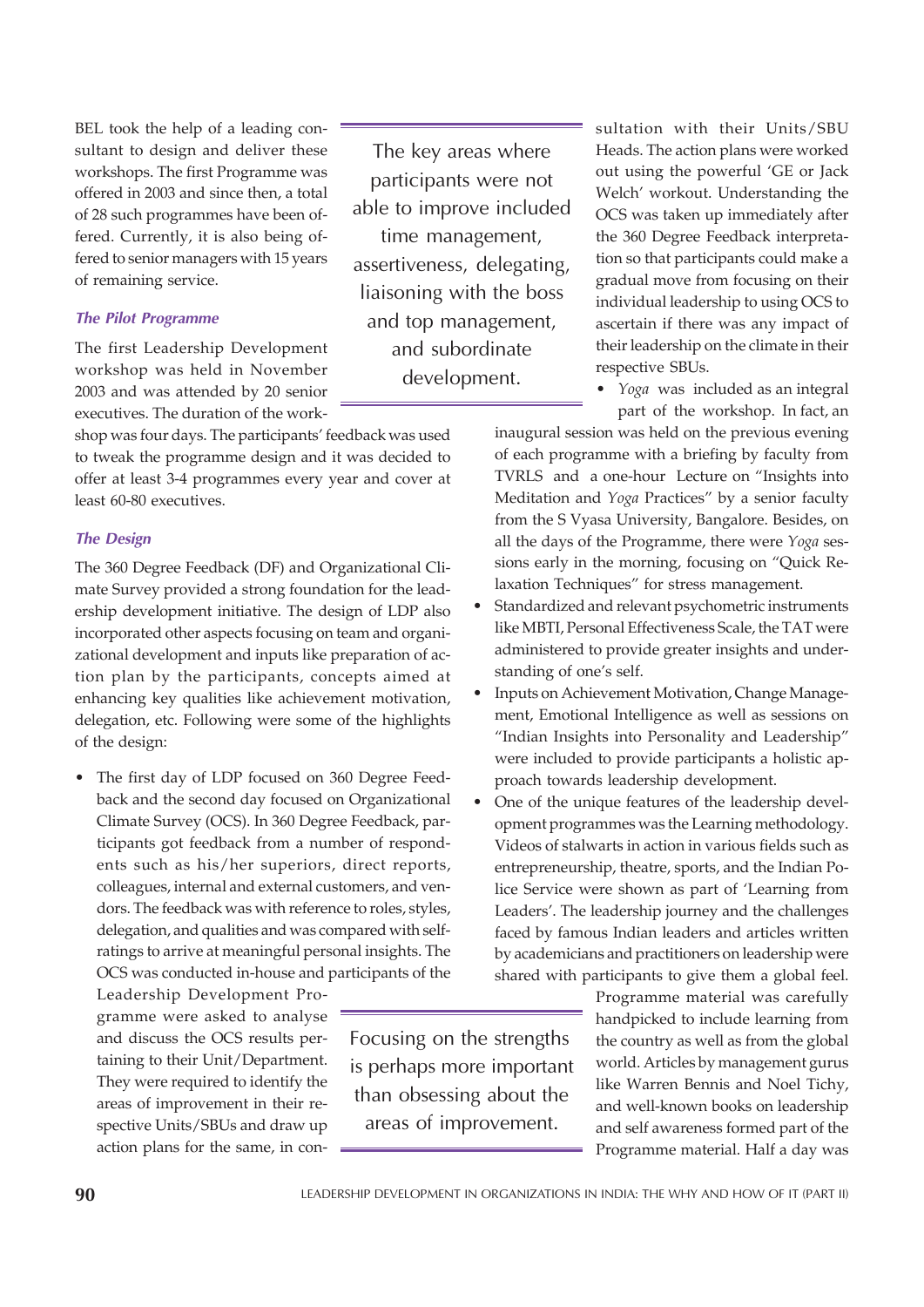dedicated to the review of these articles and books through group presentations.

Another important facet of the LDP Programme was individual counselling provided to all participants for interpreting the 360 Degree Feedback. As part of this individual counselling, a senior level counsellor spent about an hour with each participant to establish the context and situation in which the participant was. This helped the individual come up with a very focused and 'implementable' Action Plan. The last day of the LDP workshop required each of the participants to make individual presentations and publicly share their Action Plans at an individual level based on the 360 Degree Feedback and at a department or SBU level based on the organization climate survey. This served as a public commitment made by all the participants to ensure that they

worked on their respective action plans. The Action Plan presentations were made in the presence of the Director (HR) and other General Managers.

LDPs have been held in Bangalore from the very beginning, in a resort/ similar location for all the participants from various units/offices.

#### Continuous Improvement in LDPs

Continuous improvement is one of the most important aspects of the  $=$ 

Leadership Development Programme at BEL. After the first set of LDPs was held, continuous modifications were made in the contents of the subsequent programmes. These modifications were largely based on the feedback from the participants, captured through a survey and a series of "effort reviews" where participants made presentations on the progress made on their action plans and the changes they were able to bring about post-360 Degree Feedback. However, the broad structure and philosophy behind LDP remained unchanged. The highlights of the key changes that were made are given below:

• As a part of the Feedback process, it was suggested that the number of inputs be reduced and the programme be condensed to get a deeper insight into the topics being covered. Taking this feedback, the module on "Indian Insights into Personality and Leadership" was replaced with additional focus on

Change Management and Emotional intelligence. Consequently, the 4-day Programme was condensed into a 3-day Programme. However, the *Yoga* lecture relating to insights on meditation practices and the daily *Yoga* exercises relating to Stress Management were retained. Participants continued to work out action plans based on Organizational Climate Survey and their 360 Degree Feedback report. Counselling Sessions also continued as part of the Programme.

• After a few more years, there was a further reduction in the number of areas covered. Topics such as change management and emotional intelligence were dropped to provide time and space for a more focused treatment of areas/topics such as drive for results, motivating others, etc. BEL tied up with a leading Management Institute to offer a residential

Making continuous changes and upgrading the design, content, and methodology of LDP is important as it adds to the effectiveness and ensures that the design is dynamic and responds to the changing scenario.

programme on Change Management. As a part of the Change Management Workshop, the participants were required to undertake a project so that they could implement the learning and initiate change in their own SBUs.

• In 2003, the tool that was used for 360 Degree Feedback was the RSDQ Model of Leadership Development, designed by T V Rao Learning Systems (TVRLS). In the year 2007, BEL designed its own Behavioural Competency Model. Hence, the Programme content was

redesigned to align with that Model and to ensure deployment

and development of key leadership competencies like Drive for Excellence, Passion for Achievement, Engaging and Energizing Teams, and Active Learning. The 360 Degree Feedback tool was modified to incorporate these competencies.

For a few of the workshops, guest lecturers were invited to address participants in evening sessions. Stalwarts from some of the other industries who had gone through a 360 Degree Feedback and implemented the action plans based on it were invited. They gave their first-hand experiences with 360 Degree Feedback, what it meant to them, their initial reactions, and the way they were able to leverage the leadership development inputs to strengthen their own capability and become more effective leaders.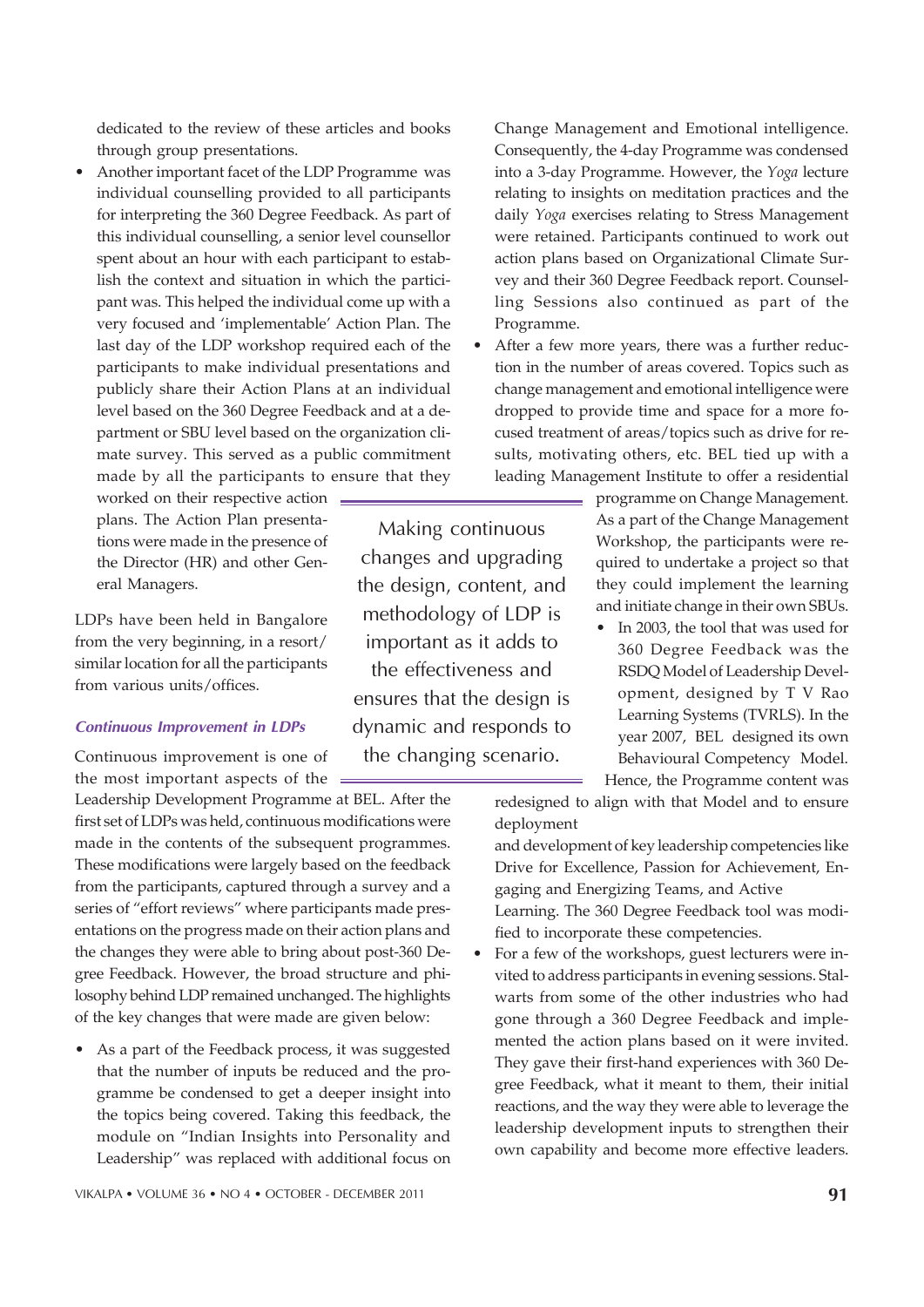These experience-sharing sessions were very much appreciated by all the participants, who got concrete ideas on how to use their 360 Degree Feedback. In some of the workshops, BEL executives who had gone through the previous LDP workshops and had successfully implemented the changes were also in-

vited. This provided a lot of positive support and set the right tone for the participants to emulate.

# Ascertaining Impact Post-LDP through Effort Reviews/Follow-up Workshops

While the overall feedback on the series of LDPs was very positive, past experience indicates that participants tend to accomplish more and work on their action plans if there is a process in place to monitor and measure the progress made. Keeping this principle in mind, the partner consulting organization designed a series of Effort Review Workshops for all those who had gone through the 360 Degree Feedback-based Leadership Develop-

ment Programmes. A short questionnaire was designed to capture the impact the 360 Degree Feedback had made on the participants, in their professional as well as personal lives. The questionnaire dealt with three major dimensions, i.e., individual impact, organizational impact, and the methodology adopted. The detailed design of

Without counselling, the quality of action plans as well as clarity of individuals in terms of their strength and improvement were low. Counselling facilitates preparation of specific, measurable, ambitious, realistic, and time-bound action plans.

the Effort Review Workshops is detailed in Figure 1.

Each participant came prepared with a power-point presentation detailing the effort made on the action plans, the progress, and the challenges faced in implementing the action plans. The revisiting of the action

> plans was done in the presence of their respective General Managers and Director (HR), BEL.

> The follow-up workshops also provided a platform for the organization and the participants to:

- Review the benefits of this initiative
- Revisit and ascertain achievement of the action plans set post-workshop, the challenges faced, and reformulate action plans wherever necessary
- Seek additional support required from the management to ensure a long-lasting impact of the initiative
- Give additional inputs on 'Being

in control of one's growth' by using the psychometric tool, "Locus of Control scale' and sharing of the book 'As a Man Thinketh' by James Allen.

# Overall Findings

The first set of Review Workshops was held in 2008. Since



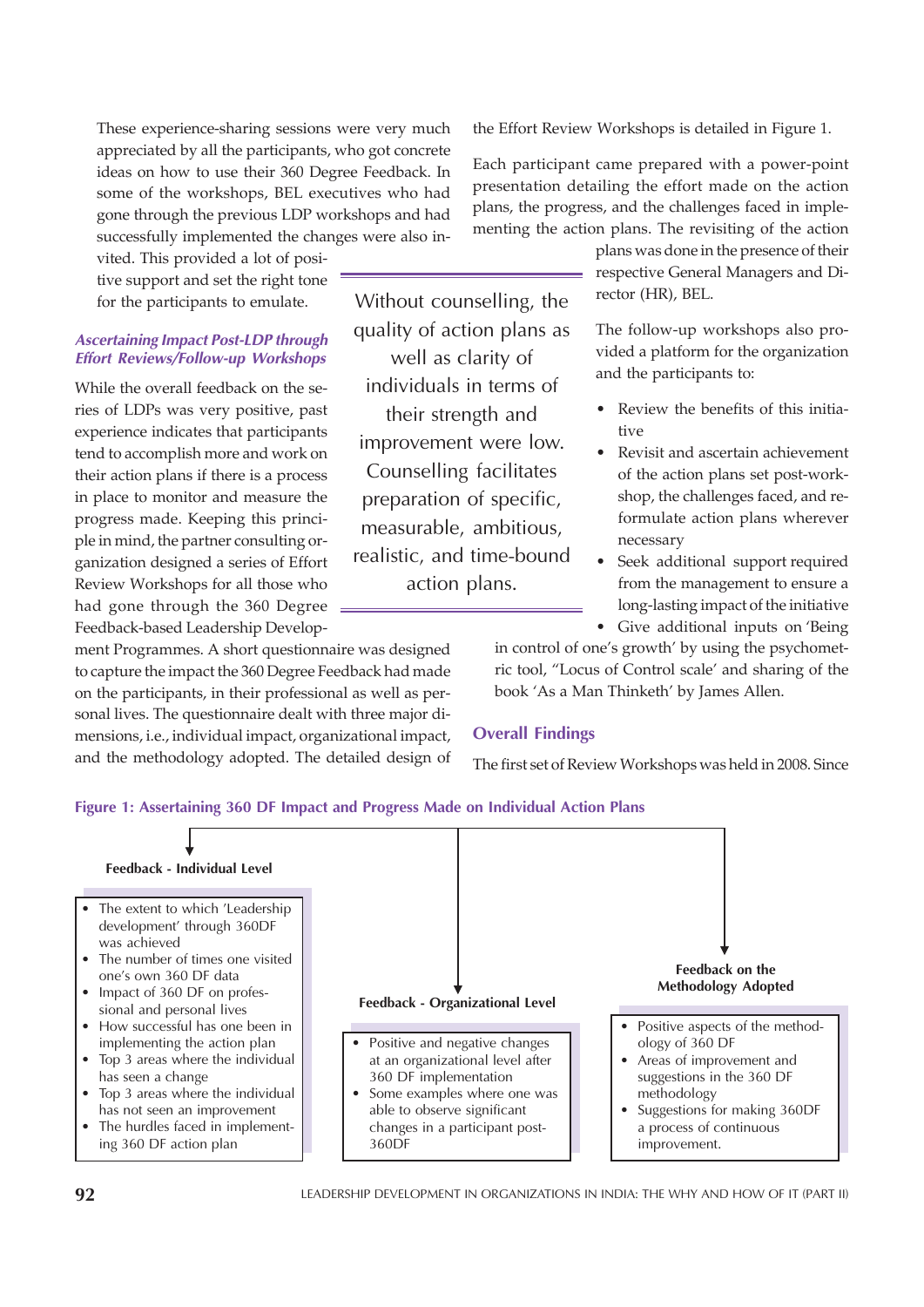then, a total of 17 such review workshops were held, where 302 participants shared their efforts. Based on the data collected across the 17 workshops, a summary of the key findings is given below:

## Summary of the Strengths

- 97 per cent of the participants reported a positive impact in their professional life and 81 per cent of the participants reported a positive impact even in their personal life after the 360DF.
- More than 40 per cent of the participants visited their 360DF data every quarter and 30 per cent of the participants visited their 360 DF report every six months.
- 179 out of 293 participants shared that they were able to accomplish at least 50 per cent of what they had put down as their action plan. Another 66 participants felt that they were able to achieve at least 30 per cent of their action plans.
- The RSDQ model was seen to be a very effective tool for providing a detailed insight into the various parameters of one's role.
- Participants reported a positive change after 360 DF at an individual level in areas such as selfawareness and better management of the self, interpersonal sensitivity, and relationship building, communication/interaction with others, planning, decision making, execution and follow-up, and

overall improvement in behaviour towards others.

- Participants reported a positive change at an organization level in areas such as upward and downward communication and better participation of individuals, more sharing of information and greater transparency, meetings to involve others and more frequent reviews, and sensitivity to others.
- The positive aspects appreciated in the design and implementation of the leadership development included its scientific and systematic approach to leadership development, and its focus on self-awareness and self-management. The interactive methodology as well as the extensive use of videos, cases, and readings were appreciated.

# One of the key learnings in implementing LDPs was that focusing on strengths helped set a positive note to the entire initiative. It got the participants to move away from asking 'what is wrong' to identifying 'what is right'

and using that to strengthen their own leadership capability.

# Summary of the Areas Needing Improvement

It was suggested that a mechanism for periodic followup should be in place and feedback review sessions, anchored by the internal HR with help from consultants should be conducted regularly at a certain periodicity. It was felt that organizational support for the action plans set by participants could be strengthened.

The key areas where participants were not able to improve included time management, assertiveness, delegating, liaisoning with the boss and top management, and subordinate development.

Many participants reported facing hurdles such as man-

aging time, other people's low receptivity to change, and difficulty in accepting new ideas, too many routine tasks/daily work that prevented participants' focus on the action plans or development activities, and lack of support from others, and lack of time, manpower, and other resources.

- Some of the suggestions for making the initiative more effective were to:
	- Extend the LDPs to include managers
	- Have a repeat 360 DF to ascertain the change
	- Have more experience sharing sessions from industry stalwarts.

# Some Learnings and Lessons for Future

Some of the key learnings from conducting these intensive Leadership Development Programmes at BEL can be summarized as follows:

ï *Focusing on the strengths* is perhaps more important than obsessing about the areas of improvement. Peter Drucker's observation that 'Great careers are built on strengths' is also true for leadership. One of the key learnings in implementing LDPs was that focusing on strengths helped set a positive note to the entire initiative. It got the participants to move away from asking 'what is wrong' to identifying 'what is right' and using that to strengthen their own leadership capability.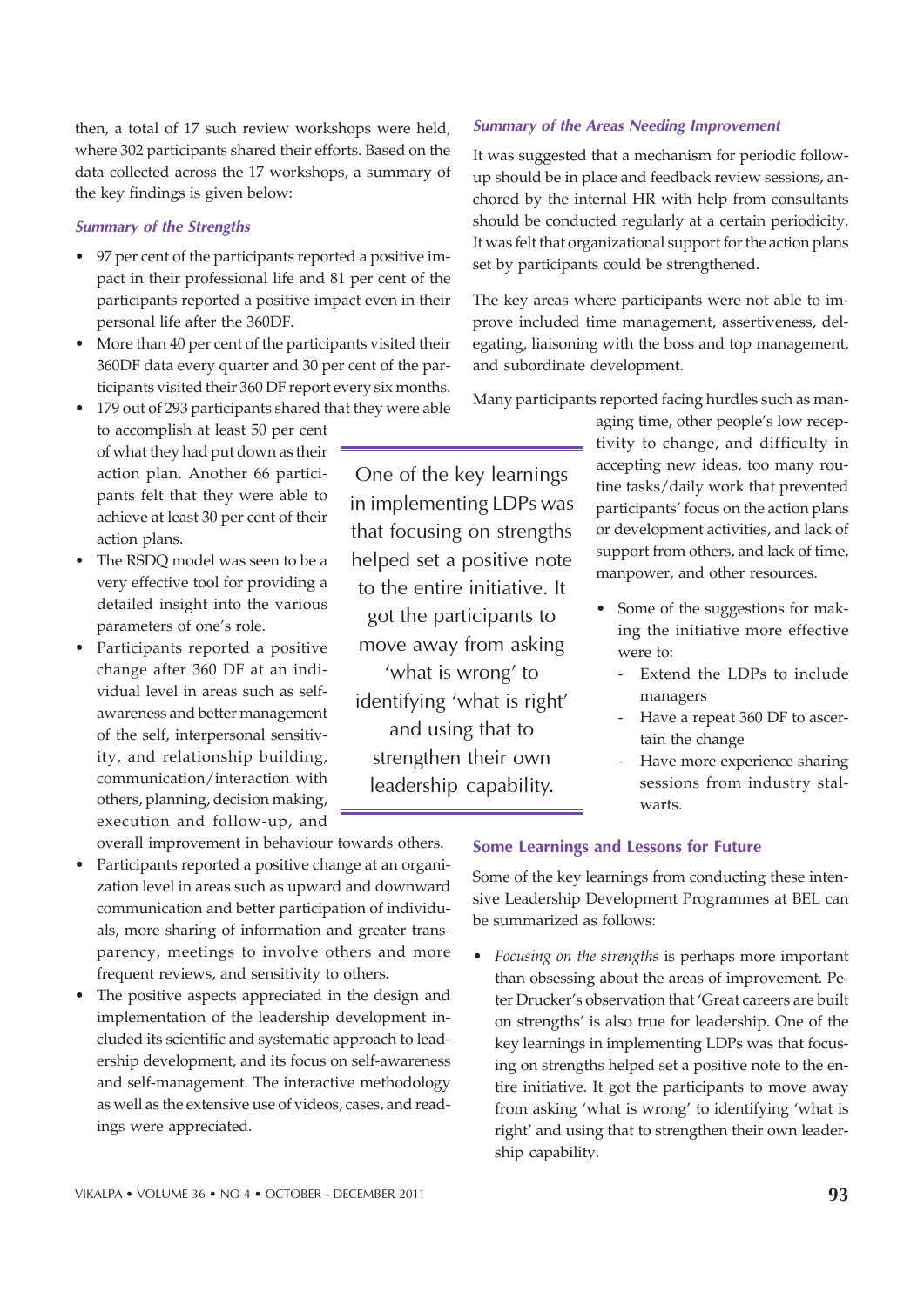Involvement and presence of top man*agement in crucial events* is critical for the success of any leadership initiative. In the BEL context, the top management, Director (HR), and General Managers were present when the participants shared their action plans and made a public commitment of the changes that they would like to bring about. This not only added seriousness to their efforts, but also sent a signal that leadership is serious business

One can avoid being too ambitious and avoid incorporating too many elements in LDP. Instead of having more width, having greater depth may be more effective and beneficial.

at BEL. One of the unique methods adopted during the effort review was that when a participant from a particular SBU had to share the progress made in the implementation of his/her action plan, the General Manager of SBU would be present and indicate the changes that he/she had noticed and also give inputs on how the participant could do things differently in the future. The Director (HR) also offered creative suggestions to the participants. This helped in bringing about a lot of energy in the entire action plan implementation.

- It is useful to have a detailed follow-up including *frequent communications and reminders* to the participants to make sure that changes are brought about and participants work on their action plan.
- ï *Making continuous changes and upgrading the design, content, and methodology* of LDP is important as it adds to the effectiveness and ensures that the design is dynamic and responds to the changing scenario. For example, going forward, BEL may like to include even customers and other key stakeholders in the 360 Degree Feedback survey.
- Investing in an effort review is one of the key ways to ensure and establish the extent of change that is possible as well as help to explore ways to keep up the momentum of self-development.
- Strong action planning forms the heart of LDP. The final outcome of the three days is in the form of a clear-cut action plan that provides direction on where one should focus one's energy on, to realize the leadership potential. Counselling

The intent of leadership development at BEL is to look at teams and focus more on developing a holistic leadership architecture to take BEL into the next phase of growth.

should form an integral part of the workshop design. It was observed that without counselling, the quality of action plans as well as clarity of individuals in terms of their strength and improvement were low. Counselling facilitates preparation of specific, measurable, ambitious, realistic, and time-bound action plans. All LDP initiatives must ensure that the participants do not leave the leadership workshops without making a public commitment of their action plan in

terms of the top two or three strengths and how they plan to leverage them as well as top two areas of improvement that they would like to focus on.

Past experience has shown that LDP must always be designed with a *focus on two or three key topics and areas*. Incorporating the climate survey along with the 360 Degree Feedback was not found to be necessarily the best design as the focus on the self got somewhat diluted. Moreover, the action plan implementation of the OCS required participants to meet frequently after the LDP workshop and this proved to be a huge challenge. Hence, the progress made on the OCS action plans was limited. This clearly states that one can avoid being too ambitious and avoid incorporating too many elements in LDP. Instead of having more width, having greater depth may be more effective and beneficial.

The intent of leadership development at BEL is to look at teams and focus more on developing a holistic leadership architecture to take BEL into the next phase of growth.

> Overall, the journey of 360 Degree Feedback-based leadership development that BEL embarked in 2003 has reaped rich dividends. As shared during the course of the Effort Reviews, many concrete instances were narrated, where individuals were able to contribute to the growth of their department, SBU or to the growth of their team members. One individual, who had 'Delegation' as an area of improvement, took it up aggressively in his action plan. He went back and had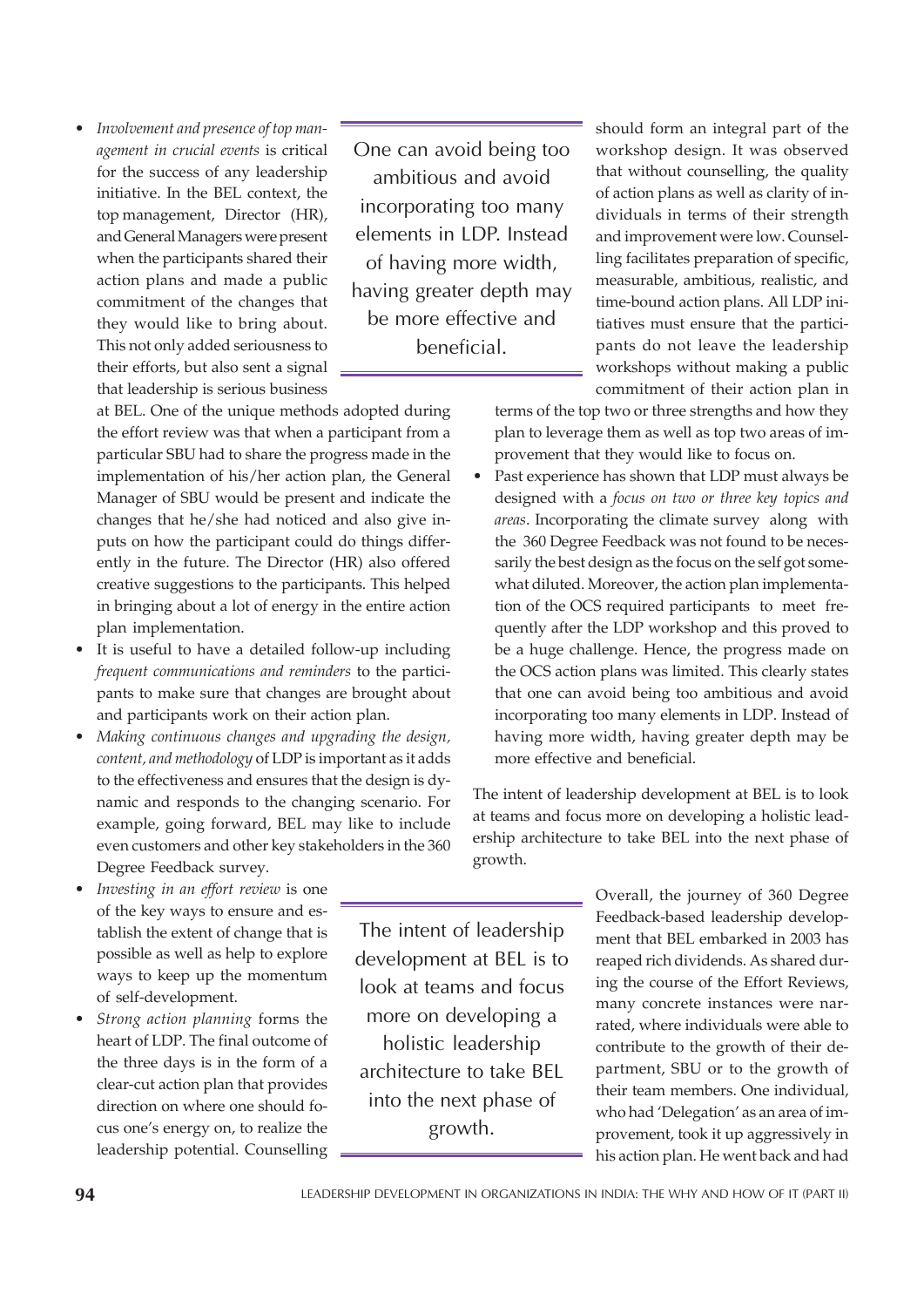a series of discussions with his immediate reportees to identify (a) activities that he is responsible for, which the team would like to take on and (b) activities that the team is anchoring, where they would require lesser involvement from him. Based on the outcomes of the discussion, the participant was able to reduce his involvement in operational issues and the time released was used on areas of strategic importance. As a result of this, the individual was able to get new business worth a few crores, which he felt may not have happened had he not taken up Delegation with such seriousness. Similarly, there was another individual whose feedback reflected that while his quality of communication was very good, the quantity or frequency of communication needed to be enhanced. The individual worked out a focused plan on enhancing communication with the key stakeholders in his SBU. He became much more conscious and even got an LCD projector installed in his room, and used it extensively to communicate relevant information to his team members. This improved the overall sharing of ideas as well as communication in the particular SBU. These are only a few instances of the changes that were bought about. There are many more, though they may not be in public domain. Not only have individuals gained from it, but so has the organization. While the impact at the organization level has not been felt as strongly as the impact at an individual level, small changes like attempts to have more fun at the workplace, celebrating small victories, etc., have been taken up with much more seriousness than before.

However, as true of any journey, a lot more needs to be done. Drawing inspiration from Robert Frost, 'The woods are lovely, dark and deep ...but we truly have miles to go before we sleep.'

# Leaderhip Development At Hindustan Unilever Limited (HUL)

# Ankush Punj

 $A<sup>t</sup> HUL$ , we often say that we are as much in the busi-<br>business of building leaders as we are in the busit HUL, we often say that we are as much in the

ness of selling consumer goods. As much is written and quoted about us on leadership development as on Branding and Marketing. Being a "leadership factory" is the result of a rigorous, wholesome approach towards leadership development and decades of practising and perfecting it.

Prakash Tandon, Dr. Ashok Ganguly, SM Datta, KB Dadiseth, Vindi Banga, R Gopalakrishnan, and Harish Manwani are only some of the great leaders this company has produced. Our approach to recruiting and nurturing leaders has been built over several decades where each generation of leaders has left a legacy for the future by playing its part in selecting and

Leadership Development at HUL is about analysing, understanding, and building leaders through a combination of disciplined routines and processes, and something not always evident from outside: a collective expertise, honed through practice, in recognizing and developing talent.

tal in the growth and success story of HUL. Leadership Development at HUL is about analysing, understand-

> ing, and building leaders through a combination of disciplined routines and processes, and something not always evident from outside: a collective expertise, honed through practice, in recognizing and developing talent. This write up summarizes the key tenets of HUL's holistic approach to Leadership Devel- opment.

# Unilever's Approach to Leadership Development in India

HUL's leadership development journey started over four decades ago with Unilever's core belief of developing local talent to manage the local business. At a time when most corporates were bringing in external lead-

nurturing the right talent. This constant endeavour of attracting the brightest minds and grooming them to take up challenging responsibilities, has been instrumeners in senior positions in India, Unilever placed its bets on its internal talent pipeline and groomed talent locally to take on the leadership mantle. Dr. Prakash Tandon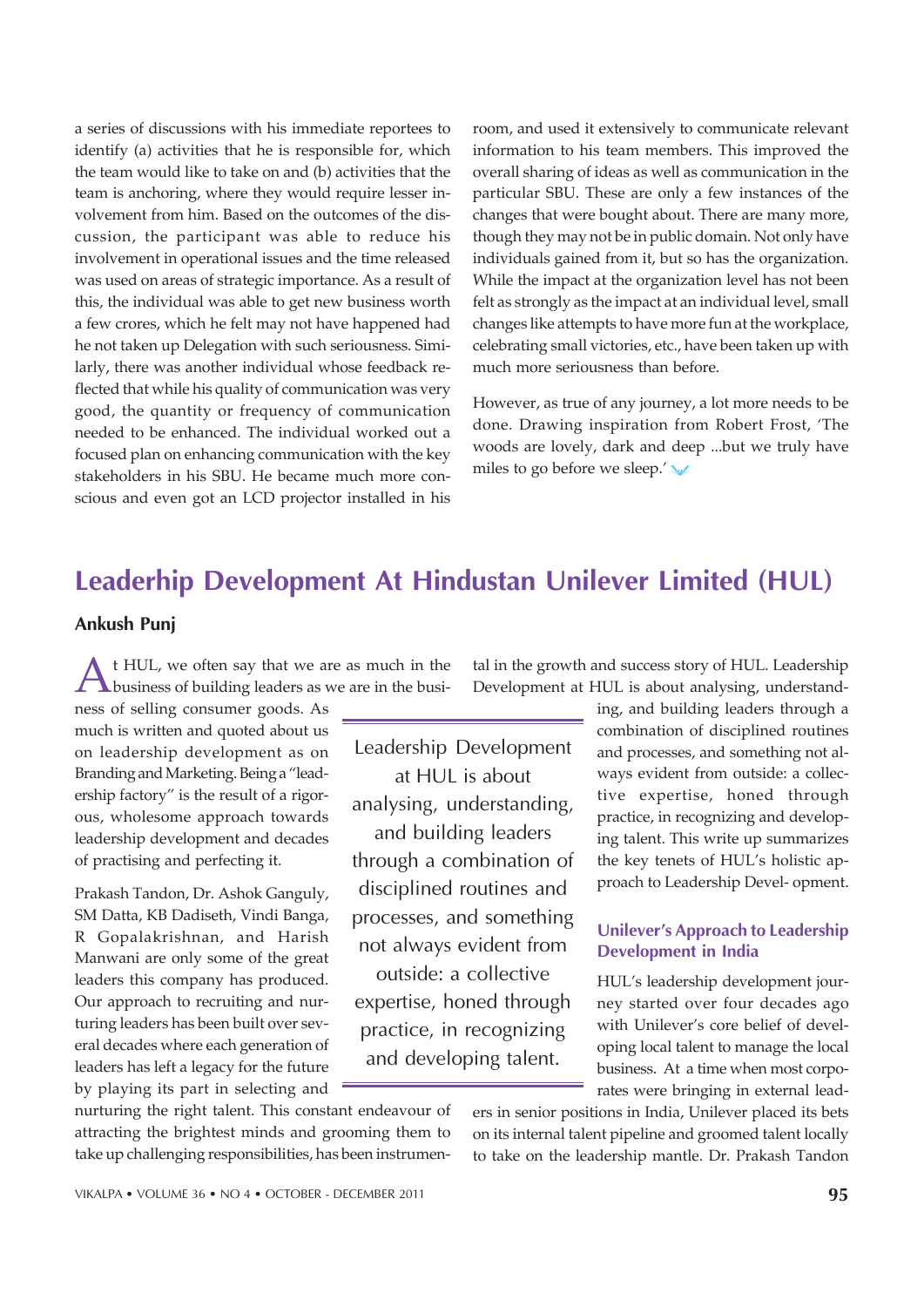became the first Indian Chairman of Hindustan Lever Limited, a decision that set the path for many subsequent Indian leaders to lead HUL over the years. The practice of identifying, nurturing, and developing the next line of leadership that could carry forward the lineage was embedded early on in the organization. The mindset of building one's successor is deeply ingrained in the organization, even among the young managers.

Our approach towards leadership development follows a systems approach of focusing on input and process to arrive at the desired output. It comprises of five key el-

ements and each of these translates into processes and systems that are driven with rigour across the organization. Most importantly, they are driven in joint ownership by the line, HR teams, and the individual him/ herself – which is what makes it deeply rooted and all-pervasive.

# Attract The Best

HUL is committed to attracting the best talent whether it is management trainees, mid-career recruits or grooming people internally through the ranks. HUL has always been a strong employer brand, thanks to our corporate reputation as well as talent processes and leadership lineage. We continuously engage with our employees, study and understand them to be able to know how to connect

with them. For example, at HUL we have found that the talent today seeks to be inspired by the leadership of the organization, cares about the ethics of the organization, and would like the employer to be socially responsible. HUL is aware that Gen Y seeks greater autonomy, early responsibility, and creative freedom; and these factors rate high on their priority list while choosing their place of work.

Over the last three years, we have started engaging more actively with the talent pool available on campuses. We have systemized our approach by building a scientific and repeatable model of building our employer brand in top business and technical schools. We have taken a three-pronged approach to building our employer brand.

While we have an ongoing active engagement with the campus placement teams, we believe that a much stronger proponent of the employer brand are our managers – the alumni of these institutes.

Thus, we actively leverage our managers as brand ambassadors to engage with the students on the campus.

First, the work of sustainably building an employer brand is limited not just to the Recruitment team, but is co-opted by the leadership of the organization. We even have an executive sponsor to our Employer Brand initiative on the HUL Management Committee – the Marketing Director for the Home and Personal Care business coaches the Campus team. Significant leadership effort and time is invested in visiting campuses and connecting with the students. Last year, in a unique initiative, "Learn to Lead," the senior leadership of the organization visited the campus of the top MBA schools and

> shared with young students their leadership lessons and their vision of what leadership in 2020 would be all about.

> Second, while we have an ongoing active engagement with the campus placement teams, we believe that a much stronger proponent of the employer brand are our managers – the alumni of these institutes. Thus, we actively leverage our managers as brand ambassadors to engage with the students on the campus.

> Third, what better advocacy can we offer than from the HUL Alumni who are now leaders in other organizations? Our reputation as an organization that grooms talent for future senior leadership positions is held high by the fact that not only do we get talent ready to lead HUL but the

same is endorsed and whetted by other reputed organizations. Thus an active plank of our employer branding work is engagement with the HUL alumni.

# Start Early

Having made the effort to attract and recruit the best talent, we invest equal energy and commitment to their early induction, training, and assimilation in the organization.

The fresh management recruits go through HUL's Management Training (MT) programme, also referred to as the Unilever Future Leaders Programme with a "License to Learn." A 15-month long rigorous MT programme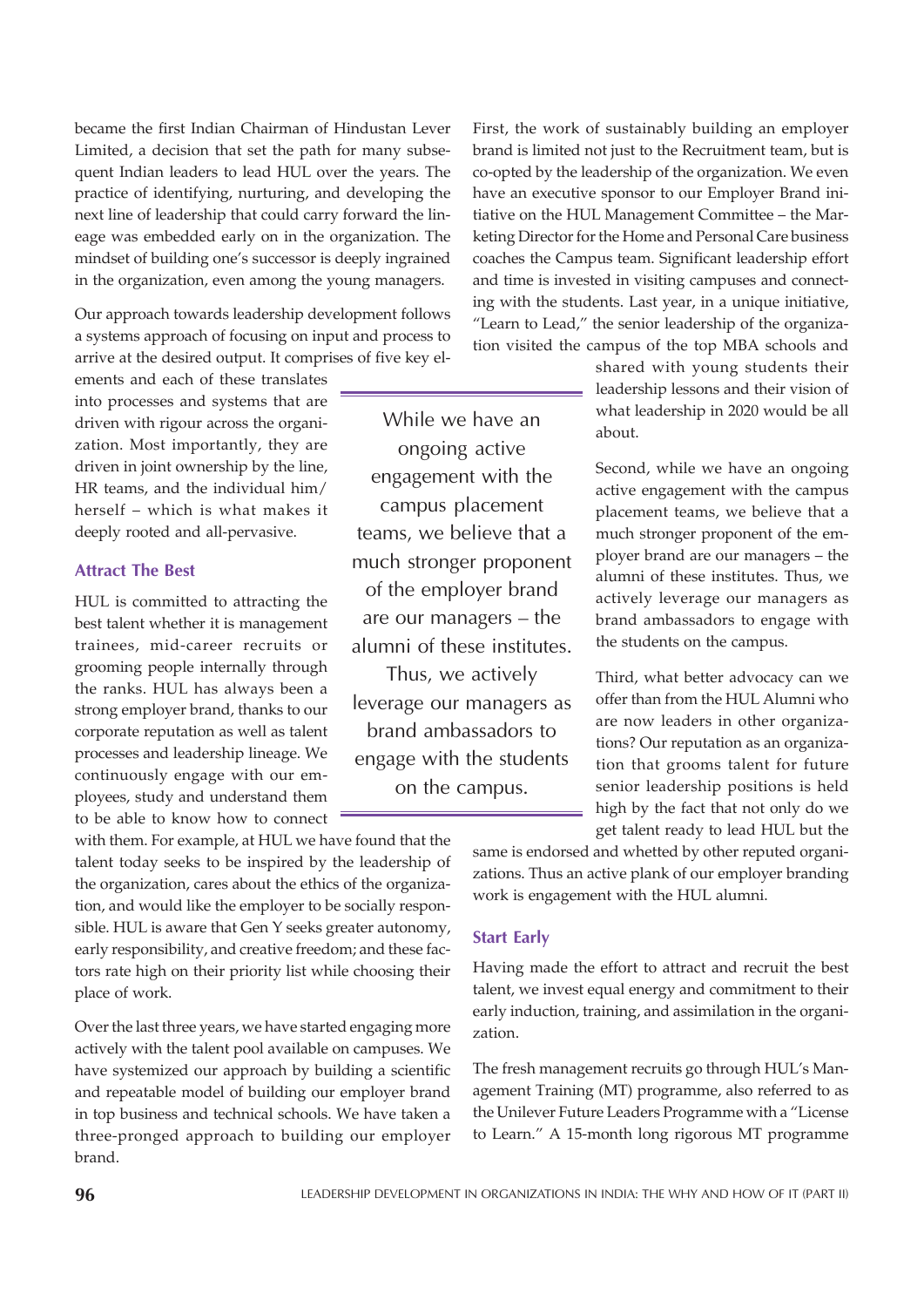has been running for over four decades now. It offers a broad spectrum of learning opportunities which help young managers not only in the initial phase of their career, but in subsequent roles as well. Some of the senior-most leaders in Unilever who went through the MT programme acknowledge that a significant credit for their success goes to this programme. Over the years MT has been reviewed and revised. However, the core tenets of the programme remain intact. They are as follows:

- Management Training period is a phase of
	- o Learning by doing
	- o Learning through observation
	- o Learning through coaching
	- o Learning in depth and through width functional in-depth exposure and cross-functional width exposure.
- Investing time for MT programmes is a responsibility of every leader in the organization. To achieve this, HUL has developed:
	- o A robust framework of mentors, coaches, and tutors to support and facilitate the trainees' learning
	- o A system of reverse feedback on tutors and coaches to drive accountability of building talent.
- Strict compliance to the learning schedules and duration of the programme
	- o Central Unilever Leadership Team cell track stint compliance and rotation of all trainees
	- o Completion of learning objectives mandatory to confirmation.

We take as much pride in sustaining old processes as we do in innovating to bring in changes. Over the past few years, the MT programme has evolved to become more contemporary and relevant to our business priorities as well as to the key leadership priorities for the future.

Relationships built here – with one's tutors, coach, and mentor are carried forward for life! Most of our senior

No talent management process is complete without a robust process of building capabilities. At HUL, we offer a host of learning opportunities to the employees to choose from and facilitate their learning.

leaders today in their conversations often talk of leaders who had groomed them or trained them during their MT stints and how they valued those coaches and continue to reach out to them even today.

The most significant and notable recent innovation in the UFLP (Unilever Future Leaders Programme) is the institutionalization of reverse feedback and evaluation. Not only do the trainees get evaluated for their progress during the fifteen months, they also get the opportunity to give feedback on the quality of coaching inputs they get from their coaches and mentors. We believe this raises the overall quality of the training programme and also develops our managers into better coaches and mentors.

In HUL, being a coach/tutor is a matter of privilege and you have to earn your right to be one. There are a clear set of selection criteria for tutors and coaches. Every year

> members of the MC review these feedbacks scores. Those who do not rate well are dropped. Equally those who rate well are recognized and acknowledged for their effort and contribution to building future leaders for the organization.

# Establish Robust Talent Management Processes

A robust performance management system forms the bedrock of talent management in an organization. At HUL, we call it "Performance Development Planning" (PDP) – a process

that encapsulates not just performance evaluation but elements like development and career progression as well. Hence PDP conversations that take place thrice a year between an employee and his/her line manager are holistic –performance as well as development-oriented.

The PDP rolls up into a holistic review of the talent in a function undertaken by a body called the Functional Resource Committee (FRC) which is chaired by the Functional Head (who is a Management Committee member). The FRC meets at least twice a year and their role is to review all aspects of talent management. These include:

Review of each and every individual in the function – on performance and potential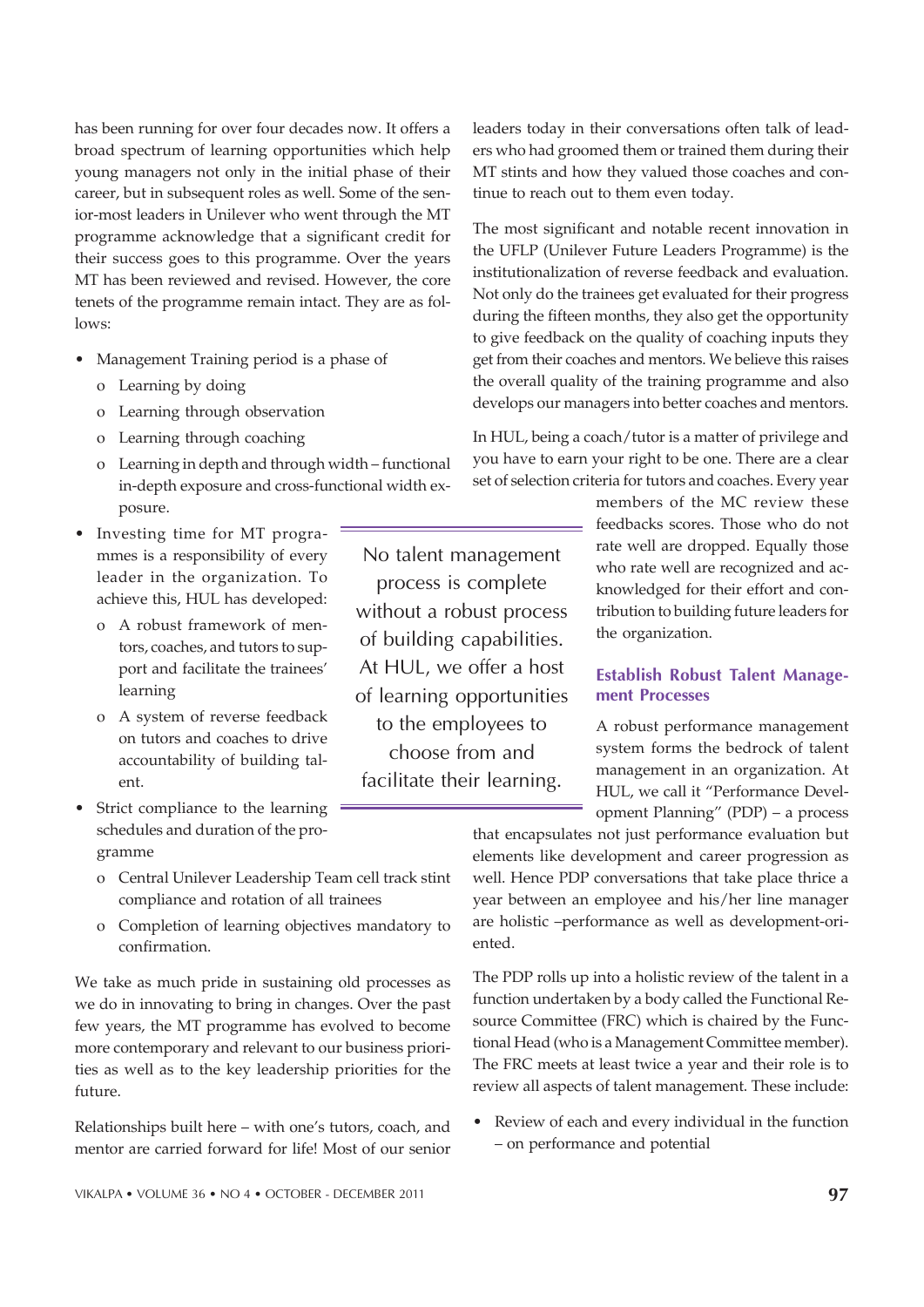- Capability building agenda
- Review of organization design
- Strategic talent flow planning
- Identification of key roles
- Input to succession for key roles

The tools deployed by the FRCs for effective talent management include:

- Key role identification
- Key roles : Key people matrix
- Leadership differentiation tool a 9-box matrix that aids plotting individuals into a 3X3 matrix on the 'What' and 'How' of Performance
- Succession planning tool and retention risk assessment tool.

HR Planning process at HUL is owned and managed with the same discipline as the Business Planning pro-

cess. It is not episodic. It ensures the involvement and ownership of line managers and functional leadership. The quality of conversations lends the process its credibility.

# Transparency and Clarity to Individuals

The talent reviews and HR planning processes are not an end in itself. The

loop is closed by transparent sharing with the individual his/her performance assessment, the organizations view on their potential, next career moves, and the Development Action Plan (a personal plan of each employee to ensure their professional skill and competence development in line with their career aspirations).

To ensure that messages are not lost in translation or transition, formal individualized "Performance and Capability Cards" are handed out to every employee in the organization. It also serves as a key enabler for an honest conversation between the line manager and the employee.

# Invest in Capability Building

No talent management process is complete without a robust process of building capabilities. At HUL, we of-

Leadership is not just leadership in business and marketplace, but leadership of thought as well.

fer a host of learning opportunities to the employees to choose from and facilitate their learning. While at one end, training facilities drive formal classroom training in partnership with subject matter experts and universities across the world, on the other end, learning extends beyond formal classroom trainings and encapsulates self-paced learning, peer learning, learning via coach interactions and on-the-job learning.

Contemporary learning techniques like e-learning not only make learning easy, quick, and efficient, it also democratizes the process of learning by making it available to everyone regardless of grade and experience. Deploying e-learning in an organization is like cultivating a habit – it takes time, lots of practice, and repeated communication and engagement. Over the last three years, we have clocked roughly 45,000 hours of e-learning per year. Blended learning initiatives, pre- and postclassroom training sessions, facilitating key skill building through e-learning modules, etc., have helped get employees into the habit of self-paced online learning. Our

> e-learning programmes are today accessed by over 5,000 employees across work levels.

Critical to building leadership in an organization is the effort to run it across the organization rather than limit it to the top. For each level, it is imperative to focus on the talent available at the level below – and ensure

that a healthy pipeline of leaders is ready for the next level. At HUL, this principle cascades down to the shopfloor employees. Each of our 10,000 workmen has a formal process of online skill mapping and appraisal. We have a formal SiO (Stepping into One) programme in which over 100 shopfloor employees have been iden-

#### Leadership Development 24X7

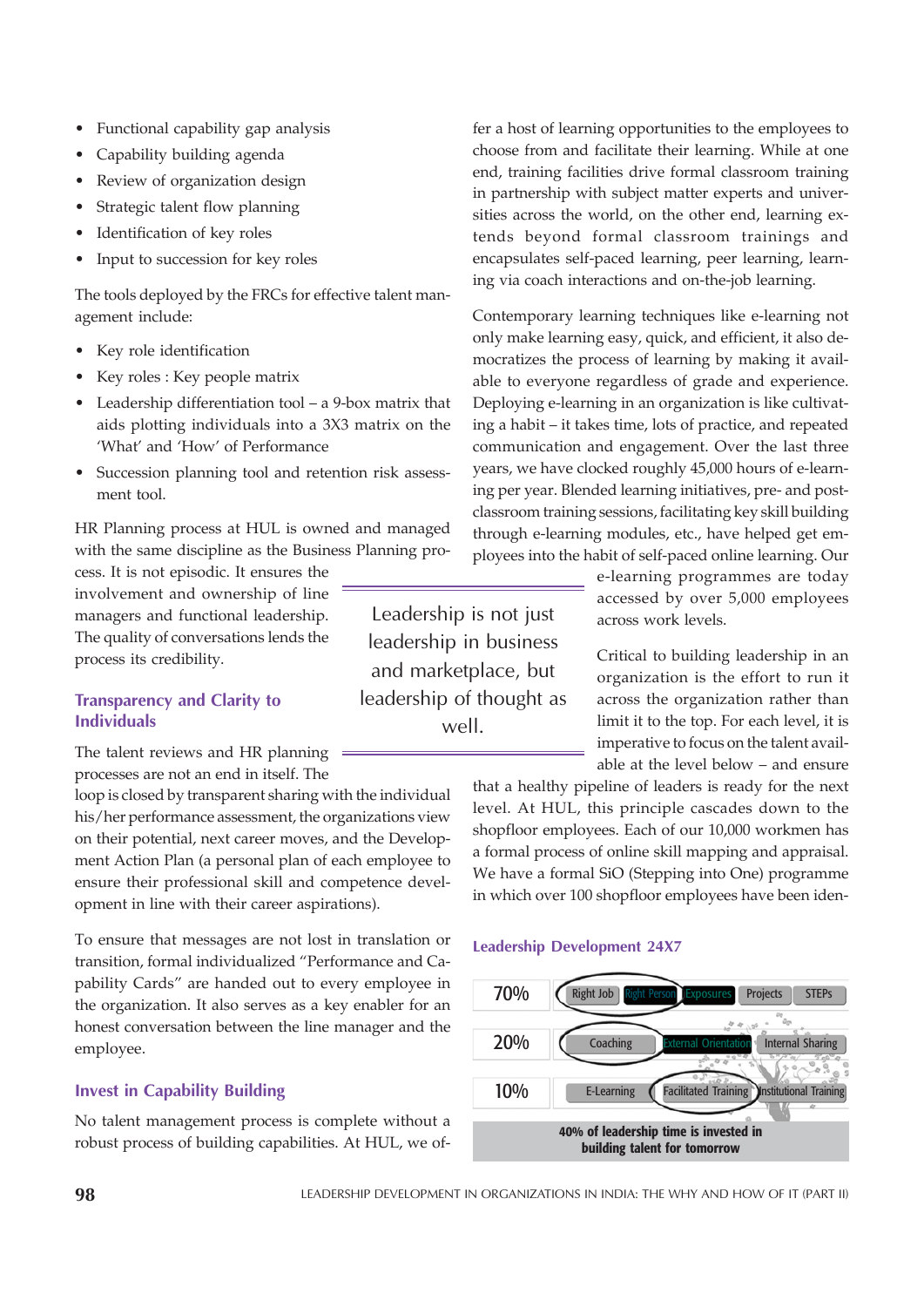tified as potential WL 1 (executive) candidates and are now going through this blended learning programme aimed to accelerate their progression into the executive cadre.

Equally we are investing in 20,000 of our extended 3P salesmen in our sales system to build their levels of engagement and productivity.

# Leadership Development 24X7

Leadership development is not a stand-alone activity sitting as a block of time in one's calendar. We have built ourselves a leadership pipeline not just for today but for many years to come. This confidence comes from the fact that leadership development flows in the DNA of the organization – it thus occurs 24X7 – through a myriad of processes that address various aspects of organizational leadership.

Our leadership development approach follows the 70:20:10 principle:

- 70 per cent of an individual's learning and growth comes from the roles one gets to play and the diversity of experiences that one acquires through projects, short-term assignments, and via focus on one's key performance deliverables.
- 20 per cent of it is through coaching, peer learning, internal and external orientation, and constant interaction with the organization's leadership.
- 10 per cent of the leadership development takes place through formal structured programmes that are offered by our training facilities in partnership with subject matter experts on various aspects of leadership. These are leadership-intense programmes and are usually supported by elements from 70 per cent and 20 per cent to ensure that the learning is carried beyond the programme into one's daily work and sustained.

The most pivotal role in leadership development is that of the senior leadership. Leaders at HUL are evaluated on the role they play in building the future talent and teams of the organization. This is one of the five key "Standards of Leadership<sup>7</sup>" that Unilever holds high and evaluates the quality of its leadership through. The members of the functional resource committees are accountable for the strength and the quality of leadership pipeline of the function and are called to review their respective 'engagement and coaching' plans as a leader.

Most senior leaders at HUL formally coach or mentor at least one manager in the organization – this includes management trainees, key talent, women managers, etc. Aside from the formal process of coaching and mentoring, a lot of informal coaching happens throughout the organization as most managers have their own personal coaches/mentors, for example, ex-line managers, tutors, guides, etc. We realize that once enough impetus for a long enough period of time is formally provided, coaching and mentoring in an organization follows a self-sustaining virtuous cycle.

At a recent leadership event, many of our top 100 leaders observed that they had at least one person (still serving or retired) who was a coach/mentor to them and that the relationship had sustained for over ten years and across the organization's boundaries. Every one of them could identify at least one person who they felt played a significant role in their learning and development! The virtuous cycle of grooming and developing new leaders sustains itself as every protégée considers it a responsibility to invest in the next line of leadership just as their mentors had done it for them.

# In India For India

At HUL, we often say, "What's good for India, is good for HUL." It is this unshakeable belief that has stood this company in good stead and helped it see through rough weathers. The talisman in most conflicting decisions is to evaluate the impact of our decisions on India and Indians. We have followed this philosophy for over four decades, from the time Unilever started investing in grooming local talent in the country to take up leadership positions. In 2005, we articulated this commitment in the form of a Vision statement, "To earn the love and respect of India by making a real difference to every Indian."

Our leadership philosophy too has over the last four decades been rock-steady. We have over 200 managers expatriated from HUL who are currently serving at senior leadership positions in Unilever. The total number of managers expatriated over the last decade is as high as

The five Standards of Leadership are: 1. Growth Mindset, 2. Accountability & Responsibility, 3. Bias for Action, 4. Consumer & Customer Focus, 5. Building Talent & Teams.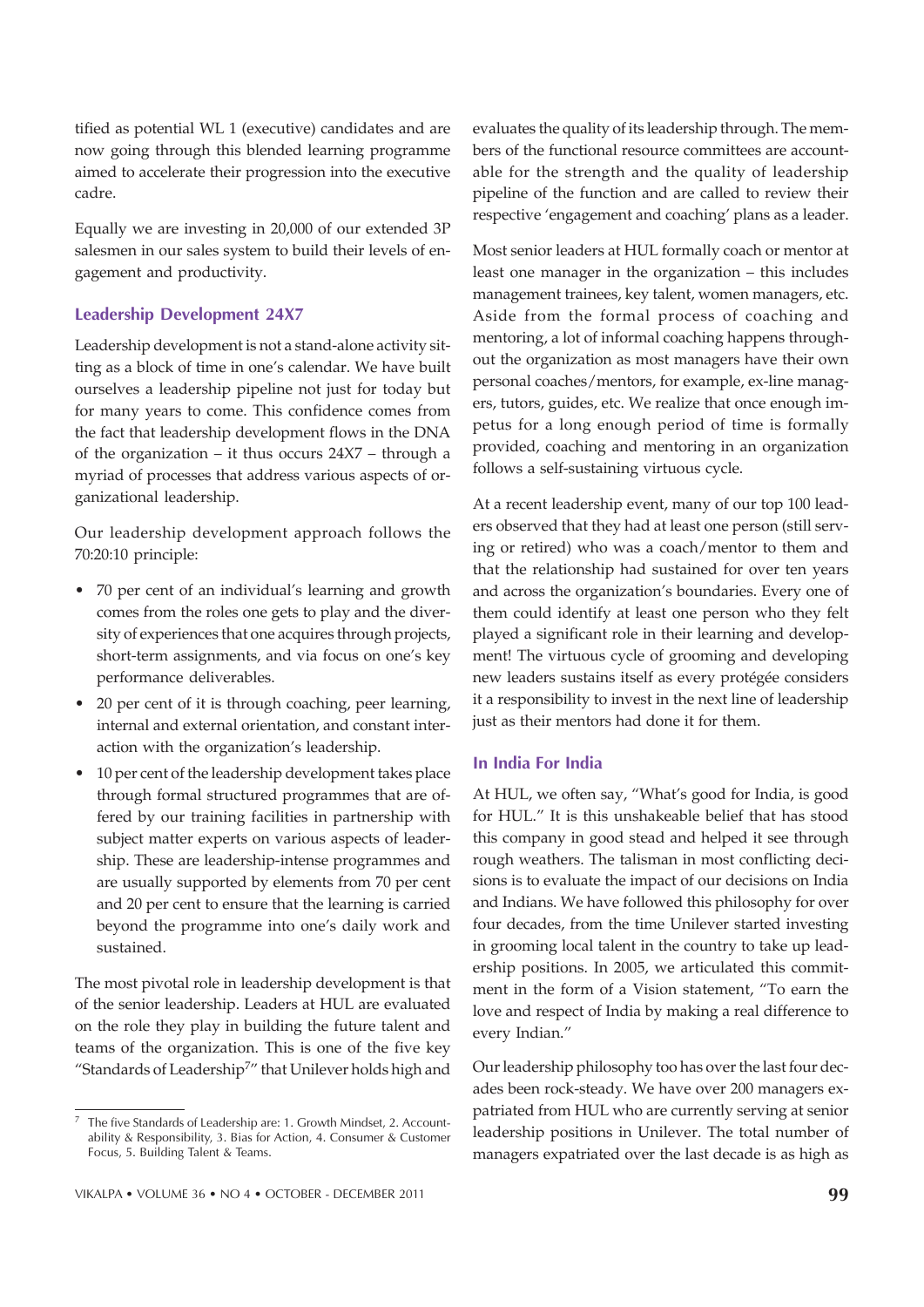400. Until recently, two of the Unilever board members were ex-HUL managers and the current Chief Operating Officer of Unilever globally comes from HUL. These facts are a testimony to our philosophy of building inhouse talent rather than source in talent from other geographies. We pride ourselves in being net exporters of talent in the globe and HUL talent is one of the most sought after across the world today.

"In India, For India" also has another facet – being rooted

in the 'real' India. India is a country of contradictions. It is famously said, "Everything that is true of India, so is the exact opposite of it."

It is thus not easy to determine, "what is right for India," it requires deeprooted connections with the heartland and constant exposure to the "many faces of the real Indian."

The rural stint of our MT programme is a period of four weeks which every management trainee in the company spends living in a village along with the villagers and being a part of their lives. We have done this not for a year or two but for over two decades. It not only humbles every trainee but gives an inside view of an India that most of the privileged lot like us have limited exposure to.

All managers across functions and businesses undertake consumer and customer visits periodically and insights from the same are captured and fed back into the business. As India evolves and develops socially and

economically, these interactions are becoming more and more frequent so as to stay in touch with the needs of our consumers.

'Project Shakti,' our flagship rural consumer outreach programme is a unique endeavour through which not only we as a company are gaining, so are the house-

The most crucial ingredient for the leadership recipe to be successful is "passion."

The success of our leadership development story rests on the fact that we take pride in building leaders! Our leaders are

passionate about investing time in periodically reviewing talent lists, coaching and mentoring high potential talent, and providing opportunities to groom them for bigger jobs.

wives in the villages where we have rolled it out. 'Project Shakti' is the pioneering example of "Doing Well by Doing Good" – a distribution system that has provided livelihoods to thousands of village women and is a source of secondary income to them.

Leadership is not just leadership in business and marketplace, but leadership of thought as well. Examples like Project Shakti demonstrate thought leadership that we have nurtured in the organization. As a part of the

> society, it is also a responsibility of the corporate to employ sustainable business practices. The leaders of the future need to be wakeful of the issues that will confront the business and the society tomorrow and look for progressive ways to address them. Leadership has an ethical angle and it is inconceivable to imagine a flourishing business in a deteriorating society. This is our underlying assumption for "Good for India is good for HUL."

# **Conclusion**

Building leaders is a tough and demanding job; it is time-consuming, and requires sustained commitment of people across the organization. In a complex busy world of today, it is difficult to practice a habit that is longterm and important but not necessarily urgent. Leadership development is like that! It takes time to see the results of actions one undertakes today. In some ways, it is a game of faith and resilience! Hence the most crucial ingredient for the leadership recipe to

be successful is "passion". The success of our leadership development story rests on the fact that we take pride in building leaders! Our leaders are passionate about investing time in periodically reviewing talent lists, coaching and mentoring high potential talent, and providing opportunities to groom them for bigger jobs. Eventually it is leaders who build leaders.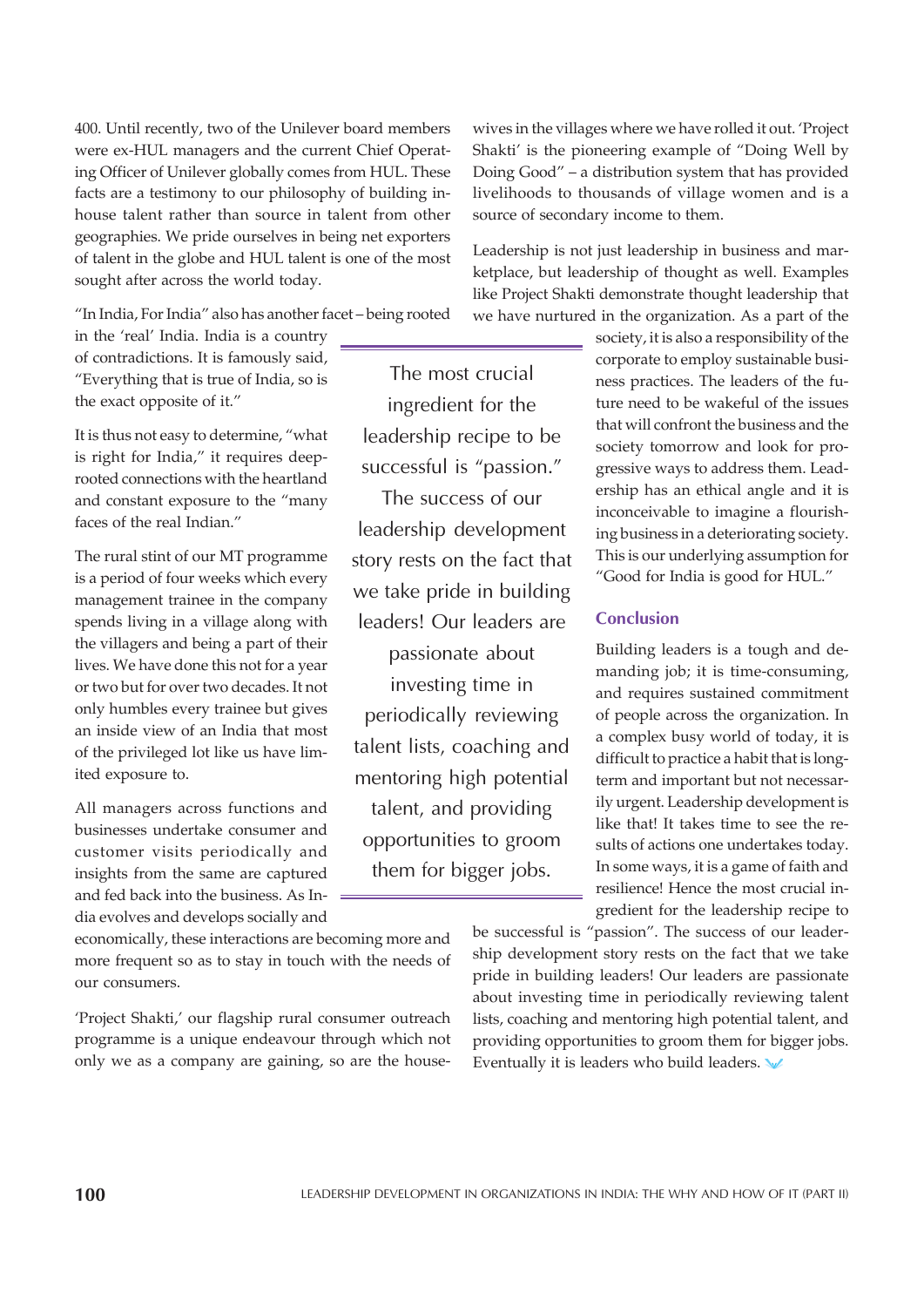VIKALPA • VOLUME 36 • NO 4 • OCTOBER - DECEMBER 2011 **101** 

# Leadership Development at Lupin

# Rituraj Sar

*People are not your most important asset. The right people are.*

*— Good to Great,* Jim Collins

Our state-of-the-art manufacturing plants add to our ability to deliver quality and scale, having successfully integrated our capabilities and capacities to deliver a wide product portfolio that caters to the varied needs of diverse markets. Committed to quality, safety, and the environment, most of our manufacturing facilities have been inspected and approved by the US FDA and UK MHRA, WHO, Australian TGA, and Japan's MHLW.

Leadership development," in simple terms, refers to any activity that enhances the quality of leadership within an individual or organization. It is an ongoing eadership development,**"** in simple terms, refers to any activity that enhances the quality of leadership systematic process that assesses, develops, and grows talent at all levels of management, and integrates tightly with performance management and succession management. Leadership development produces higher performing organizations through improving leader effectiveness.

The biggest problem with a concept like leadership is that it can mean varied things to different people. There is a strong temptation to attribute all possible good qualities on one person. Sometimes, these include "irreconcilable opposites" in qualities such as a strong aggressive leader who chews competition but at the same time is an extremely harmonious team player!!!

# Lupin Pharmaceuticals Inc.

Lupin Limited is an innovation-led transnational pharmaceutical company producing a wide range of quality, affordable generic and branded formulations, and Active Pharmaceutical Ingredients (APIs) for the developed and developing markets of the world. Our Founder Chairman, Dr. Desh Bandhu Gupta's vision and dream to fight life threatening infectious diseases and manufacture drugs of highest national priority led to the formation of Lupin in the year 1968.

Our drugs and products reach over 70 countries in the world. Today, Lupin has emerged as the 5th largest and among the fastest growing Top 5 companies in the US (by prescriptions), the only Asian company to achieve that distinction. The company is also among the fastest growing top 5 pharmaceutical players in India (ORG IMS) and among the fastest growing, top 10 Generic players in Japan and South Africa. (IMS).

Developing leaders is not just about training programmes. It is putting in place a series of activities and learning events that, over time, build capability.

# Lupin's Formulation Facilities

- Aurangabad
- ï Jammu
- **Mandideep**
- **Indore**
- Goa

# Lupin's API Facilities

- ï Ankleshwar
- **Mandideep**
- **Tarapur**
- **Vadodara**

At Lupin, we believe our people are our biggest strength. We continuously nurture and motivate our human assets. We attribute our success so far, to the efficient and committed workforce of 12,000+ Lupinytes across the globe. The HR function is constantly engaged in providing opportunities to our people to equip them with the right skills to enable them to learn, perform, and succeed.

In the words of our Managing Director, Dr. Kamal Sharma, "At the heart of Lupin's growth story are our people. We outperform in the marketplace through the 'outbehaviour' of our teams across the world."

Our yearning to deliver brilliance has compelled us to have by our side, the best-in-class talent that aligns its strides to our objectives. Our distinguished pool of intellectuals is impregnated with the right elements that drive success – competence as well as excellence.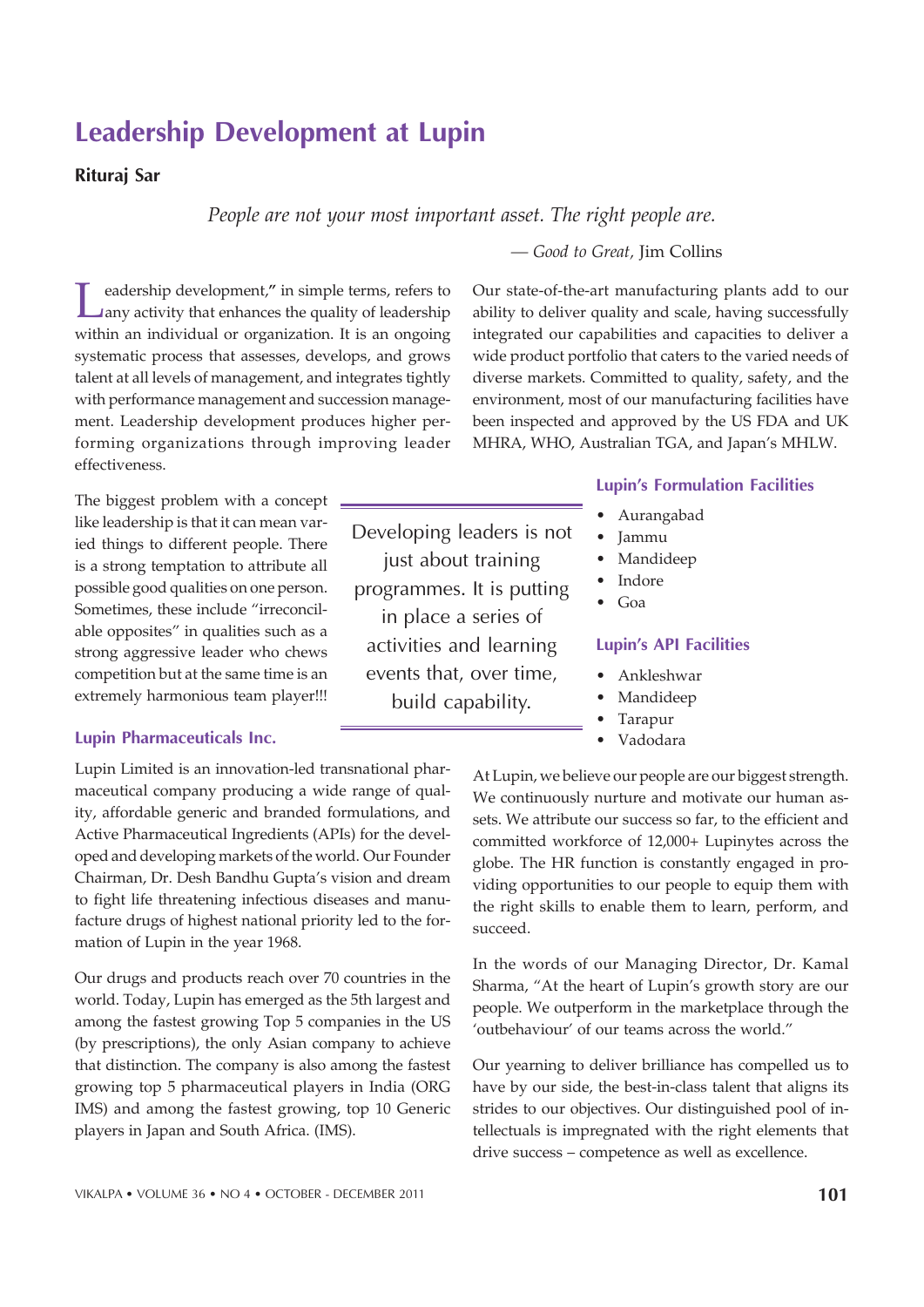Lupin's moral fibre rests on a strong set of values comprising of integrity, superior performance, entrepreneurship, customer orientation, working together, and respect for people. The Company believes that grooming young talent into leaders of tomorrow is an ongoing process. In its endeavour to create a reservoir of leaders, the Company has evaluated and designed various leadership programmes.

# Different Facets of Leadership

At Lupin, we view leadership from three different angles:

- Leading Self
- Leading Situations
- Leading Others

Though leadership is commonly construed to be an activity of leading and managing others, at Lupin, we believe that there are many more facets to leadership. The process of leading others begins with the process of leading ourselves first. The self management phase is of utmost importance which gradually spreads over to leading in varied situations.

At Lupin, we have taken the view that developing leaders is much like building muscles. It takes a varied series of activities, spread over time, to create any noticeable improvement in strength. And, once muscles are developed, they need to be continuously exercised or they quickly atrophy.

Developing leaders is not just about training programmes. It is putting in

place a series of activities and learning events that, over time, build capability. These activities at Lupin are varied in content, method of delivery, and duration. A few activities are short and serve as a catalyst for future action. Others are longer and provide a more intensive mental workout. But the key to successful leadership development programme at Lupin is to have several learning events over time and not to go for a single event approach.

# Our leadership development practices seek to fulfill our need to align ourselves to a common goal and a common purpose so as to become better integrated in the broader context of organizational business challenges and systems. Thus, not only do we hire and develop leaders, but also nurture and reinforce enactment of the kinds of

behaviours desired in those leaders.

# What Are We Doing?

In designing interventions for Lupin, we figured that there is no simple or single template for developing leaders. Organizations had the most success when they tailored leader development systems to the realities of business, recognizing that strategies for growing leaders shift with changing demands of the enterprise.

Our perspective on Leadership Development has also been influenced by the advent of the "networked economy" where "partnerships" have been essential to competitive effectiveness.

As a result leadership development at Lupin was de-

signed using a three-pronged approach, which utilizes the collective capacity of all members of an organization to accomplish critical aspects such as:

- **Alignment**
- Scale Up
- Employee Life Cycle Management

Leadership development based on these paradigms requires us to have a deeper understanding of the role of organizational systems and culture in the process.

# **Alignment**

Alignment becomes imperative in our context of leadership development because of the evolving size of our organization (grown over 4 times in business and 3 times in manpower over the last 5 years) and the nature of our business. The nature of any

pharmaceutical business is unique in the sense that the essence of the business is working towards a social cause. But at the same time they are subject to a variety of laws and regulations regarding patenting, testing, and ensuring safety and efficacy and marketing of drugs.

At Lupin, our business segments are categorized into the Formulation and API business segments. Both of them are similar yet different – Similar in terms of our goal and different in terms of the nature of the business set up. The issue of alignment thereby becomes impor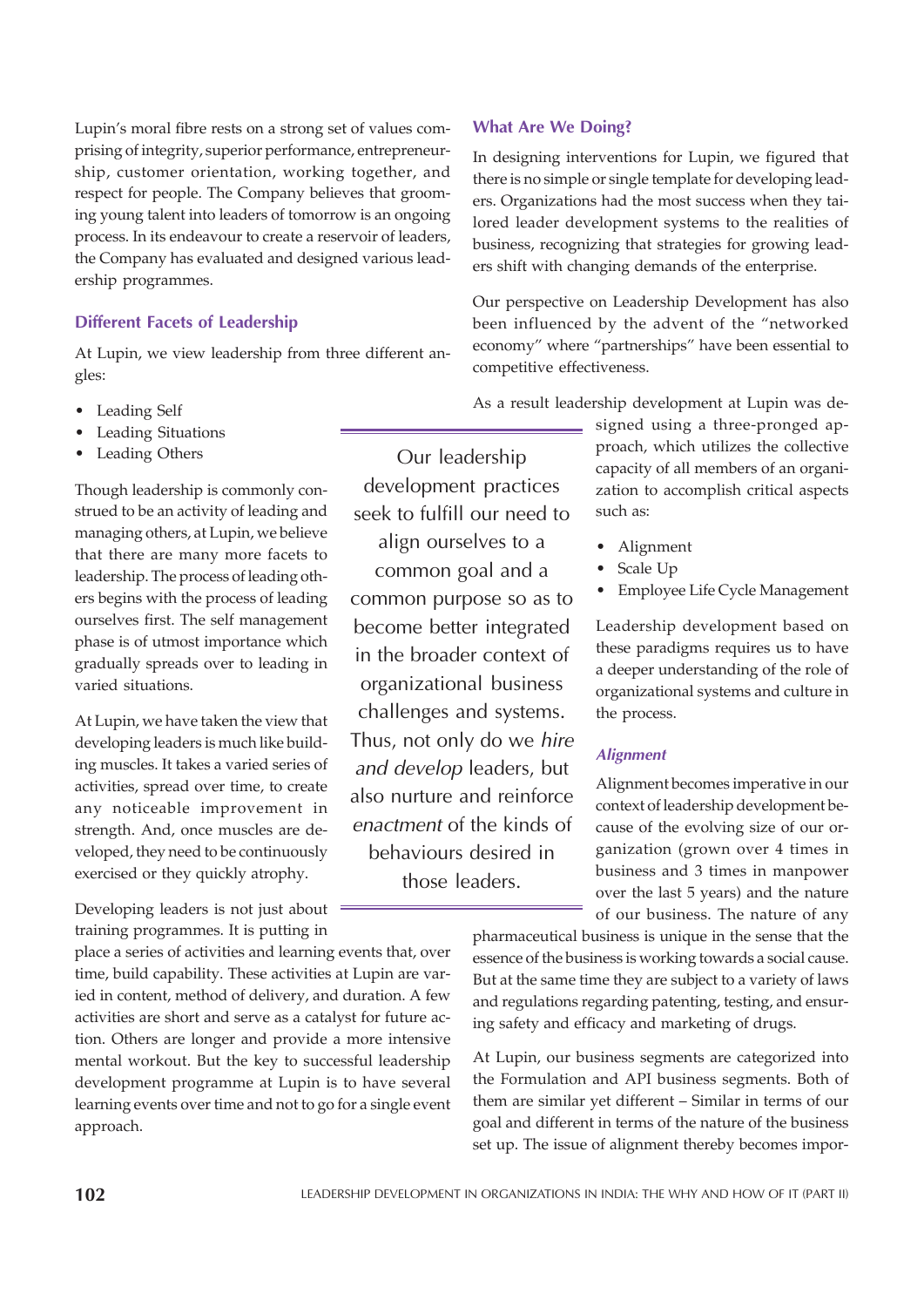tant in our business context.

Our leadership development practices seek to fulfill our need to align ourselves to a common goal and a common purpose so as to become better integrated in the broader context of organizational business challenges and systems. Thus, not only do we *hire and develop* leaders, but also nurture and reinforce *enactment* of the kinds of behaviours desired in those leaders.

We hire close to 4,000 new employees approximately every year. So, our initiatives are more focused on getting them into the groove immediately. Some of our broad initiatives in this direction include:

*UDBHAV:* This 12-day Induction Programme for new recruits seeks to meet alignment gaps, commonly found among new recruits, and achieve cross-

functional synergy. Udbhav helps us to harness the energy of the youth, allow them to seamlessly settle down, and instill a feeling of ownership and pride in them. In the course of this programme, new joinees learn more about the organization, their roles, and also about themselves.

**BUDDY**: The Buddy Programme aims to accelerate the new employee's ability to deal with early disconcerting issues by matching the new joiners with a "Buddy" so that

his/her cultural integration and orientation to the new workplace is fostered seamlessly.

- SAMPARK: A quarterly address from Chairman as well as MD to all the employees ensures that the details about our progress and plan are reaching everyone directly on a regular basis.
- ï *CROSS-FUNCTIONAL PROJECTS:* A number of identified multi-team projects to achieve proactive improvements as per the scheduled timelines help in fostering the 'big picture connect' for various functions.

The purpose is to instill a sense of belonging amongst our new employees, make them feel welcomed, ensure understanding of the structure, culture, policies, etc., and instill a sense of accountability to self, department, and Lupin as a whole.

# Scale Up

Lupin has a lot of examples of 'long innings' or a 'second innings' of employees. This has possibly been an outcome of our various Life Cycle Management initiatives.

Lupin is a fast growing organization. In order to match our growing needs, we need to ensure that we have the requisite skill sets to match our aspirations. This calls for:

- Capability at our end to manage the growth
- Identifying the existing skills gaps and managing it
- Getting our work force ready for the future.

Some of the more traditional modes of this provision include formal management programmes aimed at disseminating skills and knowledge. We have preferred education and development rather than simply training individuals to prepare them to move in the new directions that organizational change may require".

At Lupin, we thus have evolved the following initiatives:

ï *Higher Education Initiatives:* We have tie-ups with national level institutes of technology and management to help us achieve longterm education and development goals. We offer varied programmes like MS in Pharmaceutical Operations and Management and Ms. Tech and Executive MBA. The main objective here is to fulfill the growth and development aspirations of our employees.

Career Management: We offer various career management initia-

tives to our employees. These include initiatives like Expanding Horizons, Top 100 Managers etc. This is primarily done through on-job exposure to diversity by design, higher education opportunities as well as through customized training interventions.

Opportunities are provided for high-performing employees to move to jobs in different functions/departments so as to broaden their skills and knowledge and provide job enrichment through cross-functional exposure and thus create retention hooks. Through this, it is also ensured that we generate our future pipeline of leadership and also communicate to the high potential employees that their career, growth, and development are on the top management radar.

**•** Role Capability Enhancement Programmes: This was a skill-specific programme where we have tied up with a reputable national level management institute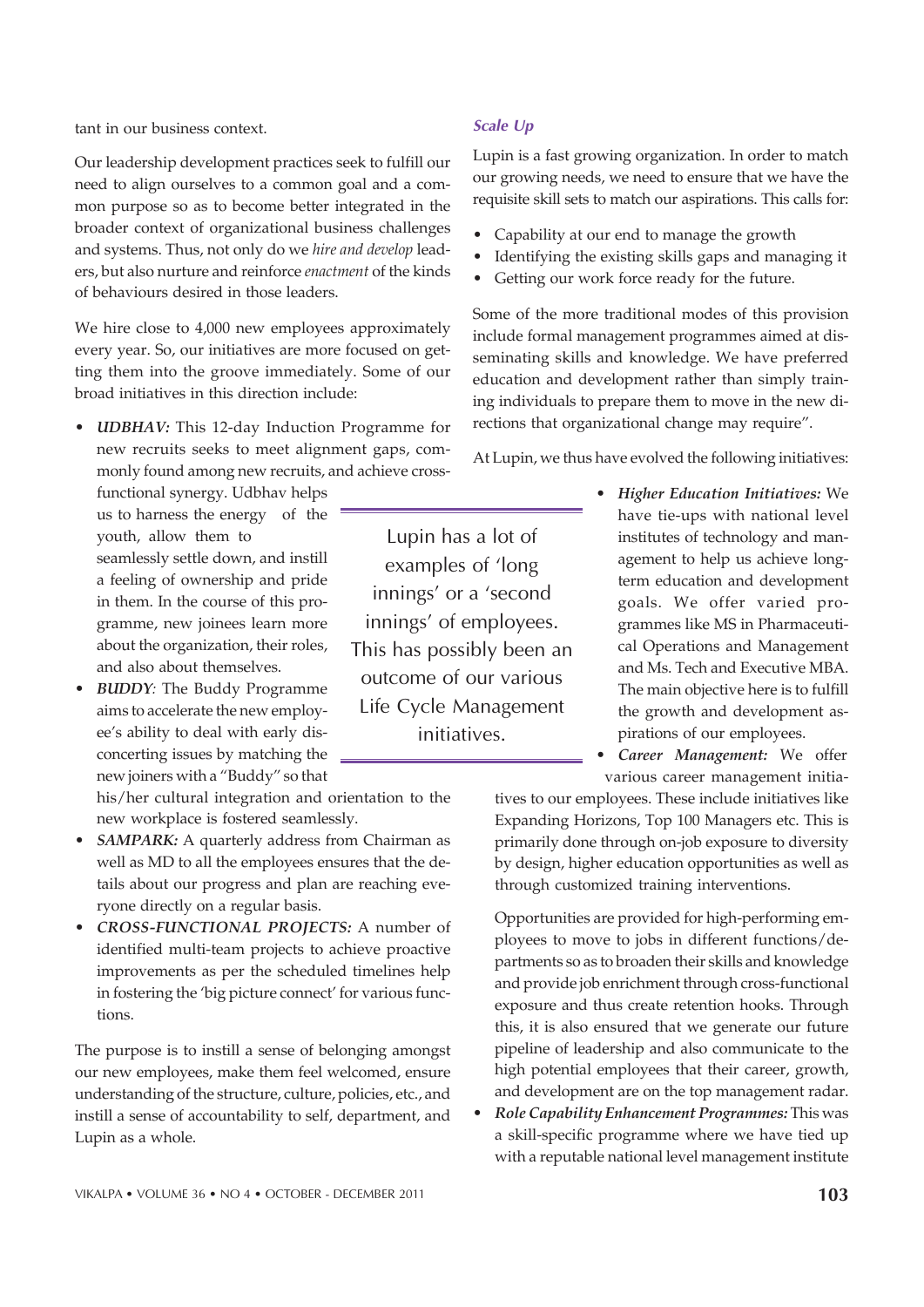for business leaders in Manufacturing . All heads of departments from senior and middle level management are sent for classroom training for six intensive days. The focus is enhancing leadership capability at HOD level.

Frontline Leadership Programmes: We believe that one of the high impact areas due to fast growth arises at the frontline leadership level. This requires renewed focus and thrust for 'skilling up'. As a result, we have interventions aimed at Sales (Accelerating Managerial Excellence – AMEX) as well as Manufacturing (Leader Plus) teams for enhancing the experience for front liners through improved front line.

This also involves making the identification process of front line leaders more scientific by using Assessment Centres. This brings greater objectivity to the judgement of seniors as the scale is expanding.

#### Employee Life Cycle Management

An employee life cycle involves steps that the employees go through from the time they enter a company until they leave. Employees are one of a company's largest expenses. Unlike other major capital costs (buildings, machinery, technology, etc.), human capital is highly volatile. Through our Leadership Development initia-

tives, we seek to reduce this volatility. The span of initiatives ranges from the first year to the third year. This involves instilling a sense of belonging, reinforcing pride, and thereby helping them to make a mark/contribute to their relevant functions.

Exit process management also plays a key role. We see this as another opportunity for us to communicate to our people that we care even as the employee is leaving the organization. We have therefore put in place a process around our exit management initiatives in terms of collecting inputs from the exiting employees at the time they are leaving and two months after the exit. Lupin has a lot of examples of 'long innings' or a 'second innings' of employees. This has possibly been an outcome of our various Life Cycle Management initiatives, e.g., Entry Stage: Udbhav, Buddy, etc; Stay: Higher Education initiatives, Career Management, etc.

The impact assessment of our Leadership Development initiatives shows both intangible and intangible benefits. To name a few:

- Driving performance
- Increasing leadership bench strength
- Increasing leadership retention
- Increasing employee retention.

# The Leadership Journey at the Murugappa Group

# Rishikesha T Krishnan, C Manohar Reddy, Vasanthi Srinivasan and Manoj Kumar Jaiswal

It is widely recognized that the source of competitive<br>advantage for many organizations lies in their leadt is widely recognized that the source of competitive ership pipeline. In fact, leadership has been seen as a critical variable in the change and transformation efforts of organizations. We present the case study of a leadership development initiative at a large Indian familyowned Group – The Murugappa Group. This leadership initiative is a product of an extensive collaboration between the HR and the Management Development Centre of the Murugappa Group and a faculty team from a leading management institute over the last decade.

# Overview and Background

The Murugappa Group is a family-owned conglomerate with businesses in engineering, abrasives, bicycles,

financial services, insurance, and agri-products. It has 32,000 employees across its various businesses with an annual turnover of more of Rs. 17,051 crore. In 1991, as the process of liberalization and globalization took root in India, and the Group decided to invest in grooming its future leaders, there was a belief within the Group that internally groomed leaders would subsequently take on leadership roles within the organization.

To meet this emerging need for new leaders who could efficiently manage in a changed context, the Group launched its first Business Leadership Programme (BLP) in 1991. Nine years later, in 2000, the Group felt a strong need to transform itself into a highly dynamic, flexible, and proactive organization to be able to sustain its aggressive inorganic growth strategy through mergers and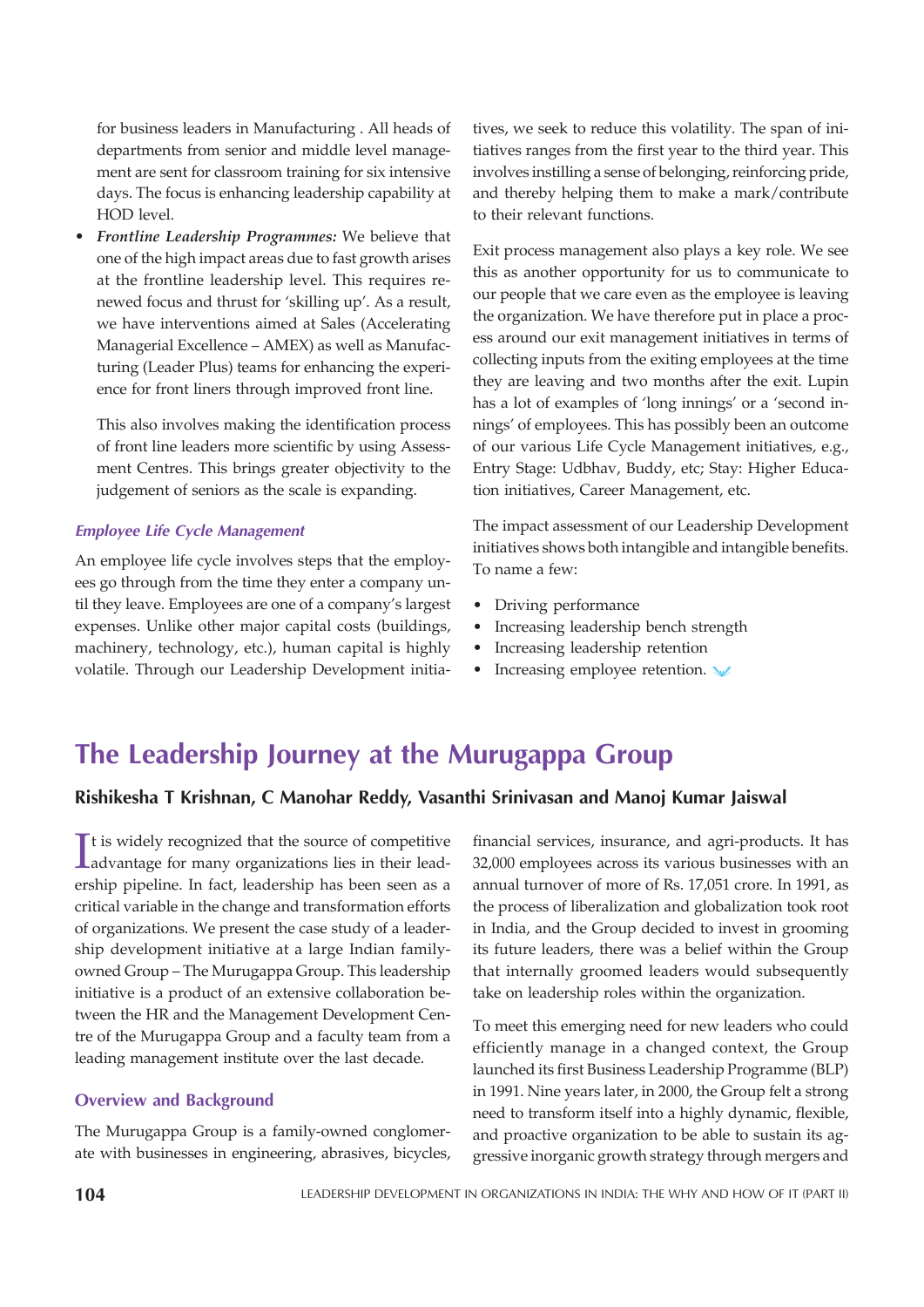acquisitions. It decided to identify and groom leaders to spearhead this transformation effort in the years ahead and help the Group companies thrive in the changing competitive landscape. A comprehensive review of the Business Leadership Programme (BLP) was thus undertaken.

A leading management institute was invited to evaluate the leadership gaps within the organization, identify the needs, and redesign the programme to meet the changing needs. The objective of the newly designed programme was "to identify high potential managers, groom them with relevant best in class content and cre-

ate a pool of leaders who can seamlessly step into leadership positions across the Group."

The Group requested the team from the management institute to closely collaborate with the Group executives in the design, conduct, monitoring, review, and evaluation of the Business Leadership Programme. From the Murugappa Group's side, the leadership initiative was to be anchored by its Management Development Centre (MDC) and the faculty from the management institute was expected to be the external facilitator during the different phases of BLP. Given the objectives of BLP, it was proposed that the participants would be selected through a rigorous and objective se-

lection process by inviting applications instead of the earlier practice of selecting through nominations.

# Design Philosophy of BLP

A review of the global literature on leadership development revealed four broad approaches that organizations used – learning through conceptual understanding, learning through personal growth, learning through feedback, and learning through skill building<sup>8,9</sup>. The traditional leadership development programmes adopted by the business schools and universities followed the

'learning through conceptual understanding' approach with an emphasis on the theoretical understanding of the leadership models with a lecture and a case discussion format. As John Kotter mentions, the objective of such programmes "is not to really develop the skills in the classroom but to help managers appreciate them and gain awareness. The value of this aspect of leadership training is in helping people to understand what leadership really is. This awareness can also stimulate participants' enthusiasm about the idea of leading." <sup>10</sup>

The second approach is leadership development through personal growth which is based on the humanistic as-

In 1991, as the process of liberalization and globalization took root in India, and the Group decided to invest in grooming its future leaders, there was a belief within the Group that internally groomed leaders would subsequently take on leadership roles within the organization.

sumption that leaders are individuals who would like to realize their potential. This approach tends to use experiential exercises which are designed to encourage reflection and gain personal insight, leading to the formulation of a personally meaningful vision for the participants and a personal development plan.

The third approach is leadership development through feedback. Multisource feedback from peers, subordinates, superiors, customers, and family members provides a complete, comprehensive, and accurate picture of the individual and his/her orientation. The feedback is expected to result in enhanced self-knowledge and increased self-awareness of one's im-

pact on others. This enhanced self-awareness is expected to result in the participants modifying their behaviour in the work contexts and enhance their leadership effectiveness.

The fourth approach to leadership development is through skill-building. Leadership is conceptualized as a set of complex cognitive skills. Some of these skills include communication, visioning, creative problemsolving, multi-cultural effectiveness, conflict resolution, and coaching. Role plays, simulations, and games are used as methods to impart these skills.

In addition, leadership development literature increasingly recognizes the fact that training is but one compo-

<sup>8</sup> Conger, J A (1992). *Learning to Lead: The Art of Transforming Managers Into Leaders*, San Francisco: Jossey Bass.

<sup>&</sup>lt;sup>9</sup> Hernez-Broome G and Hughes R L (2004). "Leadership Development: Past, Present and Future," *Human Resource Planning*. 27(1), 24-31.

<sup>10</sup> *Op. cit.*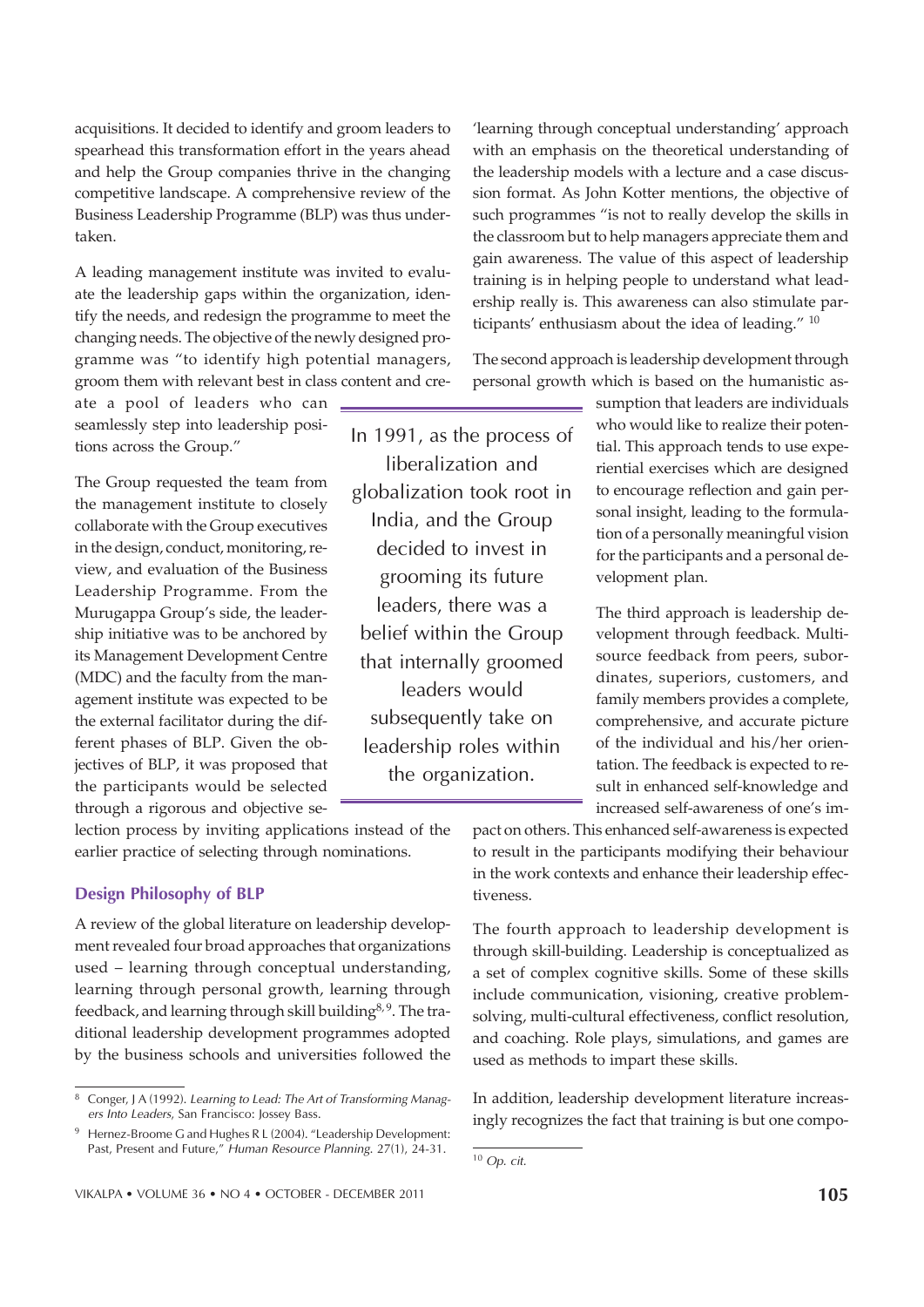nent and that developmental experiences which are linked to or embedded in a person's ongoing area of work and are integrated with real-life experiences are likely to have the greatest impact $11,12,13,14$ . Formal mentoring, job rotation, 'stretch assignments' and opportunities for taking on greater responsibilities to build the experience base have also been found to be stimulants of experiential learning and internalization $^{15,16}$ .

The overall philosophy of the revised BLP for the Murugappa Group was founded on the belief that grooming of business leaders required a multi-pronged approach involving functional understanding, self-learn-

ing, personal insight into one's own beliefs, values, attitudes and behaviour, action-learning, and internalization of more effective behaviour as individuals and leaders. It was felt that any learning process that the participants engage in, as a part of leadership development, needed to include all the three components of learning: conceptual learning, reflective learning, and action-learning. Conceptual learning was expected to result in the participants acquiring the necessary concepts, theories, and perspectives that would allow them to

perform effectively in their current and future roles as functional managers and business leaders. Reflective learning was expected to enhance self-awareness and personal insight of the participants. It would also provide them an opportunity to architect their personal vision. Action-learning was expected to provide them with an opportunity to actually engage with and apply their learning in real-life contexts. This was expected to give

Any learning process that the participants engage in, as a part of leadership development, needed to include all the three components of learning: conceptual learning, reflective learning, and action-learning.

the participants an opportunity to demonstrate their competence, learning, motivation, and expertise in a reallife setting and internalize some of the skills and behaviours.

Keeping the above philosophy in mind, BLP was originally conceptualized as an 18-month programme, consisting of ten modules along with inter-modular work woven together into an integrated whole.

There have been three cycles of BLP and 65 participants have graduated from the programme. The fourth cycle is underway with 15 participants. The key modules in the BLP included:

learning

• A 3-day out-bound learning module and a 5-day personal growth workshop to help participants gain personal insight through reflective

- 360 Degree Feedback process and creation of Individual Development Plans (IDP) which the BLPians implement over the entire duration of the programme to ensure that the personal insight is translated into meaningful action and internalization
- Executive Education Programmes of 4 weeks duration and company study projects to enhance the conceptual learning of the participants
- Short modules with specific focus like presentation skills, personal effectiveness, and holistic health, based on the felt needs of the participants
- A comprehensive business project intended to internalize the knowledge and skills of the participants through action-learning.

# Implementation of BLP

#### Supporting Interventions for BLP

In addition to the modules, where the participants had an opportunity to interact with faculty and learn in a relatively structured format, a variety of support interventions were planned to maximize the inter-modular learning of the participants. The supporting interventions envisaged as an integral part of the BLP were:

<sup>11</sup> Day, D V (2000) "Leadership Development: A Review in Context," *The Leadership Quarterly,* 11(4), 581-613.

<sup>&</sup>lt;sup>12</sup> McCauley, C D; Eastman, L J and Ohlott, P J (1995). "Linking Management Selection and Development through Stretch Assignments," *Human Resource Management,* 34(1), 93-115.

<sup>13</sup> Conger, *Op. cit.*

<sup>14</sup> McCall, M W; Lombardo, M M and Morrison, A M (1988). *The lessons of Experience: How Successful Executives Develop on the Job,* Lexington MA: Lexington Books.

<sup>15</sup> Campion, M A; Cheraskin, L and Stevens, M J (1994). "Career-related Antecedents and Outcomes of Job Rotation," *Academy of Management Journal*, 37(6), 1518-1543.

<sup>16</sup> McCauley, C D; Ruderman, M N; Ohlott, P J and Morrow J E (1994). "Assessing the Developmental Components of Managerial Jobs," *Journal of Applied Psychology*, 79(4), 544-561.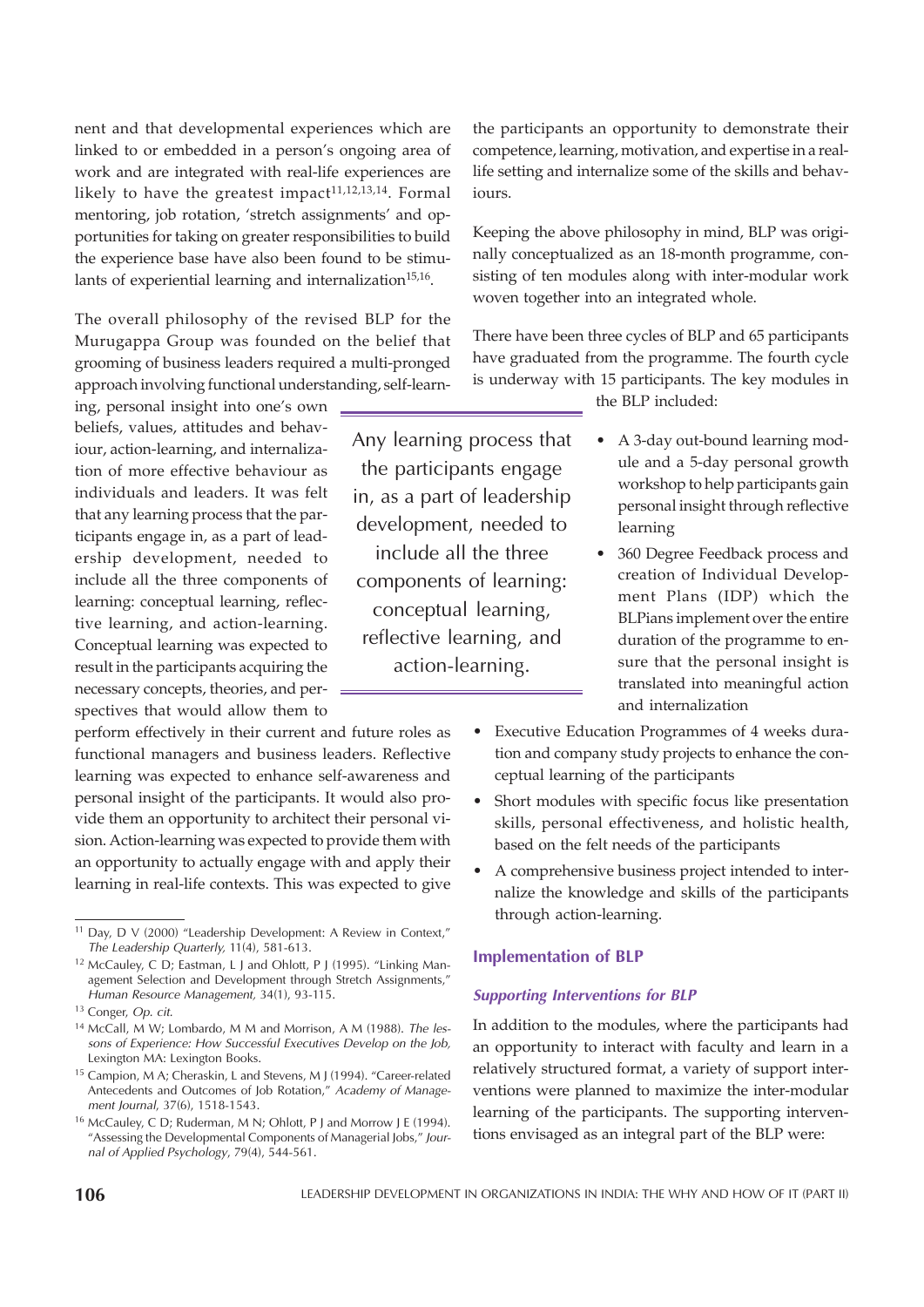*Support groups***:** The participants were expected to form into support groups consisting of three or four members, within a month after the launch of the BLP. These support groups were instruments for mutual support and hand-holding during the 18-month period.

*Coaching relationship*: The participants were assigned a coach from within the Group to provide support for making them more effective both as an individual and as a leader in the Group companies. The role of the coach was to enable the implementation of the individual development plans, identification of the strategic area for the Business Project, and providing the participants with feedback during the programme and afterwards in their careers at the Group.

*Internal facilitators*: The internal HR team, reporting managers, and CEOs of the businesses to which the participants belonged, were assigned the role of internal facilitators. They engaged with the participants on the current performance in their respective roles, helped to manage schedules for the participants to attend the leadership programme, identified projects, provided assistance in drawing up business projects, and extended overall support required to make the BLP experience effective in the organizational context.

BLP has succeeded in infusing Group identity and cross-company collaboration among the participants. BLP was a vehicle through which participants from different business groups came together on a single platform.

process. All those who met the organizationally-defined criteria were eligible to apply for the programme. The applicants were invited for a face-to-face interview conducted by a panel consisting of the Director HR, MDs of the businesses which the participants were attached to, faculty from the partner institute, MDC head, and an invited MD from within the Group.

#### Periodic Reviews

In addition to feedback from participants during and at the end of each module, periodic reviews of the programme were built into the BLP design. The intent behind these reviews was to assess the effectiveness of the programme as perceived by the various stakeholders

> such as the participants and the Management Development Centre, who were responsible for the delivery of the programme. A mid-term review was undertaken to monitor the progress of the BLP in general and the business project phase, in particular and also to assess the lessons learned as well as the need, if any, for mid-course correction. A final review was carried out at the end of the programme to assess the effectiveness of the impact BLP made on both, the organization and the individual participants.

## Third Party Audit

#### Governance of BLP

#### BLP Steering Committee

A steering committee was constituted at the beginning of the programme. The role of the committee was to oversee the design and the conduct of BLP and assess its impact and effectiveness at periodic intervals and suggest directions for the future. The committee consisted of the representatives from MDC, the partner institute, and Group HR, two MDs/CEOs, two HR heads of businesses, and a board member. The steering committee met on a quarterly basis to take stock.

#### Selection of Participants

Selection to the programme was through an application

At the end of the third cycle of BLP, an external audit of the Programme was requested by the management institute team to examine the relevance of some of the assumptions around which the design of BLP was developed. The authors also recognized that institutionalizing and embedding BLP into the Human Resources Strategy for building the talent pipeline in the organization was the next logical stage. The external auditors proposed significant changes to BLP based on the brief provided to them. These changes were incorporated in the fourth cycle of the Programme, which is currently underway.

Contributions (new ideas, innovations) of BLP participants and their performance were tracked by the MDC at periodic intervals for making changes in the ongoing or subsequent programmes.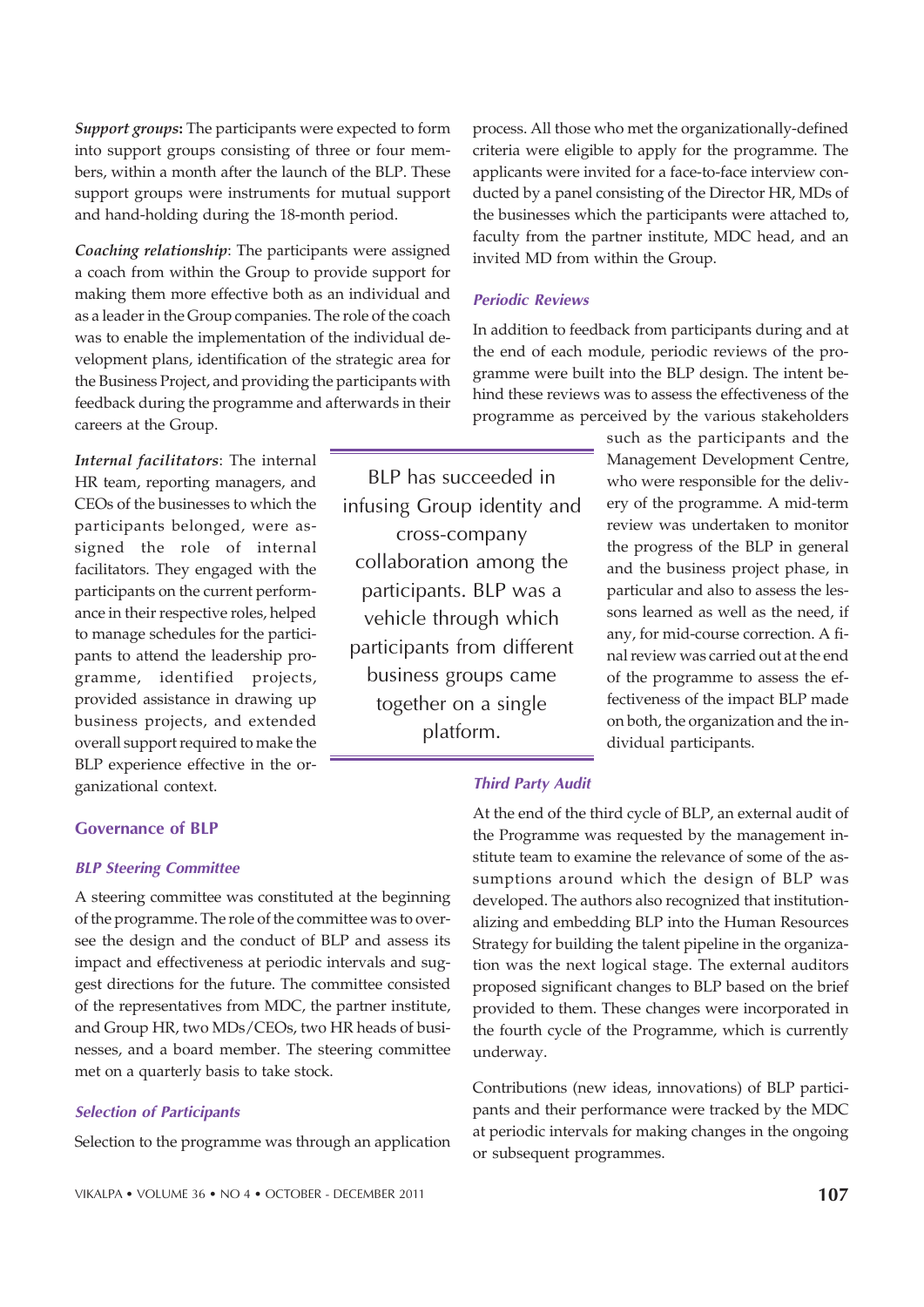# Evaluation of Effectiveness of BLP

The success of any programme lies in the evaluation of its effectiveness. While investment in leadership development is an act of faith by the organization, some of the metrics that have been used on BLP over the last decade are as follows:

- Career progression before and after BLP
- Retention of participants after the Programme over a period of 1 year, 3 years, 5 years, and 10 years/beyond
- Lateral and cross-functional positions taken up by the participants
- Number of leadership positions filled from the BLP talent pool
- Incremental value-add derived for the organization from the projects implemented as a part of BLP.

Several BLP participants have championed the business projects that they had initiated into the action stage. Some have spearheaded international partnerships and acquisitions, thus contributing significantly to the group's inorganic growth. Several participants have institutiona- lized processes that strengthen the organization and have been identified by the CEOs of their businesses as future leaders.

Since the Group viewed BLP as a long-term investment in their lead-

ership processes, the qualitative impact on the organization was also a critical indicator of effectiveness. It has been reported that BLP has succeeded in infusing Group identity and cross-company collaboration among the participants. BLP was a vehicle through which participants from different business groups came together on a single platform. Through the company projects and the peer learning processes, they gained greater understanding and insights into the other group companies. This, in the long run, is expected to help in building leadership across the group companies. In a few cases, BLP participants moved across group companies taking on new roles in businesses which were very different from where they were nominated.

Deepening the engagement between the leaders and supervising managers within the organization and the BLP participants is likely to institutionalize the BLP more strongly within the Group.

#### Conclusion

BLP was commended as a winner in the leadership category of the 'Corporate University Xchange 10th Annual Awards for Excellence and Innovation in Learning. Murugappa Group was the winner of the Exemplary Practice Award for Excellence in Leadership Development. The Programme is an "aspirational learning process" for employees within the organization. The BLP participants reported to have experienced significant personal growth. In a survey conducted in 2010, the participants mentioned that they had learnt several important lessons through their participation in BLP, some of them being:

- Insights about themselves and their world view, values and behaviour from the Personal Effectiveness Workshop
	- Ability to deal with ill-defined situations, learning to influence, negotiate, confront one's own inner fears and anxieties and come to terms with successes and failures in one's own work life with equanimity, gained from the Business Project planning module
	- Fine-tuning their Individual Development Plans and making efforts to actualize their vision and long-term life goals
	- Conceptual understanding and the perspective change gained from the intensive executive education

programme at the management institute.

A comprehensive review of BLP was undertaken with the help of an external consultant in 2009. The key observations made by the consultant pertained to the integration of BLP into a larger agenda of leadership development for the Group, which is anchored on the leadership competencies identified by the group. It was also observed that deepening the engagement between the leaders and supervising managers within the organization and the BLP participants is likely to institutionalize the BLP more strongly within the Group. The final suggestion was to link the individual development plan of the participants explicitly to the career management strategy of the organization. These changes were intended to give the Group an opportunity to embed the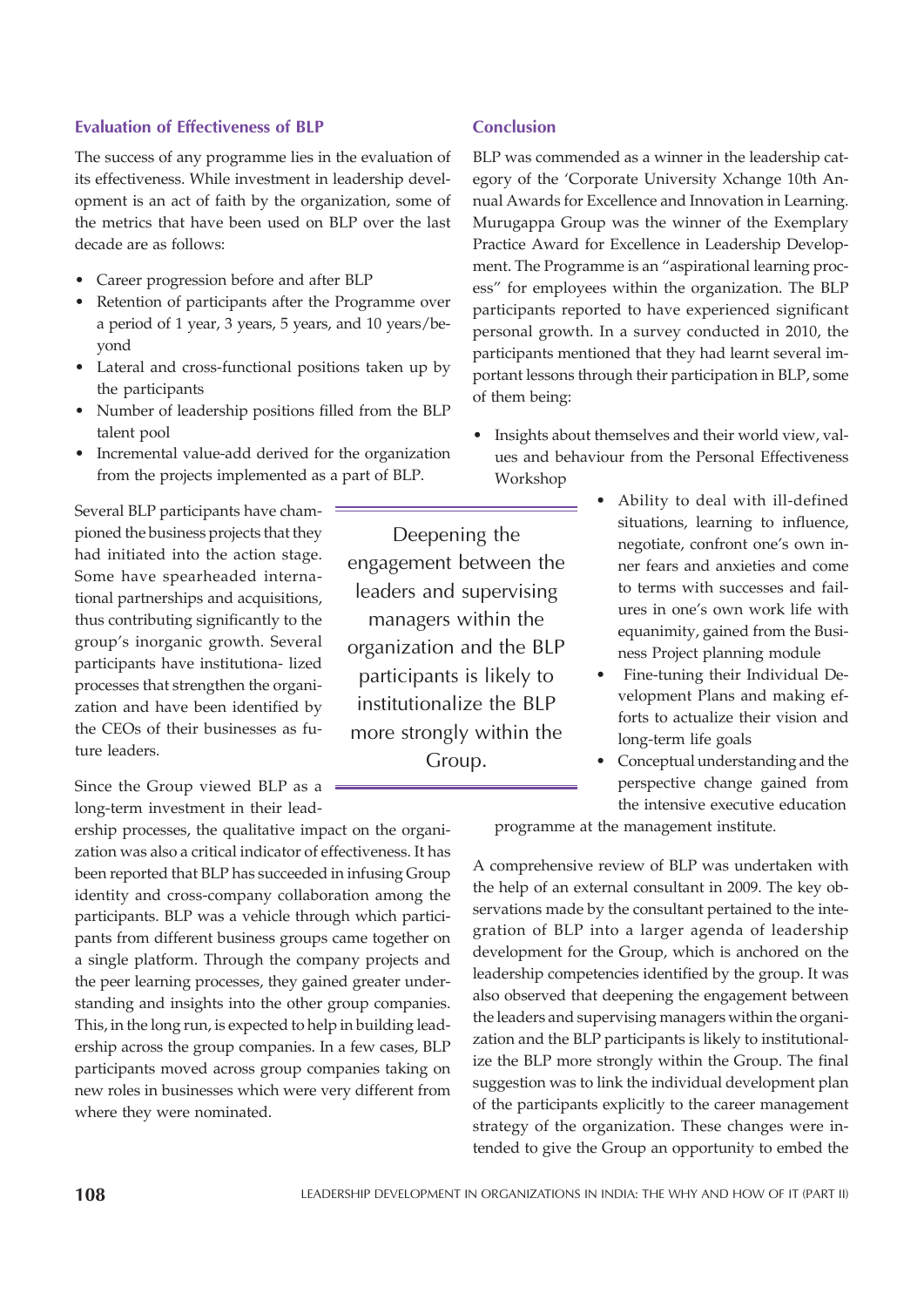BLP deeper within its leadership and career management framework.

These suggestions led to reframing the vision of BLP in view of the current realities of the Group companies, for the latest cycle: "To create future leaders of the Group who are role models on Group's Values and demonstrate Passion, Drive, Business Acumen, and Innovativeness and have an entrepreneurial mindset (willing to take calculated risks and challenge status quo)." There was also a change in the selection process and the design of the programme. While the process of inviting applications was retained, the Business

The design of every leadership development programme rests on a definition of leadership. In the case of BLP, the intent was to create leaders who would be able to seamlessly step into organizational roles requiring greater responsibility.

their intensity depending on the participants' self motivation and interest. How to ensure that a certain threshold of intensity of contact in between the modules is retained in a long-term leadership development programme remains a question in our minds.

Secondly, while the design adopted a multi-pronged approach of conceptual, reflective, and action learning, the participants seemed to value the strong conceptual learning the most. Developing and implementing the individual development plans was seen as a difficult process by the par-

ticipants. What kinds of methodologies can enable the participants to robustly manage their IDP needs is another unresolved question.

At the end of 18 months, while participants were of the view that BLP has been a valuable learning experience, the long-term impact of BLP on the values, beliefs, world views, behaviour, and the leadership capabilities of the participants needs to be further validated. The difficulty in assessing the impact of the Programme on intangibles like values and behaviours is another issue that requires further study.

Finally, the design of every leadership development programme rests on a definition of leadership. In the case of BLP, the intent was to create leaders who would be able to seamlessly step into organizational roles requiring greater responsibility. This required a good blend of conceptual inputs, tools and techniques, skills, and action orientation. The design drew on the four approaches to meet the objectives of the Programme. Each of these

> approaches drew on a paradigm with its own philosophical beliefs and orientations. While the intent in the design of the programme was to remain eclectic and provide an integrated perspective, whether the Programme did really manage to achieve both these elements deserves further exploration. Did the participants actually have the *whole experience* that the programme design team

Group Management Council (BGMC) became the nominating body for the participants. The nominated participants would go through an interview process with a panel consisting of the MD's of business, Group HR head, and the MDC head. The BLP was steered by the MDC with active involvement from the CEOs, immediate reporting managers and the HR departments both at the corporate level and at the business level. While the content and approach did not change significantly, the integration processes and the tracking and followup systems became more robust.

# Key Challenges on Design and Delivery of Leadership Development Programmes

As the BLP evolved through the different cycles, different modules of the Programme were strengthened based on the feedback. However, some of the challenges persisted and we believe that these challenges are likely to occur in other long duration leadership development programmes. We briefly discuss three of these challenges.

The first challenge is to sustain the momentum through the entire duration of the programme. This is both at the level of the participants and the stakeholders. While the face-to-face modules evoked a great deal of interest, learning and interaction, the intermodular learning varied across participants. The support groups and the coaching experiences varied in

Any leadership development programme to be effective on a sustained basis requires a strong commitment from the senior leadership in the organization.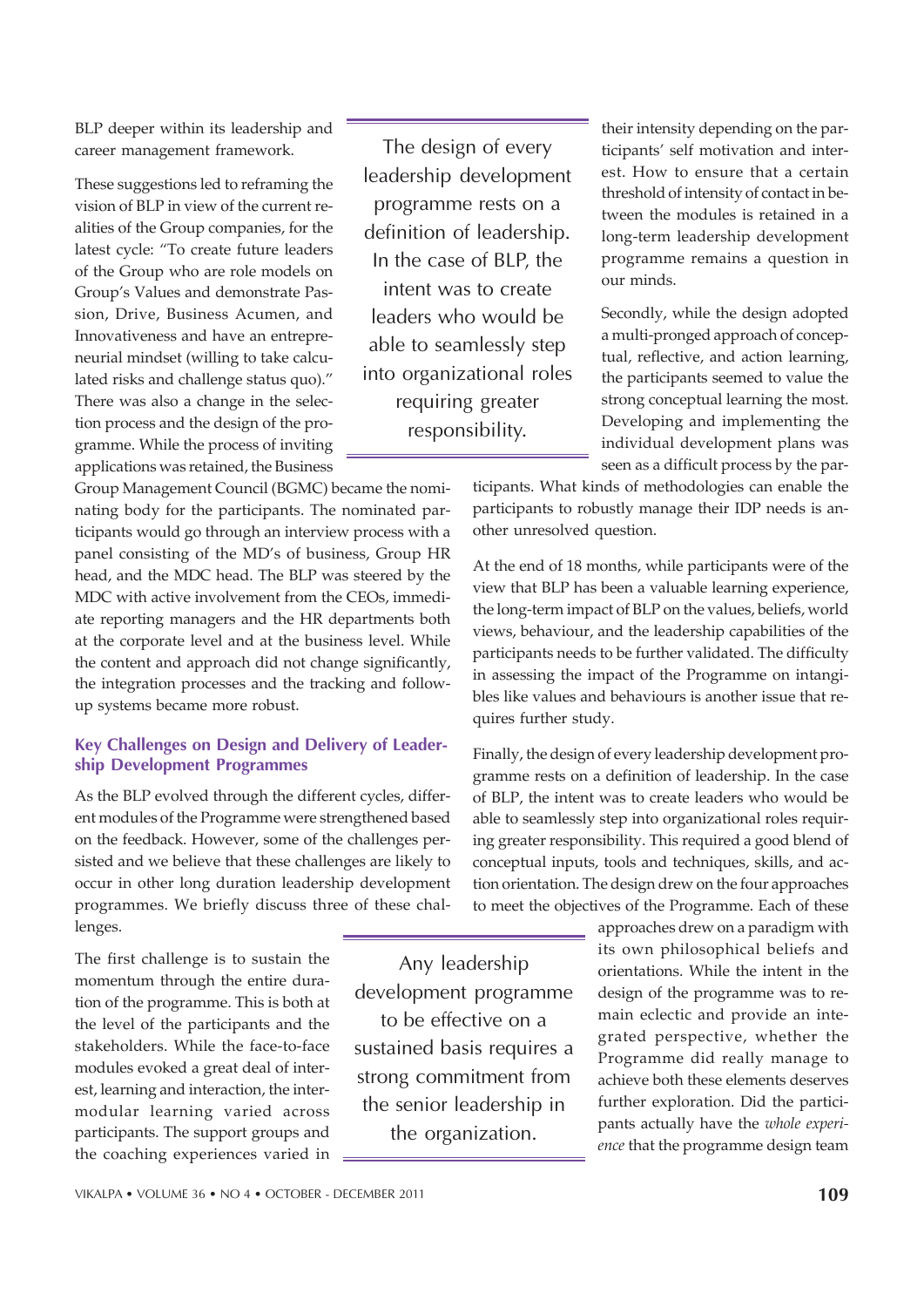intended to create? Did the different interventions result in building the values and orientations of the participants for new roles? We do not know the answer.

Any leadership development programme to be effective on a sustained basis requires a strong commitment from the senior leadership in the organization. They should demonstrate a willingness to engage with different in-

ternal stakeholders who need to invest for the long term, should have the ability to work with multiple service providers who offer specialized services, and finally should have the ability to plan, execute, track, and monitor on an ongoing basis. In our assessment, the presence of all the above elements in large measure in the case of BLP of the Murugappa Group was a key contributing factor for its success and effectiveness.

# Leadership Development @ Siemens

# S Ramesh Shankar

## Backdrop

The most successful organizations around the world<br>have time and again proved that it is ultimately their<br>ability to attract, develop, and retain leaders that is at The most successful organizations around the world have time and again proved that it is ultimately their the edifice of their business success. We, at Siemens, are no exception to this universal fact. If we have grown sustainably in all our businesses, it is the quality of our leadership, which has made the difference and ensured that it is sustainable.

# Market Trends

Siemens operates in more than 190 countries around the world today. While the developed markets, having reached a level of maturity, continue to stabilize at current growth levels, the developing and emerging markets are the bedrock of growth for the future. Siemens as an organization has evolved in terms of products and processes to be a leader in this emerging market landscape.

India continues to beat to an 8 per cent

overall growth. The focus now is more on increased investments in infrastructure projects such as airports, cities, ports, urban transportation, etc. Jobs are back with companies such as IT, engineering, manufacturing, and service sectors. However, market competitiveness is increasing even in the emerging markets. To sustain in these markets, one has to compete with the local players on a global scale, in terms of cost, speed to market, responsiveness, and adaptability. It is in this context that leadership plays a critical role in Siemens in terms of its ability to develop products and processes to suit every market it operates in and not basking in the past glory of being a multinational conglomerate and believing that all its globally proven products and processes will be successful in the emerging scenarios.

#### Siemens India Perspective

In today's turbulent marketplace, high quality recruitment and attrition management have become the basic needs

for all organizations, much more important than gaining competitive advantage.

The business strategy at Siemens looks at increasing its

order in-take by many folds in the coming years. This means targeting both organic and inorganic growth through acquisition of new companies and integration of the existing companies into the Siemens culture especially in the industry and energy sectors. Focus has to be more on localization of products which is posing a challenge on the on-going ramp up of manufacturing – building new factories and expanding the existing ones many-fold. There is an increased emphasis on developing SMART products (products for the emerging

markets), and launching new projects on SMART products across all sectors — Industry, Energy, and Healthcare. This poses a challenge on resource requirements in the areas of core engineering, manufacturing, and R&D. While it is not difficult to realize that we need to develop new products for the emerging markets, which are cost-competitive and not over-engineered, it is difficult to strike a balance between the needs of the developed and the emerging markets. This is further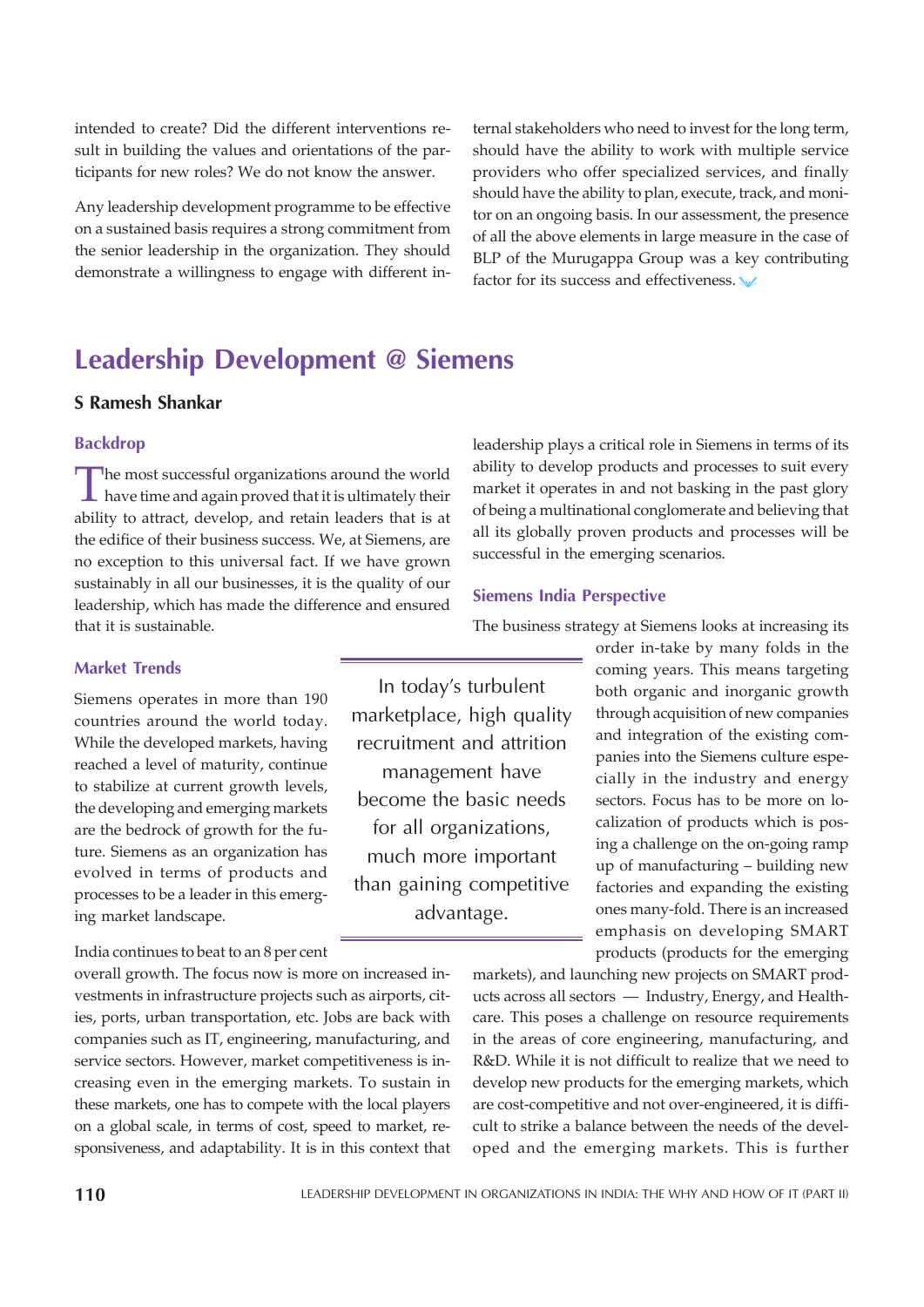accentuated by the need to maintain our position in the mature markets as a leader while expanding our market share in the emerging markets through development and localization of our products and processes.

# People Challenges

In today's turbulent marketplace, high quality recruitment and attrition management have become the basic needs for all organizations, much more important than gaining competitive advantage. We need to build strategic workforce for new business areas, which in turn would require accelerated identification and development of talent at mid level and junior level, preparing them for managing growth in the future, and building a proper succession pipeline. Siemens realizes the need to strengthen and build competencies in the areas of gen-

eral management, project management, R&D, manufacturing, and engineering.

#### HR Processes

We are continually re-designing our global Siemens Leadership Framework (SLF) to build a robust model for all-round evaluation of performance potential and expert skills at international standards. The objective is to bring in a global perspective in evaluation which would finally result

in developing local leaders with global mindsets.

# Global HR Mission

Siemens has clearly set its direction in this regard with a clear articulation of its global HR mission, which can be summarized as follows:

"Excellent employees are one of Siemens' vital strengths. They have made Siemens what it is today and – with their expertise, their capabilities and their high level of commitment – are laying the basis each and every day for the company's continued success – in each and every country, throughout the world."

Our HR strategy is closely aligned with our company goals. In concrete terms, this means**:**

• We want to recruit the best and the brightest people in the world, develop them on a continuous basis,

Talent Management initiatives today are focused towards rotating the talents across functions, business verticals within the country or even overseas on global positions.

and retain them in our company over a long period of time. We can achieve these aims only by being one of the world's most attractive employers and maintaining an outstanding employer brand.

- With our uniform worldwide HR processes, we have a good starting point for developing a diverse talent pipeline of managers and technical experts to drive our businesses. We consider the diversity of our employees to be a unique competitive advantage.
- Through training and continuing education at the highest level, we develop key strategic capabilities and skills – a sustainable investment in the future of our company as well as in the individual employability.
- We also support health, occupational safety, and environmental measures to help ensure long-term

performance and welfare of our employees.

• We are aware of our responsibility to our employees as well as to our company and cooperate closely with our employee representatives in an atmosphere of mutual trust.

Now, while all organizations may strive to attract, develop, and retain leaders, it is the enabling processes, which ensure successful development of leadership at all levels of the organi-

zation. We, at Siemens, have enshrined our Performance Management Process (PMP) as the foundation for enabling leadership development processes within the organization.

# Performance Management Process

The Performance Management Process (PMP) at Siemens is a foundation for all the leadership development initiatives undertaken by the Company. Evaluation of performance on *'Results'* based on the Balance Score Card factors (financial, employees, process, customers) and assessment of potential/capabilities on the Siemens Leadership Framework (SLF) are the key factors of employee evaluation. This evaluation serves as a basis for identification of future leaders in the organization.

Though Talent Management seems like an over-used term, it now takes the biggest share in the scope of HR initiatives. Siemens pays special attention to talent man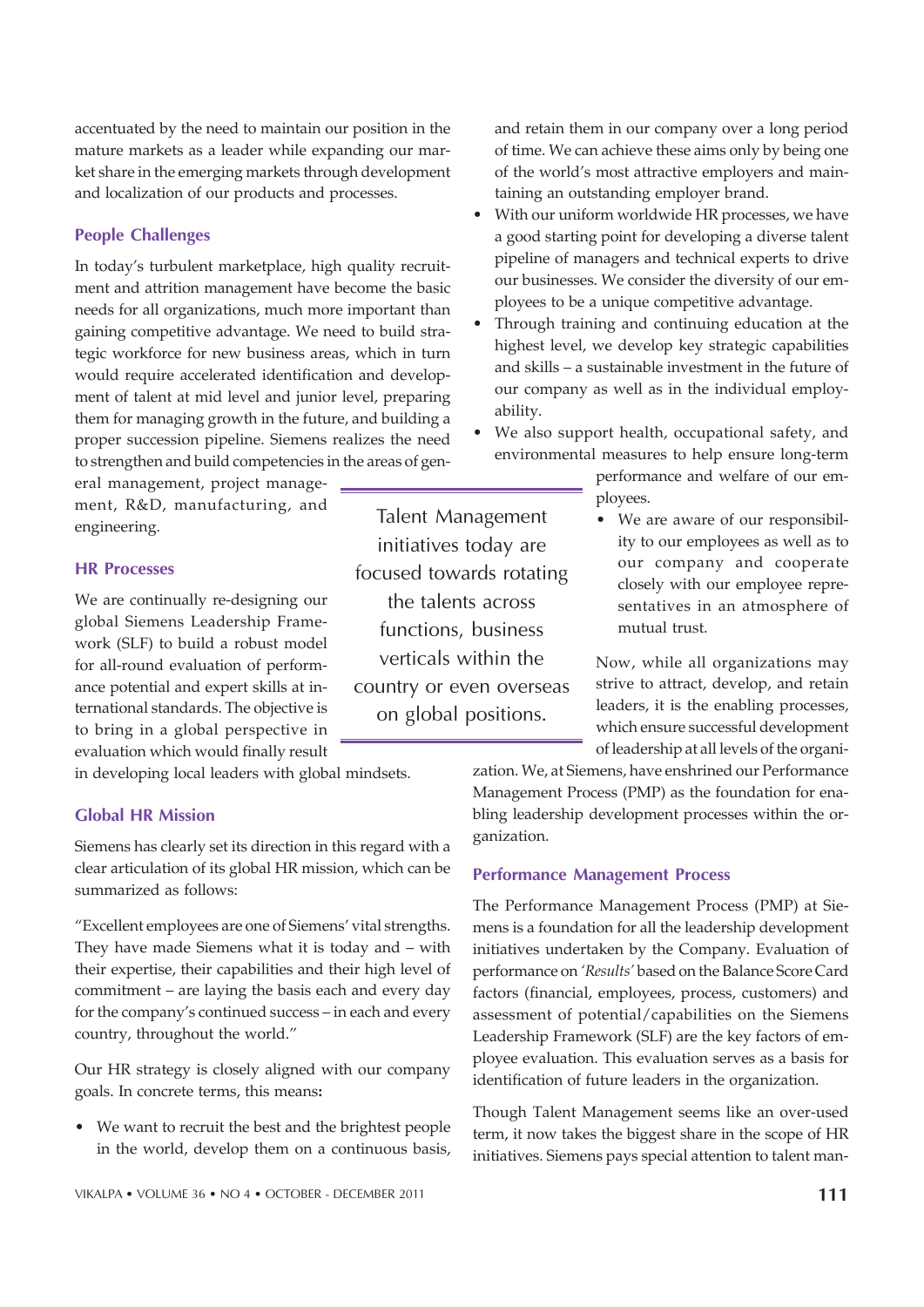agement because of two reasons. Firstly, it believes in home-grown talent, and understands that if its existing talent has to take over the key positions of the Company in the near future then the talent would need to be provided stints in roles apart from their current areas of competence. Talent Management initiatives today are focused towards rotating the talents across functions, business verticals within the country or even overseas on global positions. A clear step-by-step career road map

is being designed within the organization along with initiatives like development centres, global training programmes, coaching and mentoring from key people, involvement in business impact projects, etc., in order to support them in their journey to the top.

Secondly, the average age of employees is rapidly reducing. This younger talent pool has competitive expectations about their career from the organization they work for. Thus it is believed that giving this younger generation of talent a long-term view of their career progression within the organization would not only keep them energized and engaged but also assure the organization a healthier leadership pipeline.

# Siemens Leadership Framework (SLF)

The Siemens Leadership Framework has been evolved with the following main components:

The average age of employees is rapidly reducing. This younger talent pool has competitive expectations about their career from the organization they work for. Thus it is believed that giving this younger generation of talent a long-term view of their career progression within the organization would not only keep them energized and engaged but also assure the organization a healthier leadership pipeline.

These capabilities are assessed on a 7-point scale with behavioural indicators for each level. Further, the capability profiles are defined for all the positions as reference points for assessment.

# **Expertise**

Expertise is assessed on functional expertise, technology fields, market, business type and business cycle, organizational expertise, cross-cultural expertise. Expertise

> is assessed on three dimensions over a 7-point scale with expertise level indicators for each level and four nonscaled expertise dimensions.

# **Potential**

Potential is assessed based on lead indicators on capability, capacity, ambition, and ability to learn.

Based on the above, all employees are placed in a 9-box potential matrix for further analysis and development. The SLF framework helps us in:

- Strategic workforce planning
- Performance management process
- Interviewer training
- Succession planning
- Competency management
- **•** Siemens management review (SMR) for talent
- Management appraisal
- Strategic executive staffing
- Recruiting
- 360 degree feedback process

#### Results

Results are measured based on the four dimensions of a business score card: financials, customers, employees, and processes.

#### **Capabilities**

The Siemens Leadership Framework is based on 9 capabilities: Business results orientation, Strategic innovative orientation, Customer orientation, Change management, Collaboration and Influencing, Intercultural sensitivity, Leadership, Team development, and Value orientation.

## Talent Identification

Every year, approximately 5 per cent of the Siemens' population is identified as Top Talent through the PMP process. In the context of the Company, Top Talents are high performers who have a clear potential to climb up two position levels in a span of five to six years. Thus employees become eligible to enter the Top Talents Programme only after satisfying a very stringent criteria, i.e., they need to have a consistent high performance record and a clearly defined next step position (to be achieved within 2-3 years) and mid-term position (to be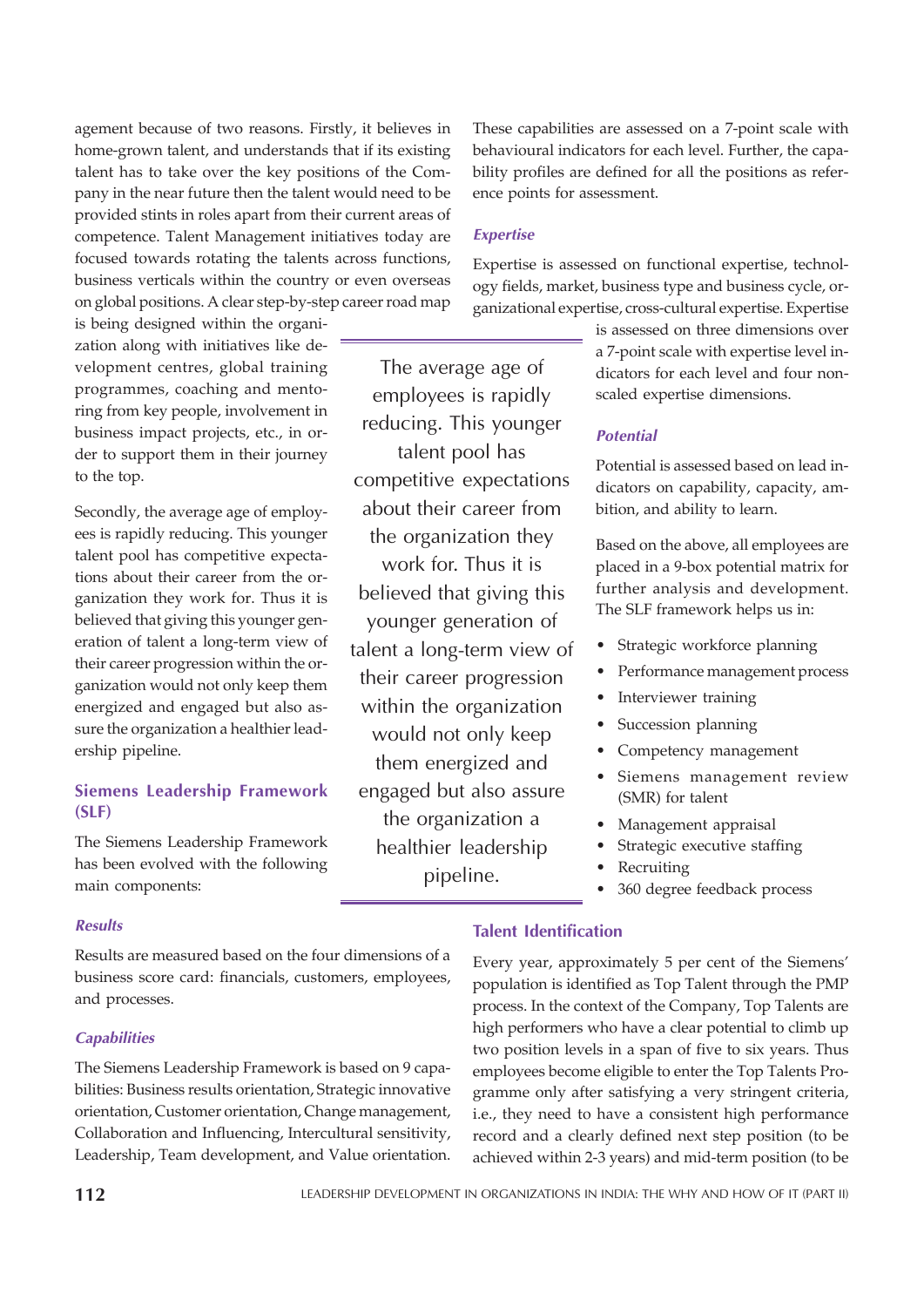achieved within next 5-6 years). The Top Talents as a part of the programme are also required to undergo functional rotations, and international and domestic relocations for their overall grooming for higher responsibilities. Therefore, besides their performance and potential, the employees' willingness to be mobile (geographically and functionally) is also considered as a criterion for consideration in the Top Talent pool.

# Career Planning

After identifying the Talent pool, the potential plans are scrutinized centrally. Intense discussions follow with the

Business Heads on the potential plans evolved. Intermediate career development steps are also identified to give 'talent' exposure to different functions, i.e., from sales to manufacturing, from technical to corporate or international responsibilities so as to give them an all-round exposure to the Siemens business and develop their general managerial competencies.

As a part of the programme, they are also assigned some special projects of high business relevance (over and above their current responsibilities) for exposure and visibility.

#### Development Dialogues

Structured one-on-one discussions with the Top Talent are organized by the Corporate HR on career aspira-

tions of the individual *vis-a-vis* career opportunities available for the individual in the organization. A development plan is agreed upon with clear action steps between the HR, Supervisor, and the individual himself. These dialogues are held at least twice every year.

## Top Talent Validation

Development Centres (DCs) are extensively conducted in Siemens as a part of the top talent validation and development process. They are designed to assess and develop managerial competencies of the employees so that they can handle larger responsibilities and meet business challenges in the fast changing market. DCs are an integral process of leadership development and are used across all levels of talent in the organization. Their spe-

VIKALPA • VOLUME 36 • NO 4 • OCTOBER - DECEMBER 2011 113

cific objectives include:

- Diagnosing the strengths and areas of development of an individual
- Providing participant feedback to produce change
- Identifying and planning the development of people already deemed to have higher potential
- Succession planning
- Career planning

## Mentoring

A mentor is an experienced manager, who invests time, know-how, and effort in developing the growth, knowl-

One of the important aspects of measuring performance of managers is the extent to which they are able to motivate their own employees. In Siemens, there is a structured process called "Upward Feedback" in which the concept of Dialogue and Commitment is put into practice.

edge, and ability of a junior employee with potential. Mentoring expertise is integrated in the Siemens Leadership Framework. Mentoring for Corporate Key Function (CKF) candidates and top talents is an integral part of the development process for Siemens personnel.

The mentoring process benefits the mentee by finding a challenging function in the next step, provides help with personal development, raises his profile in the company, provides access to the mentor's network, exchange of experience, and self-reflection, and helps in receiving feedback and suggestions.

#### Breakfast Meetings

Siemens seizes every opportunity to make the talent visible to the Management. This visibility plays a key role in placement of the talents in significant positions in the organization. Personal interactions are organized along with lunches or breakfast with the Managing Board of India and Siemens AG. During the meetings, the talents get to express their views about the company and its future to the most significant people and also get an understanding of the big picture of the business.

# Global Employee Leadership Forum (GELF)

Similar to the breakfast meeting, GELF forum also gives an opportunity to directly interact with the top management of Siemens across the globe. All the top talents across the globe are brought together over a WEB meet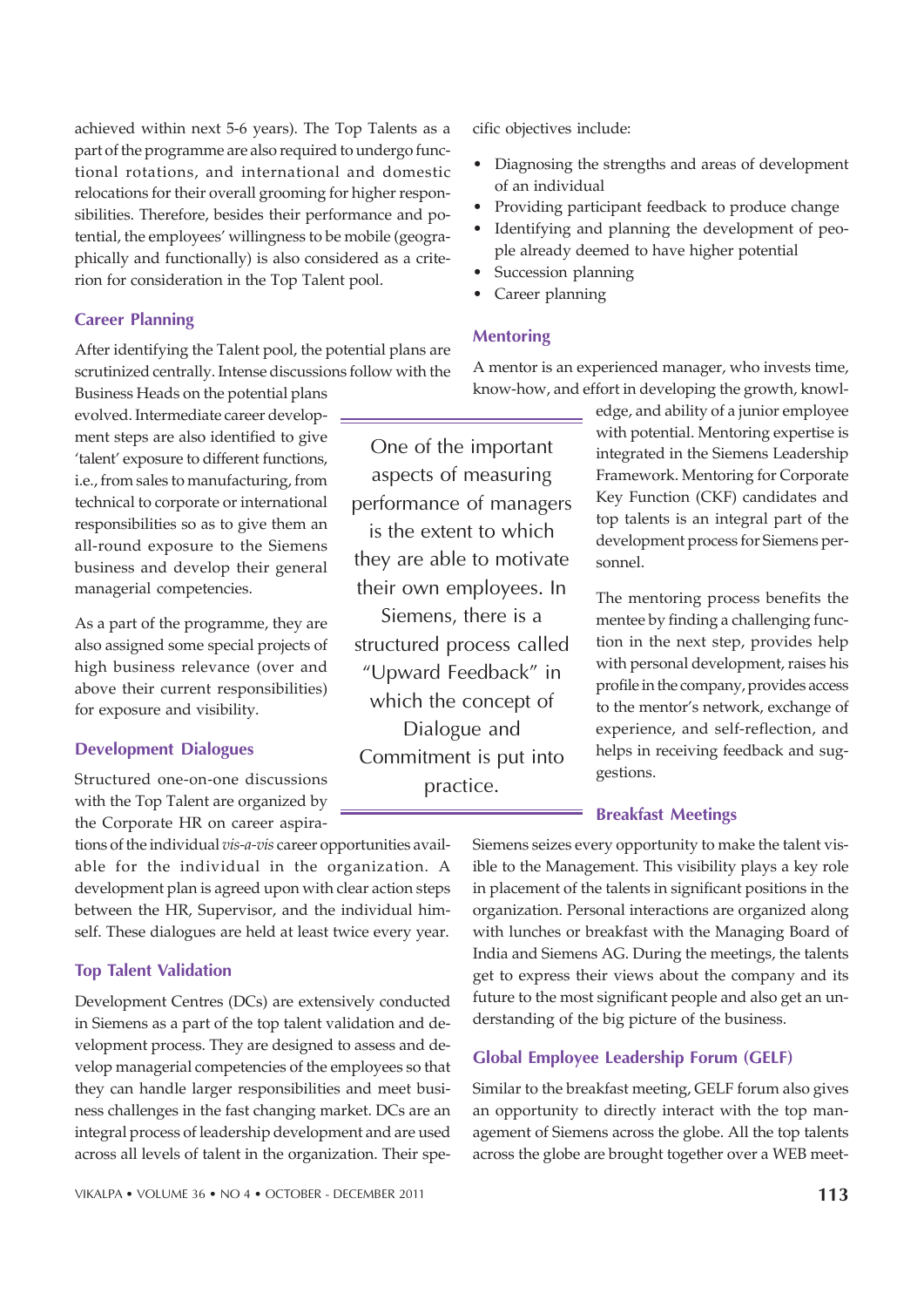ing with the members of the Managing Board to interact and voice their opinions and ask questions on some pre-decided topics.

# Upward Feedback

One of the important aspects of measuring performance of managers is the extent to which they are able to motivate their own employees. In Siemens, there is a structured process called "Upward Feedback" in which the concept of Dialogue and Commitment is put into practice. Though the process is *not* mandatory, it is strongly recommended that those who have people responsibility go through this process as it contributes to self improvement and helps the manager understand how their subordinates perceive them and what might be their strengths and areas of improvement.

The results of upward feedback are used by manager himself, purely for self- development in his/her leadership area and are *not* shared with anyone in the organization, unless the manager himself wishes to share it with significant others.

*Process for upward feedback:* Upward feedback is based on a questionnaire of ten basic aspects which measure employee motivation. The feedback on these ten basic aspects includes average ratings from all the direct reports of the manager as well as the manager's 'self' rating. The ratings are

consolidated and the facilitator prepares the feedback and moderates the session between manager and his/ her direct reports, in a constructive, open, and transparent environment. Over the years, it has been realized that for the process to be effective, managers *must* be open to receiving feedback and direct reports of the manager to give feedback constructively.

# OVERVIEW OF LEADERSHIP PROGRAMMES AT SIEMENS

#### Global Talent Development Initiatives

#### Top Talent for Growth Programme (TT4G)

This is a unique and innovative talent identification and development programme especially designed for the emerging markets and personally driven by the global CEO of Siemens worldwide. It focuses on the development of functional experts in core areas of Siemens.

TT4G consists of a global two-year initiative with customized development and networking. The candidates who are chosen for undergoing assessment for the TT4G initiative are those with a good mix of experience and expertise pertaining to Manufacturing, R&D, and Engineering. They are also interviewed on the SLF capabilities. For their own development, the candidates undergo a development dialogue which would be an in-person discussion relating to their career aspirations and receiving guidance on growth opportunities.

As a part of the programme, the candidates are assigned special projects, specific assignments, and attendance in the TT4G forum, etc.

# CEO Excellence Programme

The Siemens CEO Excellence Programme offers a unique and extraordinary opportunity for a select group of six outstanding international leadership talents every year. Candidates shortlisted for this Programme are external talents from the market, coming from top business schools across the globe, having an excellent performance record and work experience of at least three years. Candidates selected for the programme join Peter Löscher, President and CEO of Sie-

mens AG, in tackling top-level challenges. It is an exceptional, fast-track opportunity for a select few. Every candidate is personally mentored by Peter Löscher. He is also the final interview partner during the selection process.

The candidate selection for the Siemens CEO Programme is thorough and stringent and involves 5 steps:

- *Step1***:** A careful review of the candidate's resume and supporting documents
- *Step 2*: A telephone interview with some questions and inquiries about the candidate's experience, skills, capabilities, and behaviours
- *Step 3:* First personal interview round with a Senior Business Manager (e.g., a Country CEO) and a

Siemens executives will be best-in-class leaders. We strive to fulfill this by developing the leadership skills of individuals and teams, as well as by growing and transforming organizations.

Our vision is that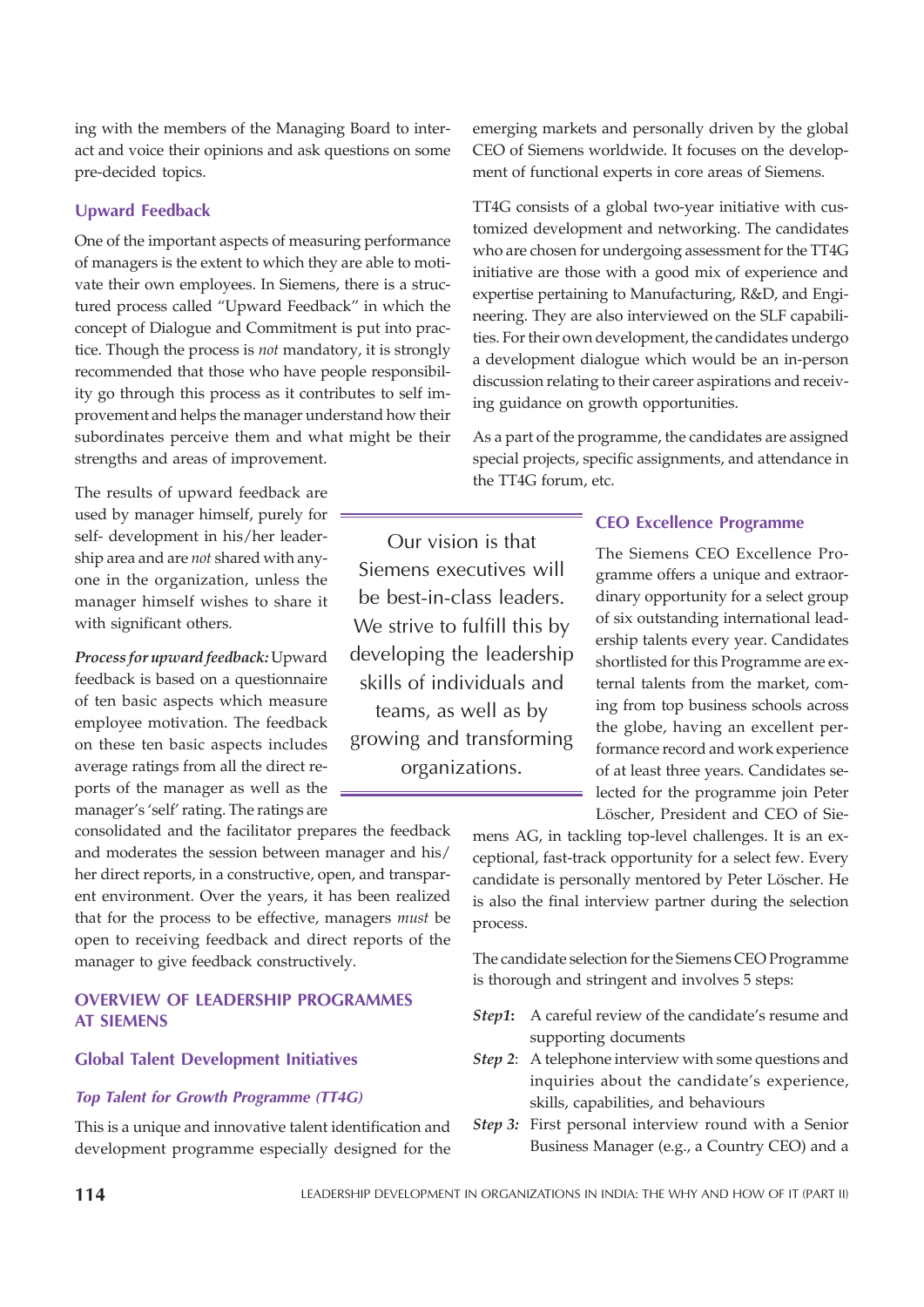ticipate in especially developed trainings and seminars.

Senior HR Manager in order to know the candidate especially about his personal and pro-

interview with a high-level Business CEO (e.g., a Division CEO, Chief Strategy Officer), and the Head of Corporate Development Executives *Step 5***:** Final personal interview with Peter Löscher, President and CEO of Siemens AG.

fessional diversity and versatility *Step 4:* Second personal interview round including an

The CEO programme candidates are invited to take part in a demanding 24-month programme that includes three international assignments, lasting six to twelve

# Finance Excellence Programme (FEP)

months. They are provided ample opportunity to demonstrate their leadership expertise in tackling the real-world challenges facing various Siemens Business Units. Candidates are coached and encouraged to par-

Like the CEO Excellence Programme, FEP is a special initiative for the talent from the global finance community. It involves two very intensive years of learning, performed in one of Siemens' groups or corporate units. The Programme requires assuming of responsibility for interesting and demanding projects from the very first day.

# Siemens Leadership Excellence (SLE)

SLE is the main driver of people excellence at Siemens. The offerings are designed to prepare individual leaders, teams, and the entire organization to effectively face the challenges that lie ahead of them in the constantly changing global business environment. The SLE programme brings together leaders from Siemens organizations across the globe, provides them with a safe environment for learning and idea exchange, and puts them in situations that challenge them to look at the world and act in different ways, It aims to enhance leadership effectiveness, foster and shape the Company's leadership culture, to provide a two-way channel for dialogue between participants attending the SLE offerings and senior executives, and to enhance the global, cross-business network of Siemens leaders.

Since SLE's inception in 2005, about 3,500 Siemens leaders have attended the programme and the Company continues to use this experience to build a strong global network of leaders. A large number of participants have returned to the programme to share their own experiences as speakers, faculty, and mentors.

The core purpose of all the above programmes is to drive leadership excellence globally which enables Siemens to set the pace in its relevant industries. Our vision is

Siemens Core Learning Programmes are company-wide consistent programmes that impart key know-how and skills which enable employees to perform outstandingly in their respective jobs. Specifically geared to Siemens employees' families, these programmes are of pivotal importance for systematic people development at Siemens.

that Siemens executives will be bestin-class leaders. We strive to fulfill this by developing the leadership skills of individuals and teams, as well as by growing and transforming organizations.

The global Siemens learning organization consists of two equally important pillars – the "Siemens Leadership Excellence" (SLE) Programme and the Siemens "Global Learning Campus" (GLC). The global Siemens learning organization has been awarded CLIP accreditation from the European Foundation Management Development (EFMD). The CLIP (Corporate Learning Improvement Process) certificate acknowledges Siemens as a best-in-class example of a corporate learning organization; this certificate has been awarded to only 16 other international companies. During the

process, Siemens has been benchmarked against 28 bestin-class quality standards for corporate learning organizations.

All Siemens Leadership Excellence (SLE) offerings are especially designed for the 'leadership pipeline' that is, for all the leaders in the Global Position Level 3 and above as well as the talent identified in the corporate, sector, and cluster levels. They can be grouped into two main categories: Offerings which support the development of individual leaders (the core curriculum, alumni activities, and coaching), and projects which support team and organizational development at Siemens (Figure 1).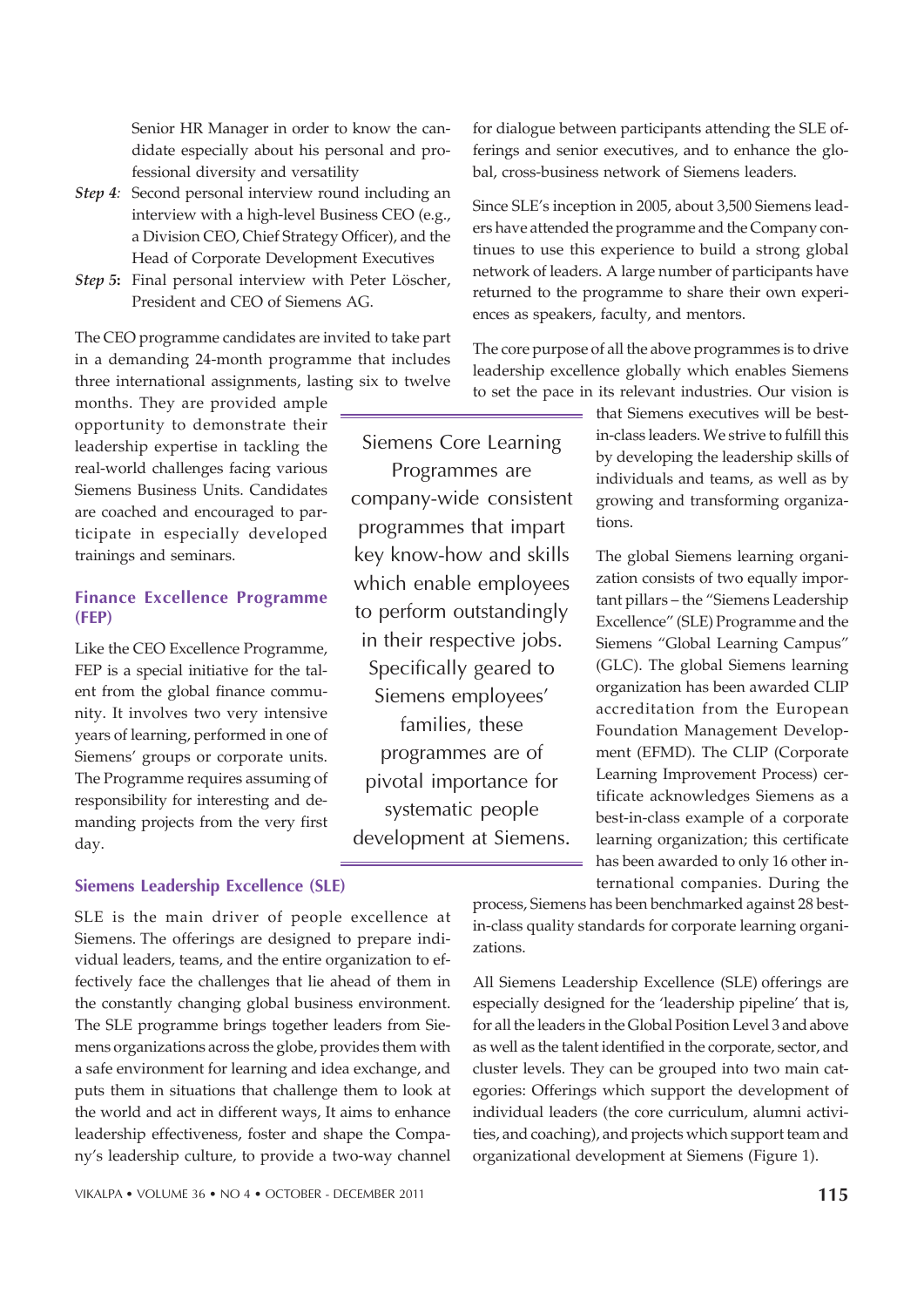# Figure 1: SLE Offerings



# SLE Core Curriculum

The core curriculum consists of five courses for leaders at different seniority levels (Figure 2). All courses of the core curriculum are mandatory, designed to meet the specific needs of the respective leadership roles. They cover the following themes:

The training at SLE combines a Siemens-specific design with a highly interactive and team-oriented learning approach. All courses are built on the following principles:

*Tailor-made design:* Each course is specifically designed to prepare Siemens leaders for their new roles. Additionally, high quality of training is ensured through continuous evaluation. Ongoing adaptations to the needs and expectations of our leaders yield continuously high impact of the programmes.

*"Leaders develop leaders":* SLE believes that the sharing of experiences with more senior leaders is a powerful tool for individual development. In line with this "leaders develop leaders" approach, each SLE course involves senior Siemens leaders as speakers and faculty; each course also includes at least one session with a top Siemens executive as a means of fostering a change dialogue with the company's top management. To provide an outside perspective, external speakers are often invited for selected topics.

The "leaders develop leaders" approach reinforces Siemens' network of leaders and reflects the company's belief that leadership development is a top priority.

*Integrated and interactive learning:* To maximize the applicability of participants' learning to their daily leadership role, each course combines skill-building in stra-

tegic business thinking with leadership and interpersonal skill development, all set within the frame of Siemens' overall business situation. Exercises are highly interactive; they require participants to engage in challenging situations, and incorporate intensive feedback from peers and the world-class executive coaches that accompany each course.

#### SLE Alumni Activities

After having taken part in the core curriculum, participants have the option of complementing their ongoing development as leaders at Siemens through alumni offerings. Alumni activities are additional courses focused on up-to-date topics or network events, giving the participants the chance to stay in contact and discuss the implementation of insights from previous courses.

#### Further Offerings

#### SLE Coaching

For leaders wanting to address further personal development issues, SLE offers executive coaching. To this purpose, SLE provides contact to qualified external executive coaches with in-depth Siemens experience based on a tailored matching and the specific issue of the coachee.

#### SLE Projects

SLE Projects support organizational or team development at Siemens and they are focused on the most important strategic issues for Siemens. They typically take two forms:

- ï *Projects supporting the ongoing corporate transformation of Siemens.* In the "Siemens Values" project, for example, senior leaders worked together to help Siemens become a more value-based company by sharpening Siemens values, i.e., "Responsible, Excellent, and Innovative".
- ï *Projects supporting our sustainable market growth.* In the "Pioneers' Dialogue Smart Grids" project, for example, SLE brought together Siemens customers, politicians and leaders in order to establish new relationships and deepen the existing one's on executive level, learn about expectations and requirements of key customers on the topic of intelligent grids, and identify follow-up topics and business opportunities with customers.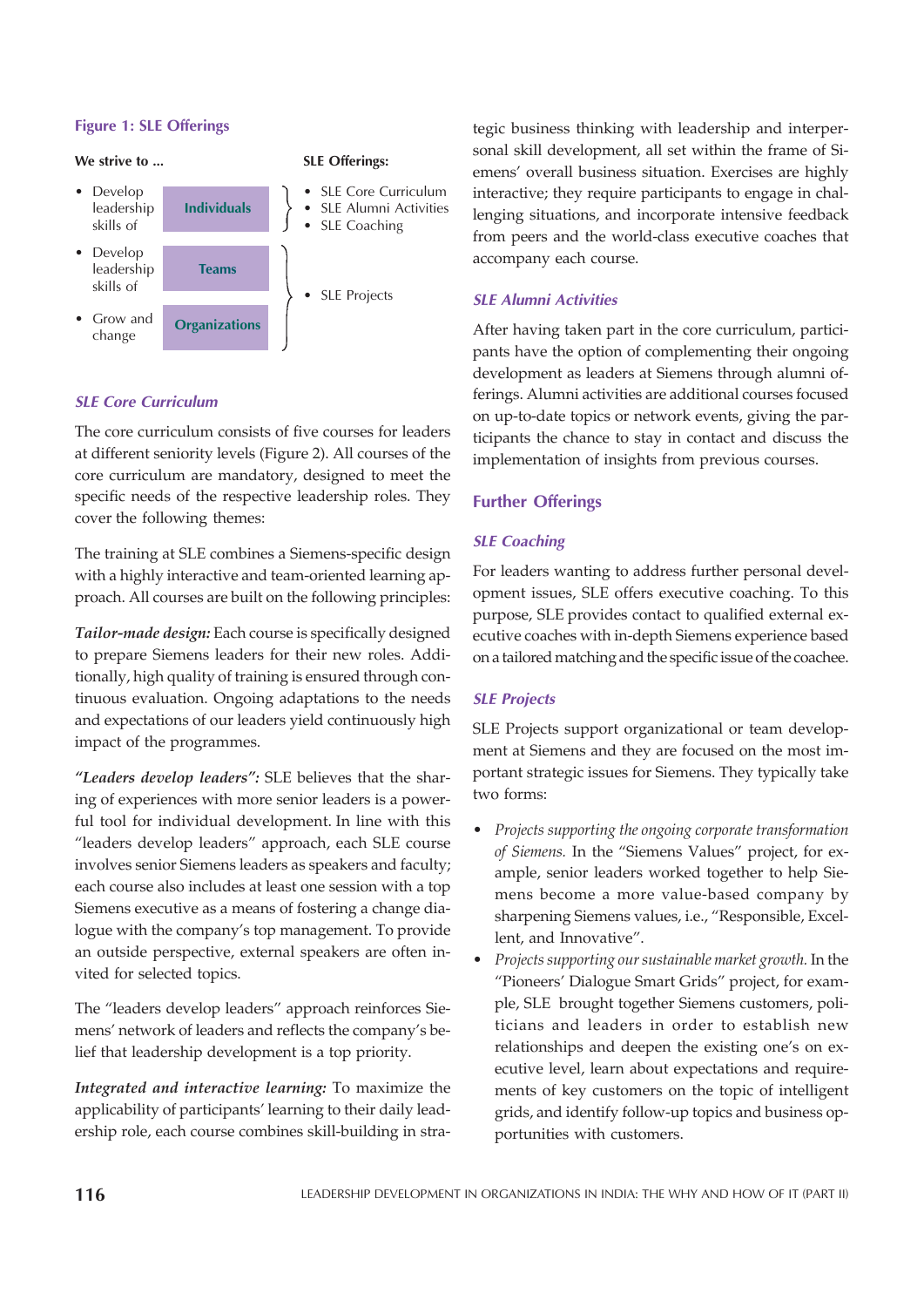#### Figure 2: The SLE Core Curriculum



*Siemens Core Learning Programmes* are company-wide consistent programmes that impart key know-how and skills which enable employees to perform outstandingly in their respective jobs. Specifically geared to Siemens employees' families, these programmes are of pivotal importance for systematic people development at Siemens. Developed with experts from sectors, regions, and corporate units, these programmes provide access to the best knowledge at Siemens for all employees worldwide. The core learning programmes have been developed in the areas of general management, human resources, sales and marketing, IT software engineering, manufacturing, and project management (PM) at Siemens.

Participants of the programmes are all in comparable job situations as colleagues in Siemens. They start building-up competencies on the same level, work on their own business challenges, and immediately apply what they have learned on their own jobs. They learn from one another and gain access to the global Siemens knowledge pool" for long-term best practice sharing. As one of the central elements of Siemens Global Learning, the Core Learning Programmes contribute to a companywide learning approach. Learning at Siemens is a powerful lever for the strategic development of the employees and therefore the competencies of the Company.

# Siemens India Initiatives

#### Programme for Business Managers (PBM)

PBM was launched in 1997. It has been designed in collaboration with a leading management institute in India and customized for Siemens' specific business needs. In view of business growth and requirements, the programme design was revisited in February 2007. To redesign the programme, focus group discussions were held between the faculty and various divisions/corporate department heads. The main objective of these discussions was to deliberate on current and future business requirements and design the contents of the PBM with the objective of developing a holistic business managers' perspective; understanding basic cross-functional areas of the organization and their linkages; enhancing competencies/knowledge base in participants' own functional areas; and enhancing people management skills.

Participants for PBM are middle level managers in the age bracket of 31 to 40 years. To be nominated to the programme, the employee must have proven performance record and potential to grow in functional/general management areas. Also those who show a clear need for inputs in their present roles may get nominated for PBM. To ensure that the participant will be released from his routine for six weeks, confirmation is sought from the immediate Manager and the Division Manager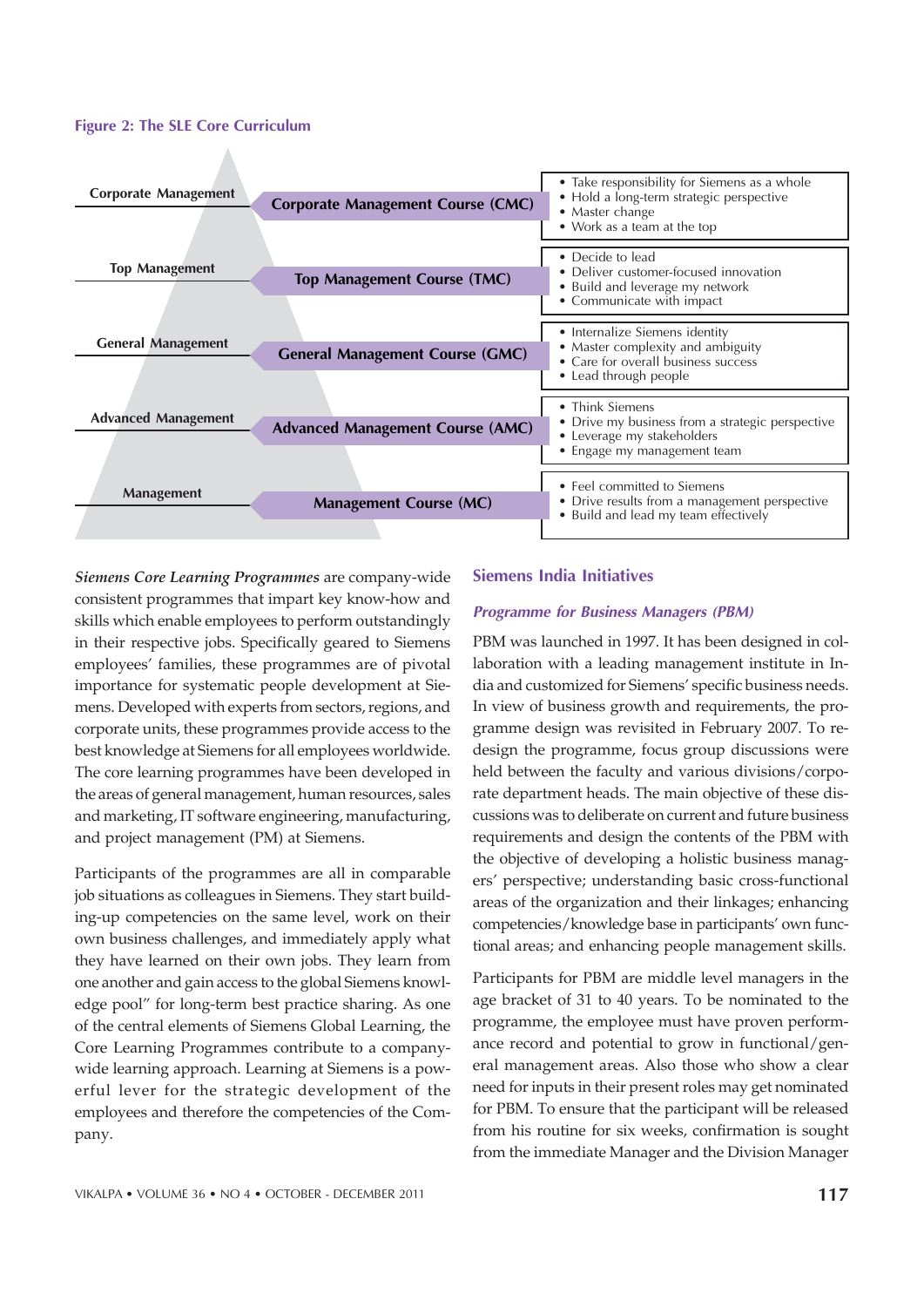regarding the nominee's availability and necessary time for project work.

The programme duration is six weeks spread over fourteen weeks. The first five weeks are full-time residential programme with four weeks of inputs on general management to all participants followed by a week of specialized inputs on a relevant functional area (three areas have been identified: Sales and Marketing, Strategic Finance, and Manufacturing. At the completion of the five weeks of classroom input, the participants return back to their respective roles and work on a project for eight weeks. In the final week of the programme, participants

come back for residential sessions to the management institute for finalizing project work and presentations. Considerable pre-work and organizational involvement is mandated from the participants for choosing their project. Four weeks before they come for the classroom sessions, they have to choose a high impact business project and get approval from their

business head for carrying on the project. The programme faculty get involved with the participants in fine-tuning their project from day one of the programme. Post-programme, the participants are expected to initiate project implementation. They are expected to track the on-going review as per a monitoring template and reviews are done jointly by HR and business coordinators. Final presentations have to be made on the outcome of the project to the divisions' top management and best practices generated out of the project are shared across the organization.

#### Strategic Leadership Development Programme (SLDP)

SLDP has been designed in collaboration with two man-

agement schools of India, specifically for senior management levels. This programme spans over two weeks with intensive inputs on business skills and leadership development. Each part has classroom inputs for one week. In the first part of the Programme, the focus is on sharpening strategic orientation, developing deeper comprehension of managing internal and external changes, and equipping leaders to respond to rapidly changing business environment. The second part focuses on developing leadership skills of the participants and includes inputs on leadership and coaching; leadership skills; performance counseling and coaching; and influ-

> encing change management. Nominations for SLDP must be for managers in senior management level (e.g., GG head/sub-department heads/functional/regional heads) having a proven performance record and the potential to grow to take over key positions (division/ sector/company level) in the next step or in the midterm or if there is a clear need to give

him these inputs in his present role. A confirmation from the immediate Manager and Division Management regarding nominee's availability is ascertained before his nomination to SLDP.

#### Way Forward

Learning journey has to be from within and in partnership with the best business schools around the world.

> At Siemens, we strongly feel that leadership development has to be the centre of business strategy for future growth in the global market place. We realize that our learning journey has to be from within and in partnership with the best business schools around the world. We believe that with these learning initiatives in place, we are on the right track towards building our capabilities to capture the market opportunities of tomorrow.

# The Transformational Journey of Tata Chemicals Limited: An Inclusive Effort

# Sudhakar B

This article captures some of the unique approaches<br>and efforts of the leadership team at Tata Chemi-This article captures some of the unique approaches cals Limited (TCL) over the last decade.

TCL is a 72-year old company. Established in 1939 by the Tata Group, it produces inorganic chemicals, fertilizers, and phosphates at the manufacturing units in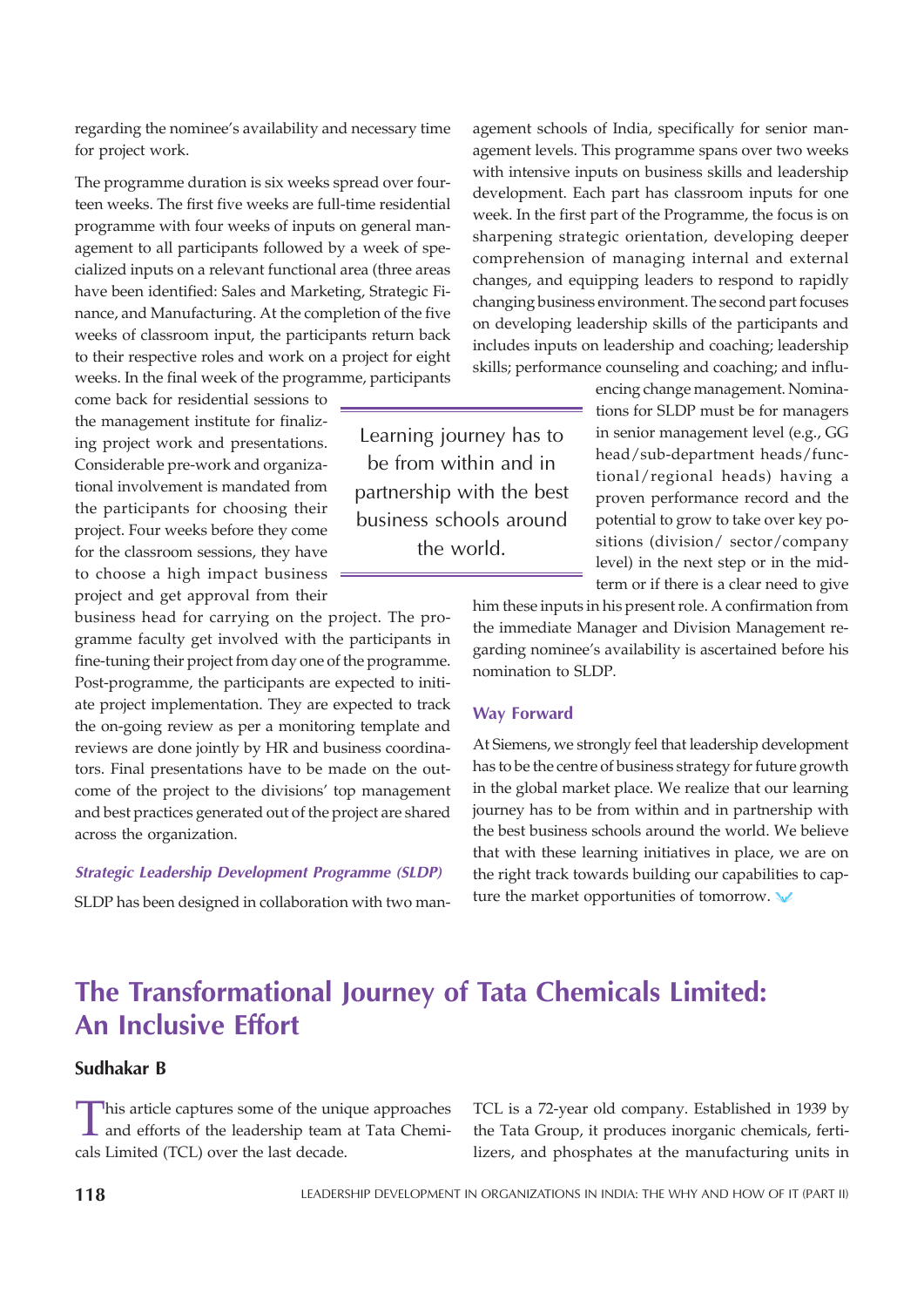Mithapur, Barbala, and Haldia respectively. In the middle and the later part of the 1990's, the Indian economy saw the impact of the changing environment due to liberalization. In the following years, TCL was faced with a few external environmental threats. The Government had dropped the import duties for Soda Ash significantly resulting in dumping of Soda Ash by the American National Soda Ash Corporation (ANSAC) and China. Further, a critical customer decided to go for backward integration to manufacture soda ash resulting in a customer becoming a competitor. In the Agri-space, the Government delayed the policy of decontrol in urea leading to severe strain on the profitability. Those companies that had invested huge capital in setting up the state-of-the-art urea plants came under pressure as the

government continued to control Urea including the farm gate price, which is the price at which farmers buy urea from the retailer. In the consumer products space, many local salt manufacturers created regional brands for their salt and some of the regional brands launched national brands in the branded salt segment. Some of these companies had deep pockets and were very aggressive in branding their products. To add to these external environmental factors, internal productivity levels and cost structure within the company threatened the survival of the company.

In the late 2000s, a new Managing Director joined TCL, characterized as an inward-looking manufacturing company, with the mandate to transform the company. TCL at that time was primarily selling/marketing all their products on an outsourced model and hence lacked connect with the final customers. This paper is a description of the efforts made at TCL for leadership development at that time to support the transformation and the subsequent growth of the company.

#### Fellowship in Leadership

The new MD quickly realized that the task in front of him was very complex and therefore decided to bring in a set of professionals to support him in the transformation process. He assembled a team of professionals drawn from within the TATA Group and a few lateral hires. He had a firm belief that for any transformation effort to succeed, a critical mass of change agents was required in the organization.

The Strategy Head and the HR Head formally did an organizational diagnosis in a structured manner wherein all senior managers and above were brought together in a single forum. They were asked a few questions like:

- How would the economy be five years hence?
- How will the competition be five years hence?
- How will the customers be five years hence?

At TCL, it was firmly believed that managing people processes was an important element in leadership development. It was designed in such a way that by rotation, each business leader and key functional head would lead at least one critical people process.

- What kind of people competencies will be required five years hence?
- What kind of people orientation leaders need to have five years hence?
	- What kind of culture is needed to create to be successful five years hence and so on?

A diagnostic exercise was undertaken to capture the "as is" and the "to be". This inclusive process itself was a departure in the way the company used to be run earlier. The data generated from the workshop was compiled and shared with the participants. The basic leadership input was constituted of the action plans arrived at by the participants to move from the "as is" to the "to be.

The MD and the senior team along with their family members were in-

vited to an offsite meeting to work out the transformation. The involvement of family members enabled them to become aware of the magnitude of the transformation agenda and the associated responsibilities for everyone in the leadership team. The team of 13 members thus constituted the "Fellowship" to take charge of the transformation agenda. The MD also demonstrated that he meant inclusion seriously.

This also marked the beginning of regular offsite meetings of the senior team which have become so powerful that they have survived the changes at the CEO level over the last decade.

## Superordination at Leadership Level

It was earlier agreed that all members of the leadership team will focus on at least one initiative at an enterprise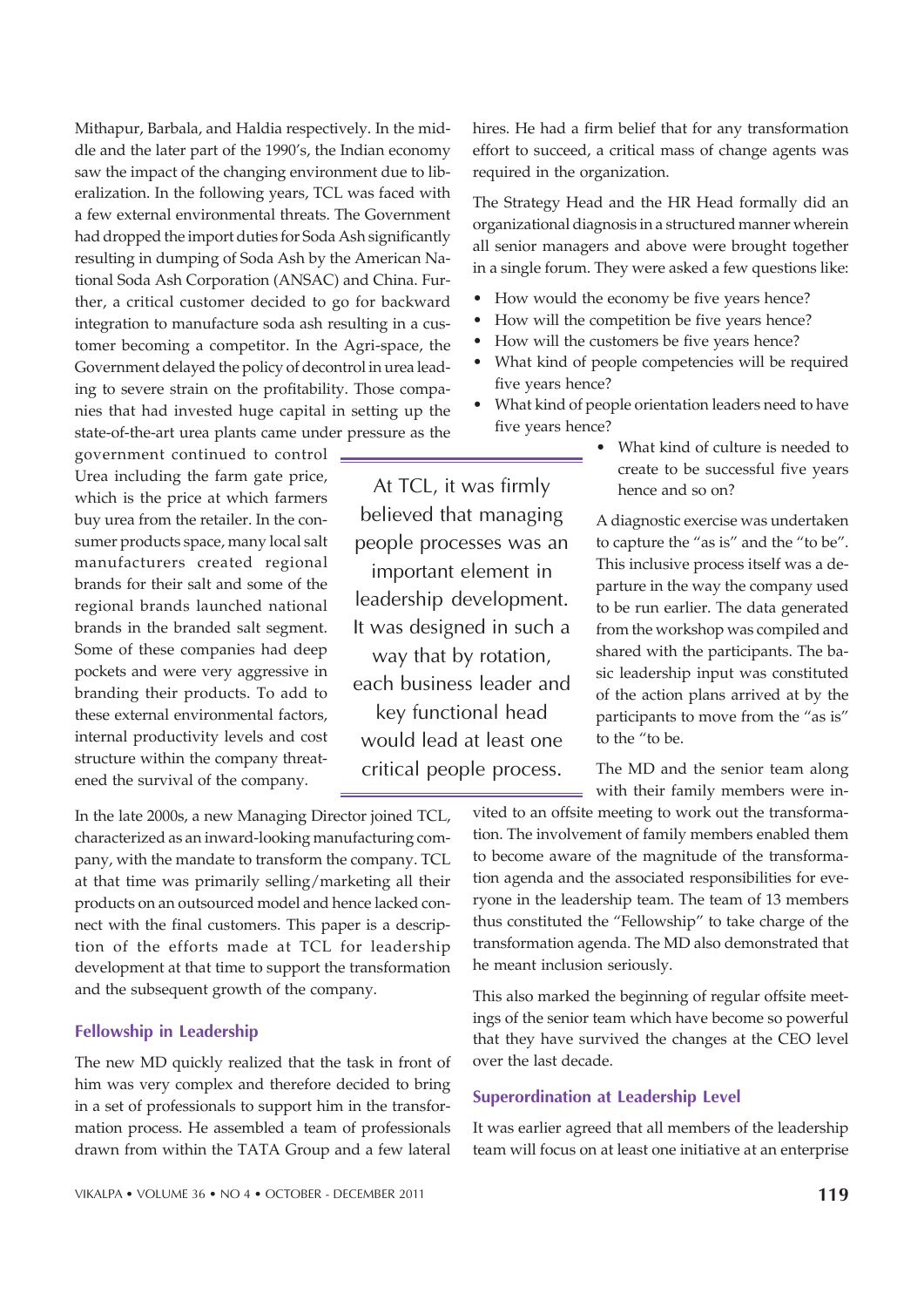level beyond his/her role in the organization. For instance, one business head would look at customer issues at an enterprise level, another business leader would look at operational excellence, another business/ functional head would look at talent management and so on. This concept of super-ordination has also become a strong cultural element in the organization.

# Leadership of People Processes

At TCL, it was firmly believed that managing people processes was an important element in leadership development. It was designed in such a way that by rotation, each business leader and key functional head would

lead at least one critical people process. In line with this thinking and belief, over time senior leaders were leading key people processes like Compensation, Talent, Training, Promotions, Succession planning, etc. Each such leader initially became a member in the committee for the first year. In the second year, he/she would lead the process and another leader would join the committee as a member. The following year, the first leader would move over.

Various initiatives were identified by the senior team after going through the inputs received from the managers involved in the diagnostic exercise. They were prioritized using an impact choice grid wherein global competi-

tiveness was used in the Y axis and ease of implementation of the initiative was used in the X axis. All initiatives were mapped as low, medium, and high within these two axes. This brought in focus for the leadership team.

Thereafter, each initiative was assigned to the members of the leadership team depending on the role played by the individuals in the organization or their area of passion. These individual members were drawn from businesses and functions. The team consciously engaged in evolving the desired leadership behaviour needed to enable the organization achieve the desired culture.

# Sowing the Seeds: Leadership Imperative

With a view to succeed in this effort, the leadership team decided to create a critical mass of change agents com-

Today 80 per cent of the critical positions are being manned by MDPians across levels. Overall, within the organization, there is ability to handle change in a thoughtful and mindful manner. This was demonstrated in an extraordinary manner when the downturn hit the company.

prised of employees from different levels in the organization including non-executives and members from the HR team. The HR Head went around the different sites sharing the transformation agenda and inviting line managers to join the HR team in fulfilling the agenda for a period of three years. Many engineers volunteered to join and a team of 20 HR managers was created. Similarly, a critical mass of 100 line managers was identified and they became part of the transformation effort. The leadership team decided to equip the team to handle change in a structured manner. A two-year capability building agenda was drawn up. This investment for two years prepared a critical mass of change agents. When

> the initiatives were rolled out, these managers took the ownership and led from the front.

# HR Capability Building: IF Labs

Special learning and development labs were run to prepare a critical mass of internal facilitators (IF) of change. The programmes included structured intervention for the 20 engineers and HR managers to build capabilities and competencies in handling the HR function through the transformation phase. The course content included diverse topics such as basics of psychology, sociology and anthropology, applied sociology, applied psychology, conceptual understanding about HR systems, finance, change management, group dynam-

ics, and human process skills. On an average, eight to ten days per quarter were devoted to training these managers over two years. The programme included extensive work on self discovery, reflection, and personal growth. This was largely done internally with the help of a consultant.

# Capability Building of Line Managers

The line managers, as part of their preparation for being change managers, underwent intensive capability building efforts. The identified managers were put through 55 days of a structured management development programme spread over 4 modules in 18 months.

The Management Development Programme (MDP) en-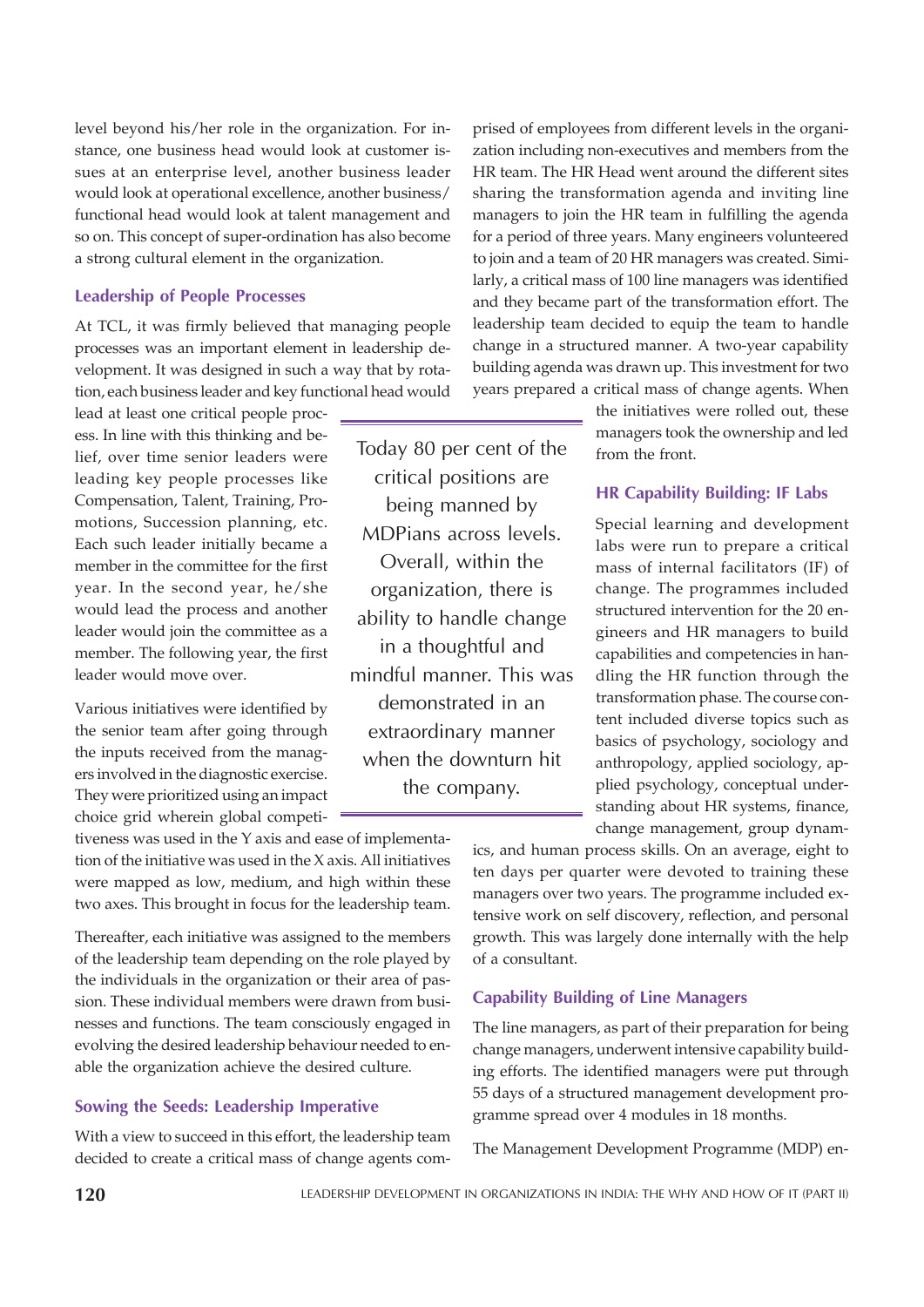compassed several behavioural, managerial, and functional modules. The participants were exposed to a special workshop on achievement motivation. They were also given the opportunity to work on a three-month live project, which had an achievement theme. Equally important to this process of learning are forums where these projects were given visibility and recognition. This helped the employee to know that his/her shift in mindset had been noticed and appreciated by the management and peers.

The inputs from the management development programme were divided into four modules. Module 1 included inputs on personal and interpersonal excellence

(3 days), led by senior leaders on Tata Chemicals Integrated Transformation Effort (TITE), followed by courses on Economics and Strategy (2 days). Module 2 included inputs on achievement motivation lab (5 days) and inputs on work planning and goal setting (3 days). Module 3 was a threeday human process lab on collaboration and also incorporated basic concepts in marketing and understanding of customers (3 days), and inputs on achieving cost leadership through supply chain management (3 days). Module 4 had inputs on concepts of costing and finance (2 days), detailed inputs on budgeting as a tool for managerial effectiveness (3 days), a day-long workshop on negotiating skills, two-day workshop on application of learnings to achieve transformation initiatives at TCL, and

On the business front, TCL has been able to build a brand – from being a commodity company, TCL now has a global footprint. Today, the company has a total turnover (net sales) of Rs. 10,895 crore as against Rs. 2,524 crore in 2003-04. From two plants in India, it now has three plants in India, three in UK, one in US, and one in Kenya.

ï Adults are *relevancy-oriented*

- ï Adults are *practical*
- ï Adults need to be shown *respect*
- Real change cannot happen unless there is shift in people's "Thinking, Feeling and Action" worlds.

The leadership team ensured that all the learning interventions were built on these assumptions and ensured that an enabling culture was created to facilitate these shifts

# The HR Model

It was felt that if change had to be successful at TCL, the

HR function would have to play a very significant role. An HR Model (Figure 1) was crafted to provide a systemic intervention plan. This was based on the business strategy, Vision, Mission and Values (VMV), and business environment. This model was helpful in outlining the change imperatives. At the core of the model was climate of excellence that could be achieved through learning, collaboration, and achievement orientation.

# Impact of the Efforts

The efforts at transformation from 2002 to 2008 have provided phenomenal results for TCL. The investment in the leadership team has given great returns for the company. We had phenomenal retention within this group. Today 80 per cent of the critical positions are being manned by MDPians

discussion on self as an agent to change and how to sustain change within the organization  $(2 \text{ days})$ .<sup>17</sup>

In bringing about the transformation and preparing the change agents, certain key assumptions were made by the leadership team. It was assumed that:

- ï Adult learning happens through *Experiential Learning*
- Adults are autonomous and self-directed
- Adults have accumulated a foundation of *life experiences* and *knowledge which needs to be leveraged*

ability to handle change in a thoughtful and mindful manner. This was demonstrated in an extraordinary manner when the downturn hit the company. Employees on their own volition took up initiatives for handling costs and as part of these initiatives, we could save close to around Rs 250 crore which helped the company to perform very well despite the downturn. TCL has been able to handle leadership change very well. The MD who started the initiatives left five years ago but the initiatives that had taken root still continue. Currently, we are training 80 managers. It would not be an exaggeration to say that a long-lasting culture of achievement,

across levels. Overall, within the organization, there is

<sup>&</sup>lt;sup>17</sup> We would be happy to furnish more details of the programme design on request.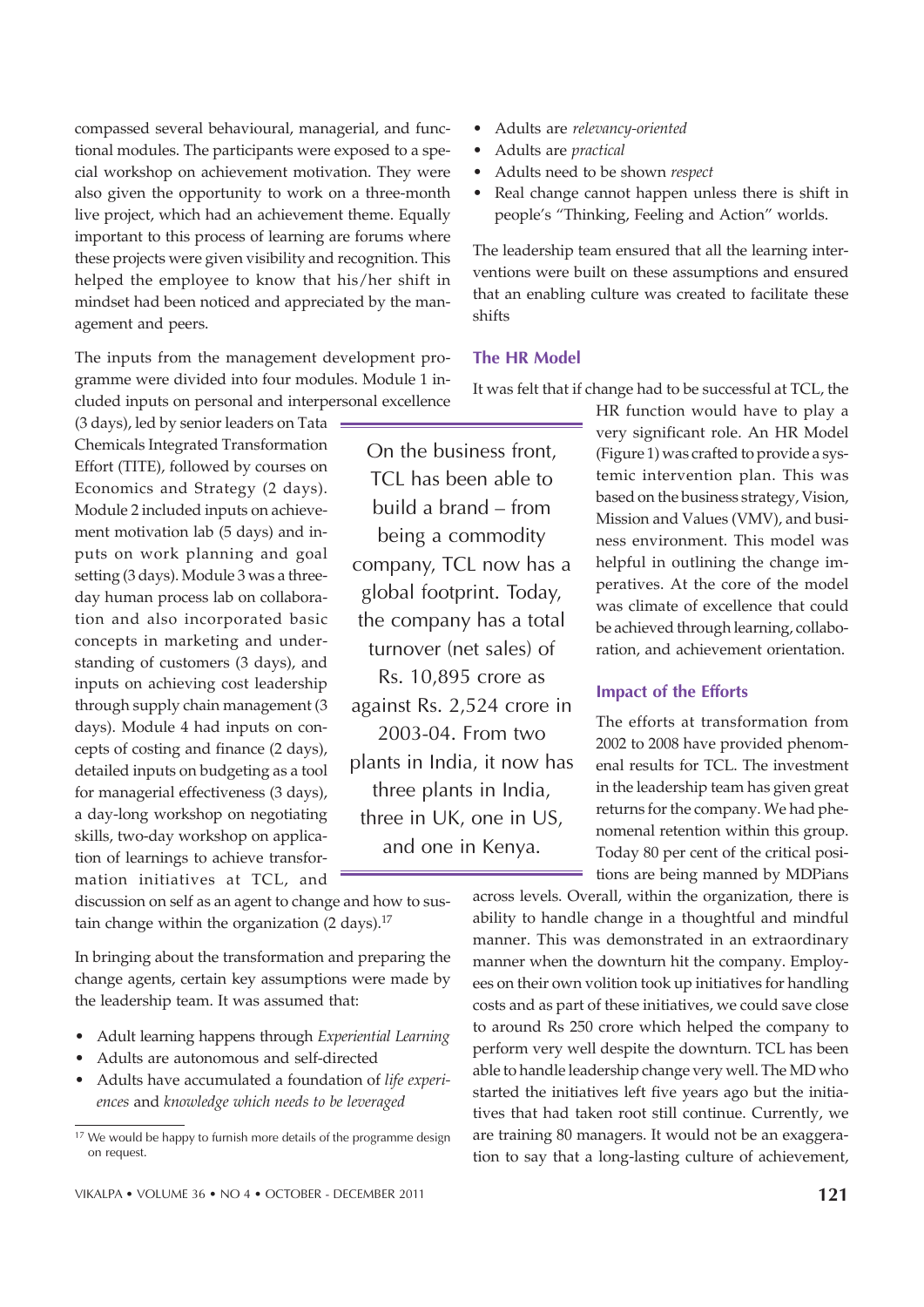## Figure 1: The HR Model



learning, collaboration, and camaraderie, has been built. Interdepartmental collaboration is also part of culture and functional heads routinely bring the big picture into their decision criteria. Interdependency is given preference over independence. The organizational structures have transitioned to provide the kind of support that is required for the culture and business.

On the business front, TCL has been able to build a brand – from being a commodity company, TCL now has a global footprint. Today, the company has a total turnover (net sales) of Rs. 10,895 crore as against Rs. 2,524 crore in 2003-04. From two plants in India, it now has three plants in India, three in UK, one in US, and one in Kenya.

TCL took the long-term approach to addressing competition and the challenges posed by globalization. And at the cost of sounding boastful, we may proudly say that the investment has not only paid off in business terms but also in the way it positively affected the lives of the people who were part of the transition. By building this culture and a critical mass of employees, we have created a competitive advantage for the company that others will find it very difficult to emulate.

# Leadership Development: Insights and Way Forward

# Neharika Vohra, Arvind Shatdal, and Deepti Bhatnagar

*The voyage of discovery lies not in finding new landscapes, but in having new eyes.*

— Marcel Proust

A nalysis of the various leadership development jour-<br>heys captured in this Colloquium started with the<br>hope of finding new patterns with new eyes. Nine manalysis of the various leadership development journeys captured in this Colloquium started with the jor insights emerged in the synthesis. Investment in developing leaders is serious business and comes with its attendant challenges and risks. There are myriad issues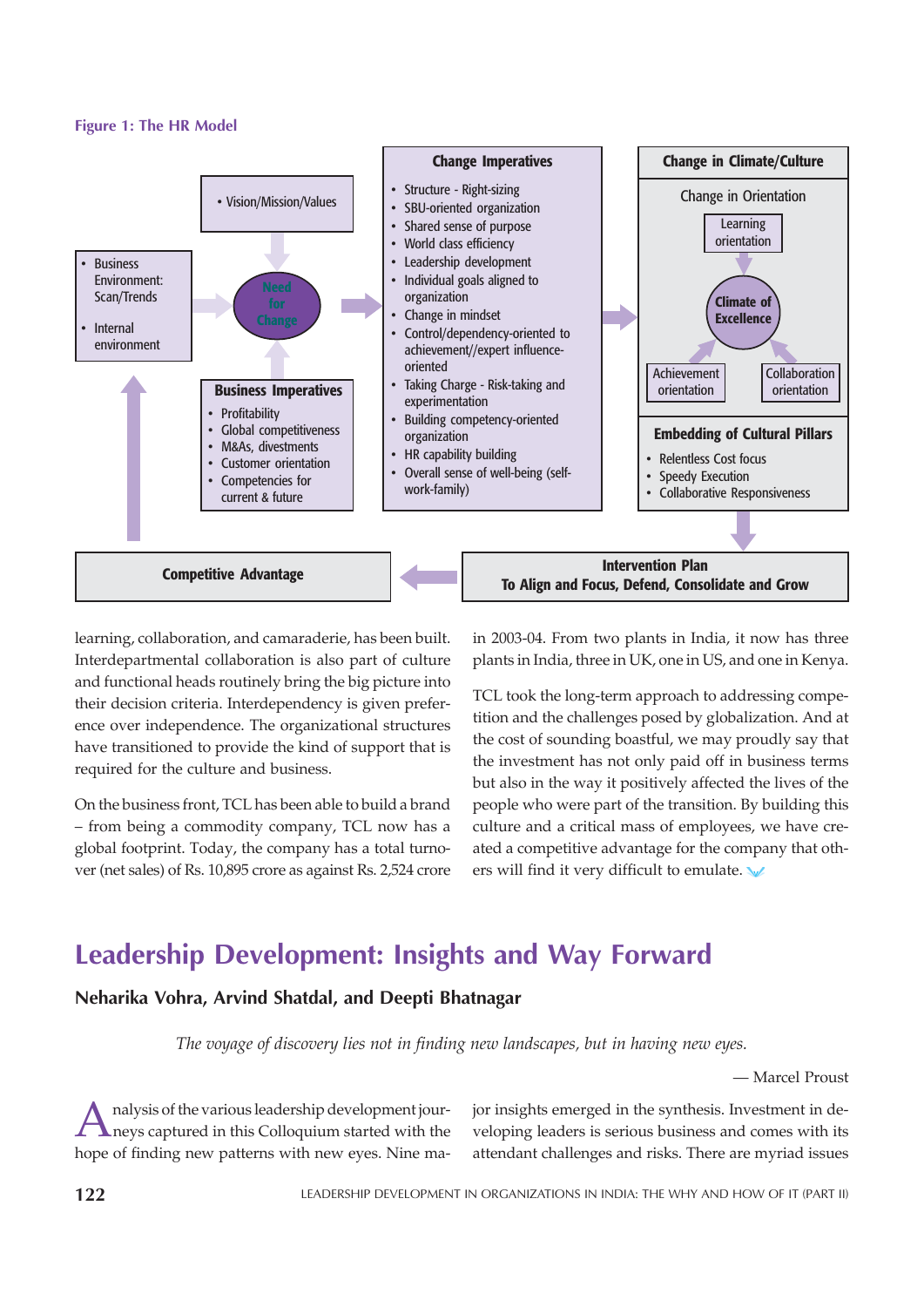involved in leadership development — such as, what may be included as part of leadership development, who should drive it, who should be the beneficiary, what would be defined as success of the programme, and how to measure its effectiveness. There are no universal answers for any of these questions; the reality of each organization determines the appropriate response. Nonetheless there may be some guidelines that may emerge for someone starting to engage with the endeavour of leadership development within his/her context.

# Definition of Leaders and Leadership – The Basis for Key Decisions on Leadership Development

Very few accounts included in this Colloquium have de-

fined explicitly who in their view is a leader and what is leadership? But what may be deduced as the implicit definition of leaders and leadership from all the experiences described is that – *leaders are those who are able to strategize, influence, take the organization on the growth path, motivate people, and adjust to changes*. Thus the choice of people is often restricted to those who are achievers, have shown their ability and willingness to exert themselves, have shown visible results, and are the most ready in terms of competencies needed for growth and development.

It is our understanding that such conceptualization of leadership would serve only a limited purpose. In the current context, change is rapid; problems are messier and bigger (en-

vironment degradation); modes of working and relating have changed (advent of virtual teams and social networking); and technology has seeped into the core of organizations (mobile telephony, cheap and infinite storage capacities, ever speeding computing capabilities). All this has shrunk the country, nation, and industry boundaries (google effects mobile telephony; communication ease effects medical practice; information technology effects agriculture), and created greater transparency (Wikileaks) and more demanding customers (faster and better is not enough). Thinkers have been proclaiming that leaders and leadership have to be col-

All members of an organization will have to build a collective capacity to respond to the critical organizational agendas. Designing programmes for leadership for the coming century will not be easy and will require new paradigms and replacement/refinement of the current models of thinking.

laborative, social, and relational. All members of an organization will have to build a collective capacity to respond to the critical organizational agendas. Designing programmes for leadership for the coming century will not be easy and will require new paradigms and replacement/refinement of the current models of thinking. As claimed by Hernez-Broome and Hughes  $(2009)$ ,<sup>18</sup> it is necessary to build organizations that will "nurture and reinforce *enactment* of the kinds of behaviours desired in those leaders."

# For Developing a Robust Leadership Pipeline, a Plan is a Must

Building an adequate leadership pipeline is one of the

primary goals of any leadership development programme. Organizations need to engage in comprehensive planning of leadership development starting from who to choose, how to develop them, how to manage their careers and expectation, and how to make the organization ready for absorbing their growth. Such planning needs to meet the organizations' current and future developmental needs. In the absence of an overall plan, any attempt at leadership development may be reactive and *ad hoc.*

A master plan for effective management of human resources would itself be based on a detailed analysis of all jobs and roles to determine the requirement of expert knowledge, skills, and competencies/capabilities. It would also include an understanding

of the current and expected culture of the organization. In addition to this, the strategic direction given by the top management provides a sketch for the future skilland people-related requirements. Assessment of the current role holders helps ascertain the current competency levels and also the gaps that exist between the required and the available competencies. Once what is desired by the organizations and what is available with the individual employees become known, the gap can be filled

<sup>&</sup>lt;sup>18</sup> Hernez-Broome, G and Hughes, R L (2004). "Leadership Development: Past, Present and Future," Human Resource Planning, 27(1), 24-32.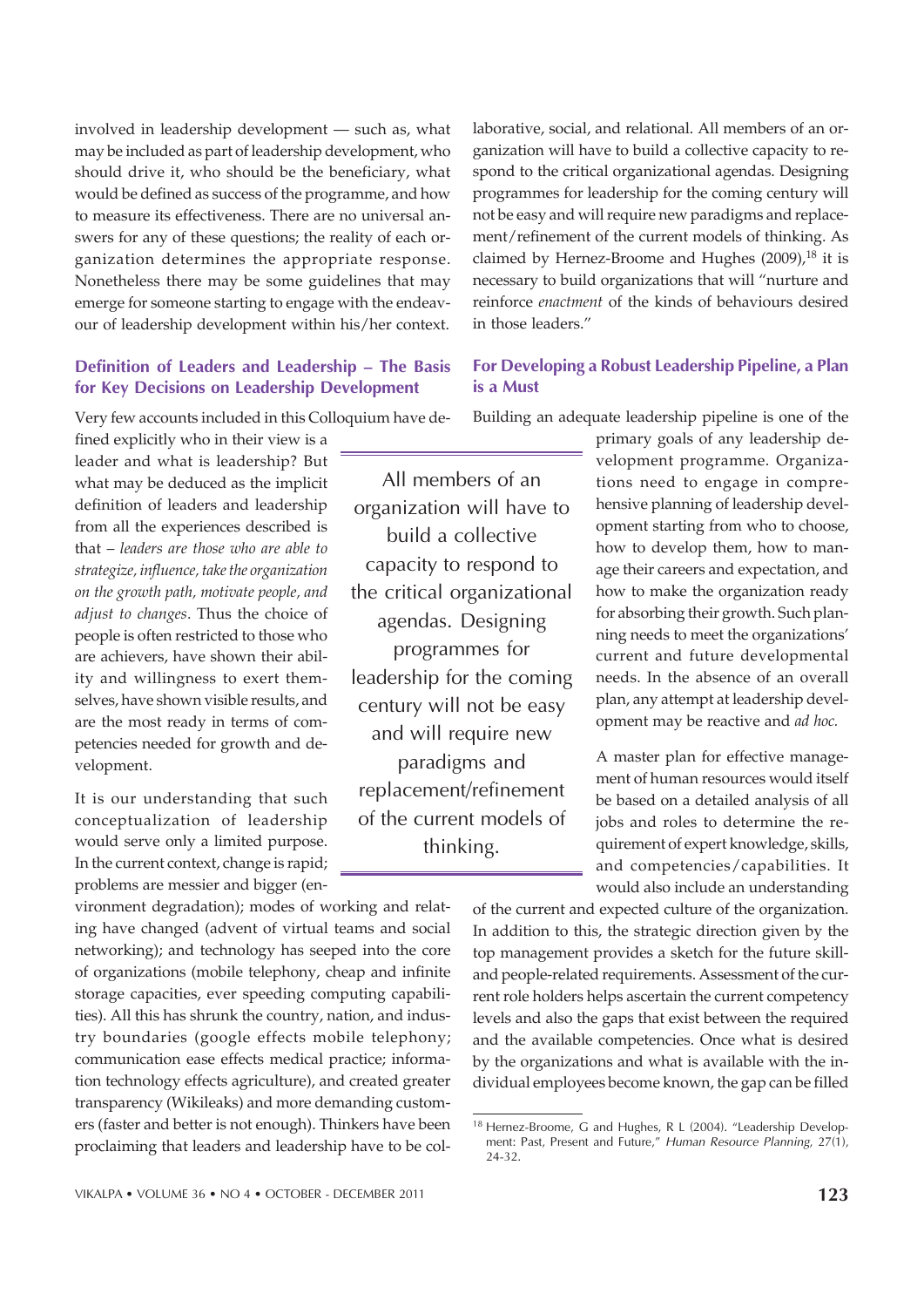by a variety of development efforts to cultivate those skills/competencies. Such efforts would play a significant role in building the leadership pipeline.

Though building a master plan might appear deterministic and difficult, involving a lot of work, building of such a plan and its periodic or need-based revision, can be the foundation for all the people-related processes within the organization. For example, it can become the basis for development of performance management, or evaluation plan, career development of the individual, and succession planning

for the organization. Some organizations included in this Colloquium in fact showcase such efforts and go to great lengths to build their leadership pipeline and keep it flowing with trained talent.

The Ashok Minda Group has devised a comprehensive plan to meet its future leadership requirements. It has established a development centre for objectively evaluating the leadership potential; it has validated the existing competency framework and re-worked the framework according to the changing needs. Likewise, the HUL story discusses the building of a leadership pipeline not just for today but for many years to come. The process engages people from top management to young managers. The members of the functional re-

source committees are accountable for the strength and quality of the leadership pipeline of the function. Several others do not start with planning but embark on their leadership development journeys on other trigger.

# Leadership Development is Triggered by Diverse Factors

Analysis of the experiences included in this study shows that the leadership development was set off by various unplanned and unanticipated changes such as change of leadership, changing need for competencies, and/or accelerated growth rate of the organization. Each of these circum-

Organizations need to engage in comprehensive planning of leadership development starting from who to choose, how to develop them, how to manage their careers and expectation, and how to make the organization ready for absorbing their growth.

Though building a master plan might appear deterministic and difficult, involving a lot of work, building of such a plan and its periodic or need-based revision, can be the foundation for all the people-related processes within the organization.

stances has a different influence on the process of leadership development. Examples of some factors which trigger and impact on leadership development are presented below.

# Change in Top Leadership and **Context**

In the late 2000s, a new Managing Director joined Tata Chemicals (TCL) with the mandate to transform the company. TCL needed to transform to be able to survive in the changed business and social environment. The new MD quickly realized that the task in front of him was very complex and therefore decided to develop people

within the organization to support him in the transformation process. Thus, the organization invested two years to train a critical mass of internal change agents. The focus understandably was to develop change agents.

# Changing Need for Competency

It is realized that to survive or grow, the competencies required to be in tune with the changing needs of the organization. Thus investment is made in the identification of such competencies followed by assessment and development of selected people. During the late 1990s, the competitive landscape changed for HDFC and it had to redefine the nature of business. HDFC reviewed the value proposition it offered to its customers. To remain

> ahead of the competition, the competencies of the managers had to undergo a change and the learning process had to be accelerated.

# High Growth Rate

Sometimes the rapid pace of growth dictates the need of leadership within an organization. This growth could be due to a variety of factors such as increasing demand in the market and inorganic growth achieved by mergers and acquisitions. The type of growth affects the kind of leaders and leadership competencies that will be required.

LEADERSHIP DEVELOPMENT IN ORGANIZATIONS IN INDIA: THE WHY AND HOW OF IT (PART II)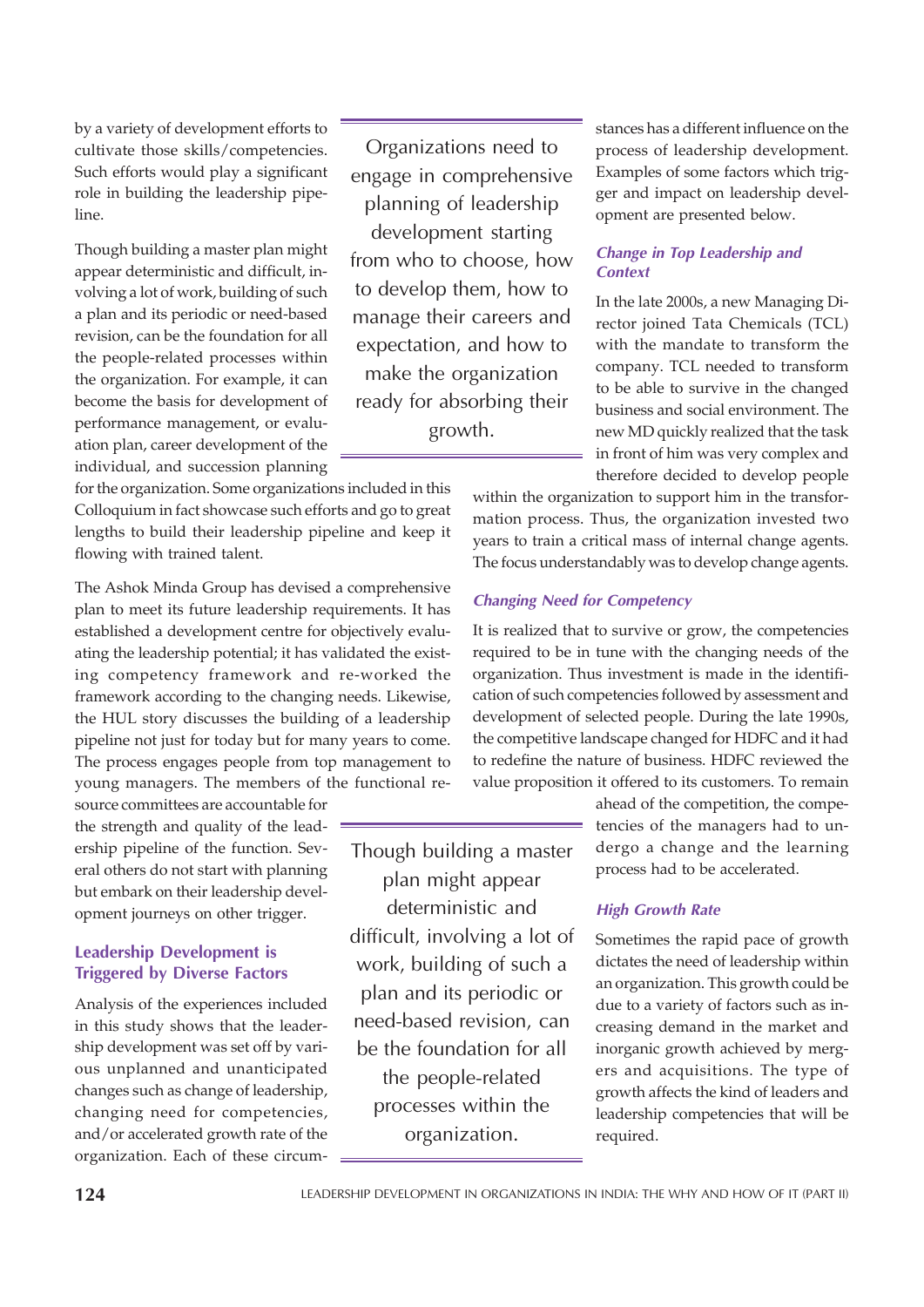For example, Lupin has grown four times in business and three times in manpower over the past five years. Lupin hires approximately 4,000 new employees every year. This rate of growth naturally requires more leaders within the organization. Further, it requires new employees who can lead themselves in situations where not much hand-holding is possible. Lupin conducts a twelve-day induction programme, which enables new employees to become organization-ready in a short period so that they can quickly begin to perform to their potential. Their leadership development begins with tweaking the induction programme itself.

# Wise Selection of Participants for Leadership Development Initiatives is Vital

Given that leadership development is a very resource-intensive process, the question of who should be chosen to be developed is extremely crucial. In most cases, those with a high performance record and high potential (for example, in organizations like Infosys, Lupin, and Siemens), and/or people who are already in leadership positions (BEL) or in key positions (HDFC) are developed because it is expected that the return on investment on them would be the highest. Infosys uses a rigorous process to choose about 700- 800 people out of 130,000 employees. Those who undergo this training are called tier leaders. Siemens selects the top 5 per cent of the performers for leadership development. BEL selected

additional GMs, Sr. DGMs, and DGMs with 8, 10, and 12 years of remaining service. These functionaries were chosen because they were in key positions to lead their departments. Very few organizations develop such large number of people across the organization. GCMMF, HDFC, and Shoppers Stop are examples of organizations that have invested in developing leadership across levels. The best in class is GCMMF which has taken development of leadership to the most fundamental unit – the village cooperative. Further, some organizations such as HUL integrate leadership development with the induction programme to prepare new members for taking leadership roles through their careers.

During the late 1990s, the competitive landscape changed for HDFC and it had to redefine the nature of business. HDFC reviewed the value proposition it offered to its customers. To remain ahead of the competition, the competencies of the managers had to undergo a change and the learning process had to be accelerated.

# Variable Understanding on What Needs to be Part of Leadership Development

Though the academic community often goes to great lengths to distinguish between leader development and leadership development, the actual practice seldom reflects such debates. Our analysis shows that several companies are putting in the effort to develop both the person who is expected to lead and also his/her ability to lead situations. In fact, there is hardly any company that ignores individual development and only pays attention to the skill of leading in various situations or *vice versa*. We categorized the existing practices on the continuum

> from development of the self to the development of leadership skills to create organizations that will nurture leaders. We find that most organizations focus on providing training in leadership skills, followed by the development of self (Table 1). Only a select few focus on the skill and ability of leading teams, and interestingly, the least focused element is training of the selected persons to improve their ability to impact culture, values, system, and structure of the unit/organization for growth.

> As we read through the content of the individual/self development programmes of various companies, the focus of self development was unclear. Most thinkers on leadership development agree that self development is necessary but what areas of self development are necessary for a

leader are not debated. Should the component of individual development for leadership include developing of self-efficacy, understanding of preferences, clarity of dreams and ambitions, recognition of ego states, development of emotional intelligence, some of these, or all of these, or some other components? What is their importance for overall leadership development, or what percentage of the leadership development programme should be self-development have not been addressed adequately. This is an area where academicians and practitioners need to work together to arrive at a better understanding.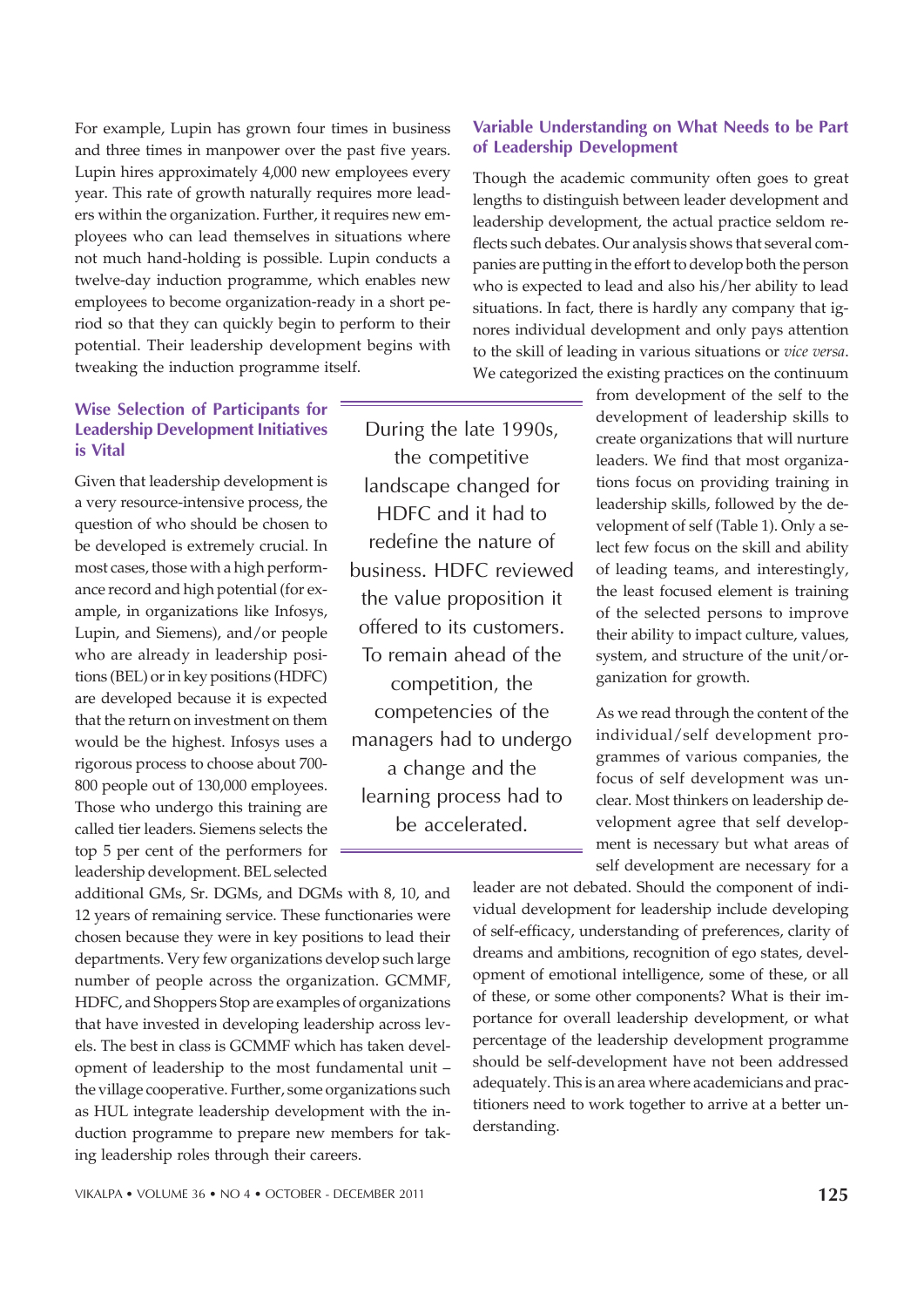#### Table 1: Focus of Leadership Training

| <b>Self Focus</b>                                                                                       | Job-related Focus                                                                                                                                                                  | <b>Team Focus</b>                                                | <b>Organization Focus</b>                 |  |
|---------------------------------------------------------------------------------------------------------|------------------------------------------------------------------------------------------------------------------------------------------------------------------------------------|------------------------------------------------------------------|-------------------------------------------|--|
| Aditya Birla Group,<br>Ashok Minda Group,<br>BEL, HDFC,<br>IT Multinational,<br>Murugappa,<br>Siemens** | Aditya Birla Group,<br>Ashok Minda Group,<br>BEL, HDFC, HUL,<br>Infosys, IT Multinational,<br>Lupin, Murugappa,<br>Shoppers Stop, Siemens,<br>Amul,* HUL, IBM,<br><b>Microsoft</b> | Ashok Minda Group,<br>HDFC, Microsoft,<br>Shoppers Stop, Siemens | HDFC, Infosys, Siemens,<br>Amul, IBM, HUL |  |

\* The company names shown in italics provide opportunities for leadership development for high potential employees.

\*\* The company names in bold provide opportunities for leadership development for most employees.

Training the leader for a specific job is often based on competencies and assessment centres. It also includes exposing the individual to possible styles of leadership and various theories of leadership. This appears to have received adequate attention across most cases included in this study.

There seems to exist a noticeable gap in the focus on developing leadership of teams. In some cases, it could be one of the competencies that the organization identified and was thus subsumed in the training of the individual for job. However, we feel that leadership training must especially focus on the skill to work in groups, get groups to do their own work, and manage group processes as they are important skills in the current context, characterized by the need for networked and collaborative work systems.

It is also the need of the hour that leaders are trained to develop organizations that will foster leadership actions across levels to meet the current challenges in all organizations. To reap the full benefits of the leadership development programme in any organiza-

tion, focus on training the individual to recognize the importance of and means to influence cultural patterns (values, beliefs, assumptions, ways of working and organizing) are essential. Both Dr. Kaipa and Vistas consultants mentioned the importance of understanding culture and values in an organization.

# Methods Used for Leadership Development are Diverse

Methods used for development purposes vary depending on the level of commitment, the availability of resources, and the number of people the organization

Most organizations focus on providing training in leadership skills, followed by the development of self. Only a select few focus on the skill and ability of leading teams, and interestingly, the least focused element is training of the selected persons to improve their ability to impact culture, values, system, and structure of the unit/ organization for growth.

wants to reach. In their study, Carter, Giber and Goldsmith  $(2000)^{19}$  found that thirteen different methodologies were used for leadership development. These included action learning, cross-functional rotations, 360-degree feedback, exposure to senior executives, external coaching, global rotations, exposure to strategic agenda, formal mentoring, informal mentoring, internal case studies, executive MBA, accelerated promotion, and conferences. Out of these, the three most effective ones were formal training, 360-degree feedback, and exposure to senior role holders within the organization. In the experiences presented in the Colloquium, it was found that the methods used could be classified into four broad categories. Table 2 shows the methods used and the companies employing those methods.

## Classroom-based Learning

Classroom learning provides opportunity to conceptualize an important component of any learning process

<sup>&</sup>lt;sup>19</sup> Carter, L; Giber, D and Goldsmith, M (Eds.). (2000). Best Practices in Leadership Development Handbook, San Francisco, CA: Jossey-Bass/ Pfeiffer.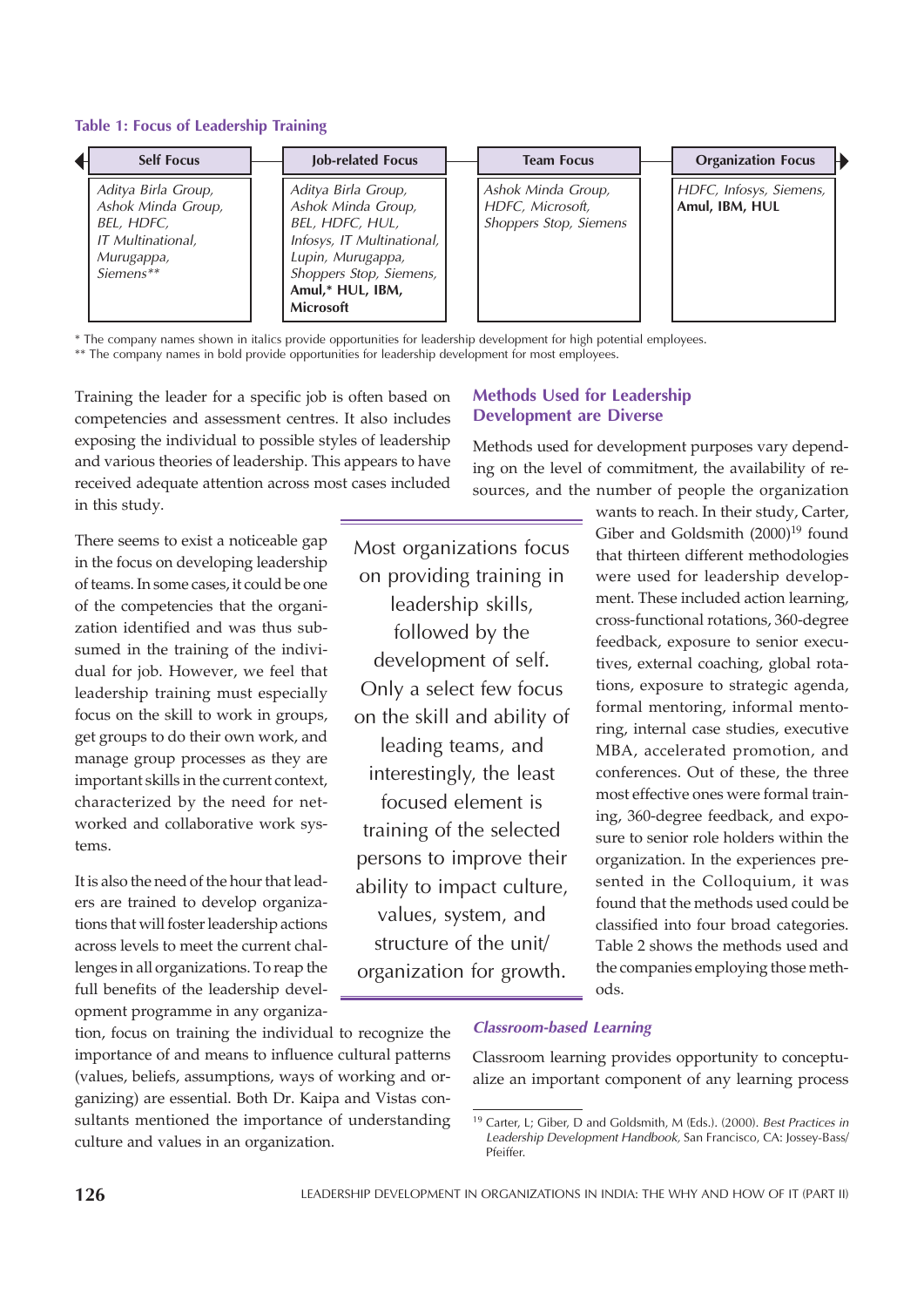| Classroom (face-to-face<br>and e-learning)                                                           | On the Job (job rotation,<br>international exposure, etc.)                      | <b>Reflective Practice</b><br>(projects, feedback)                                                              | <b>Personal Attention (formal</b><br>and informal coaching/<br>mentoring) |
|------------------------------------------------------------------------------------------------------|---------------------------------------------------------------------------------|-----------------------------------------------------------------------------------------------------------------|---------------------------------------------------------------------------|
| AB Group, Ashok Minda<br>Group, BEL, HDFC, HUL,<br>IBM, Infosys, Lupin,<br>Murugappa, Tata Chemicals | Ashok Minda Group, HDFC,<br>HUL, IBM, Infosys, Lupin,<br>Shoppers Stop, Siemens | Ashok Minda Group, BEL,<br>IT Multinational, Microsoft,<br>Murugappa, Shoppers Stop,<br>Siemens, Tata Chemicals | AB Group, HDFC, HUL,<br>Infosys, Microsoft, Siemens,<br>Shoppers Stop     |

#### Table 2: Methods Used for Leadership Development

 $(Kolb, 1984)^{20}$  and it still remains one of the most popular methods for development. Most organizations are coming up with innovative approaches to offer good quality classroom-based inputs to their employees on concepts related to leadership. Several organizations use e-learning to deliver the content and concepts in a structured manner. E-learning gives participants the advantage of pacing their learning to match their individual

needs. In addition, organizations can reach out to a large and geographically-dispersed audience. The Aditya Birla Group and HUL use e-learning as a means to provide conceptual and theoretical inputs on leadership to a large number of widely-dispersed employees..

#### On-the-Job Development

Organizations try to create work-enabled learning opportunities to support on-the-job development as they are considered a positive tool for leadership development. Further, job rotations, cross-functional exposure, and international job experience provide the participants with different types of job exposure thus building differ-

ent leadership skills. Believing that most of an individual's learning and growth comes from the roles s/he gets to play at work, HUL provides ample diversity in the experiences during induction and later through projects and short-term assignments. IBM strongly endorses its performance-supported learning, in which learning occurs within the work task or work environment itself. Reflective Practice

It is critical to use reflective practice for leadership development as it helps the individual assimilate the learn-

Leadership training must especially focus on the skill to work in groups, get groups to do their own work, and manage group processes as they are important skills in the current context,

characterized by the need for networked and collaborative work systems.

ing through various sources. Working on live projects or interactive feedback provides individuals such opportunities. Such projects not only give opportunities to use what has been learned but also go beyond the conceptual learning and allow individuals' innate leadership competencies to surface. Examples include practices at Siemens and HUL which provide opportunities to work on live projects for developing leadership capa-

> bilities along with other skills. Another way to foster reflection is to provide feedback from multiple sources to the leaders in the hope that it will help them reflect on and strengthen their leadership competencies. Organizations like BEL and IT Multinational used 360-degree feedback to enhance self awareness and leadership development among individuals.

# Personal Attention

Another category of developmental input involves providing mentoring and coaching to the trainees of leadership development. Those participating in leadership development activity often receive personal atten-

tion from senior leaders or expert coaches. A senior leader of the organization usually gives his/her time for mentoring or coaching in order to help the participants develop a better sense of business, strategic capabilities, and situations that the participants may face in the future. While mentoring is almost always carried out by senior colleagues in the organization, coaching frequently involves external experts. In many organizations, senior leaders explicitly indicate their willingness to mentor younger colleagues so as to help them develop their leadership potential, thereby reflecting a high level of commitment. HUL and Siemens use mentoring ex-

<sup>20</sup> Kolb, D (1984). Experiential Learning as the Science of Learning and Development, New Jersey: Prentice Hall, Englewood Cliffs.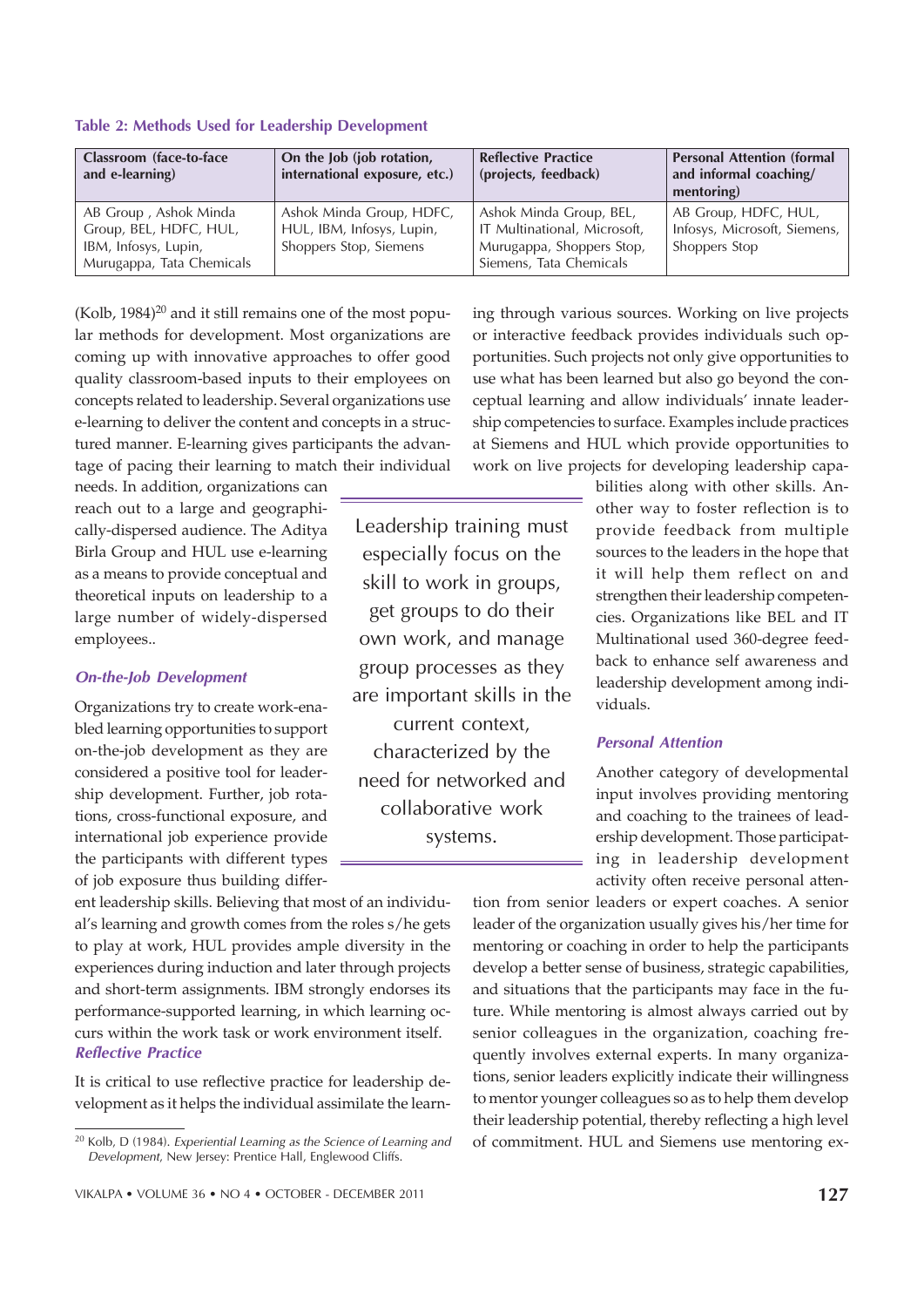tensively as a means to provide young employees an opportunity to interact with senior leaders, to develop a sense of business and see the larger picture. HDFC and Infosys use personal attention by senior leaders as a means to inculcate key organizational values in younger colleagues.

# Participation of Top Management is Vital

Endorsement by the top management is critically important for the success of leadership development efforts. Their personal involvement signals their

commitment towards leadership development. At HDFC, the Managing Director acts as a guide in the leadership development programme for a select group of middle and senior level managers. Similarly, Siemens has a leadership programme where participants are mentored by the CEO for two years. While such programmes are meant for managers with demonstrated high leadership potential, the involvement of members of the top team conveys to the entire organization the high priority attached to leadership development. At HUL, the involvement of top management has made leadership development a part of their culture which gets reflected in several of their routines and processes. Most senior leaders in HUL formally coach or mentor at least one manager in the organization, which includes management trainees, key talent, women managers, etc. Leaders at HUL are evaluated on the role they play in building the fu-

ture talent and teams of the organization. While launching their Business Leaders Programme (BLP), the Murugappa Group constituted a steering committee. The committee, consisting of, among others, a board member and nominees of two MDs/ CEOs of different businesses, was charged with the responsibility of overseeing the design and the conduct of BLP, assessing its impact and effectiveness at periodic intervals, and suggesting directions for the future. Such active interest and involvement conveyed to the organization the seriousness with which the top management valued leadership development.

# Involvement of HR Department a Prerequisite for Making Leadership Development Initiatives Relevant

The leadership development programme (LDP) is often handled by the learning and development department of the organization or by the human resource development team. Irrespective of who develops or manages it, the HR department (HR) has to play a significant role to ensure that the programme is effective. Fair and accu-

It is critical to use reflective practice for leadership development as it helps the individual assimilate the learning through various sources. Working on live projects or interactive feedback provides individuals such

opportunities. Such projects not only give opportunities to use what has been learned but also go beyond the conceptual learning and allow individuals' innate leadership competencies to surface.

rate selection of people is at the heart of the success of any leadership development plan. The right selection of people hinges on the maturity of the Performance Management Plan developed by HRD. The Performance Management Plan is linked with both past performance and future potential assessment.

Post-intervention, it is equally important for the HR team to plan appropriate utilization of the trained individual and keeping him/her motivated through challenging and meaningful work. The individual who goes through LDP also invests a significant part of his/her personal resources to derive value from the programme. If adequate organizational rewards are not seen to follow such an investment, the engagement of the next generation of trainees goes down. In such a situation, the first generation may become disillusioned and frustrated, and in extreme cases, people may decide to leave the organi-

zation. Thus investment in LDP has to be followed by the HR team paying attention to career planning of the LDP participants. At Siemens, the involvement of HR with leadership development is direct and visible. The performance management process is treated as the cornerstone for all their leadership development initiatives and activities. Performance management process which uses various tools to identify future leaders, also paves the way for potential plans for planning careers.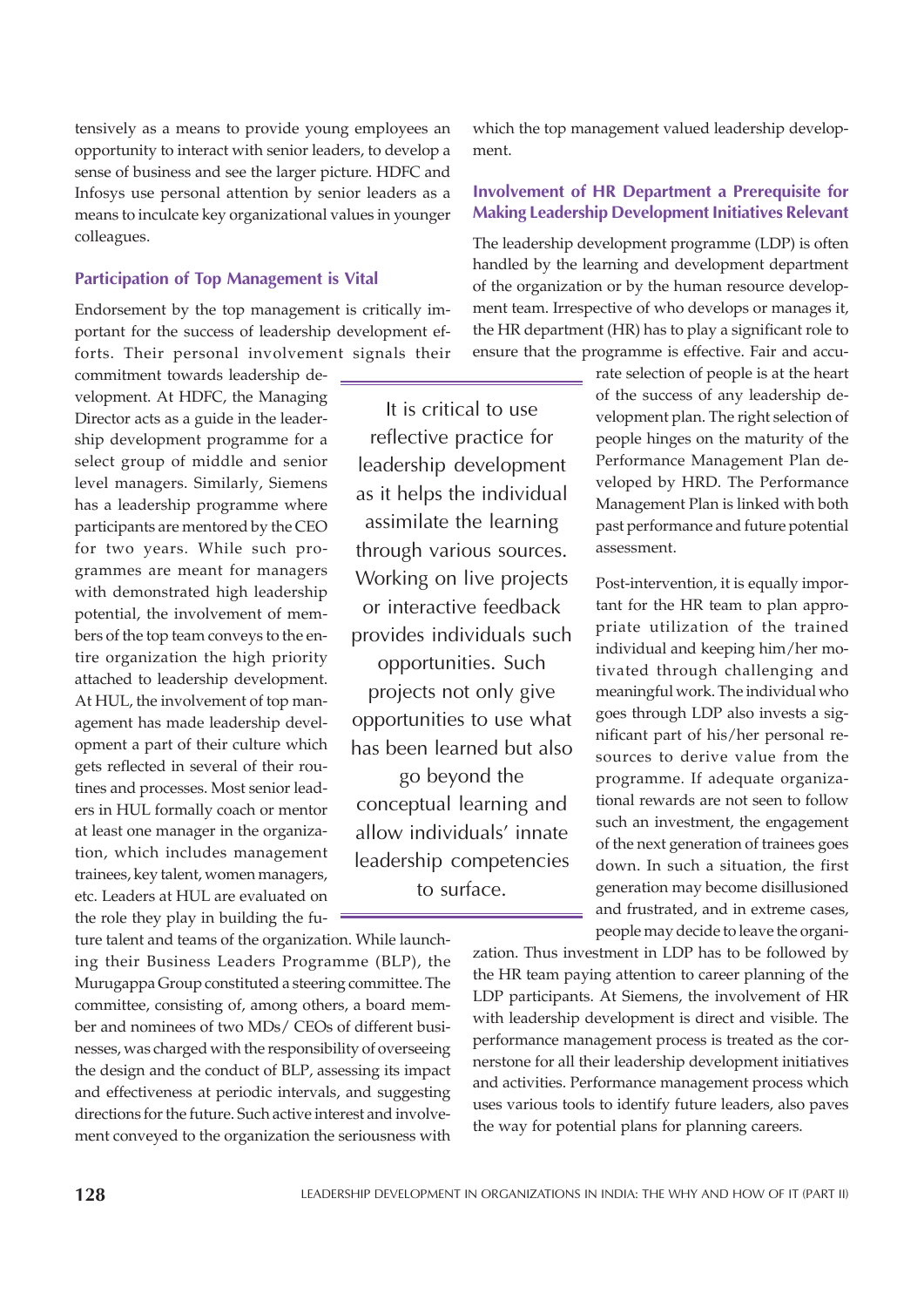#### Assessing the Efficacy of Leadership Development

With commitment of so many resources and high expectation of preparing future leaders for the organiza-

tion, it is important for organizations to assess the effectiveness of their leadership development programmes. They need to go beyond assessing the effectiveness of the programme delivered. Assessment of how participants utilize and apply the new leadership competencies in subsequent leadership roles, what skills and competencies individuals need to be developed further, the effect the trained group has on the running of business are all at the core of measuring the efficacy of the programme in the long run. Given that leadership development programmes are resourceintensive, it is only fair that organizations know and disseminate internally the return on such investments.

The Murugappa Group opted for a third party audit to assess the effectiveness of the programme. They included several factors such as (i)

career progression before and after the programme; (ii) retention of participants after the programme over a period of 1, 3, 5, and 10 years/beyond; (iii) lateral and cross-

Attention to people capability development across the organization will require wisdom, ingenuity, persistent effort, and resilience in real time. The task of growing, maintaining, responding, and surviving for the organization – all

at the same time requires moving the focus away from developing few leaders to developing many leaders on a continuous basis.

functional positions taken up by the participants; (iv) number of leadership positions filled up from amongst the participants of the programme; (v) incremental

> value-add derived for the organization from the projects implemented as a part of the leadership development programme. BEL organized effort review workshops to review not only the personal growth of individuals in leadership roles, but also its impact on the unit or department they were heading.

# Conclusion

We believe that this Colloquium presents an array of beliefs and philosophies, practices, and perspectives. As the organizations of today face more and complex challenges, the need to keep pace with the changes becomes a multifaceted issue. Attention to people capability development across the organization will require wisdom, ingenuity, persistent effort, and resilience in real time. The task of growing, maintaining, responding, and surviving for the organization – all at the

same time – requires moving the focus away from developing few leaders to developing many leaders on a continuous basis.

#### PROFILE OF CONTRIBUTORS

**Santrupt Misra** is the Director, Group Human Resources of the Aditya Birla Group, and is also the Chief Executive Officer of the Carbon Black Business of the Aditya Birla Group. He has global responsibility for the Human Resources function of the conglomerate, which operates in 33 countries. He is also the Director on the Board of several companies, educational and charitable institutions. He has been conferred with the Fellowship of the National Academy of Human Resources (NAHR), USA. He is on the Global Advisory Board of the Association of Executive Search Consultants (AESC) and is an elected Member of the Society of Fellows of the Aston Business School Society. He was on the Board of the Worldwide ERC (Employee Relocation Council) from 2008-2010. He is also a Member of the Advisory Board of the Committee on Accreditation and Psychological Testing (CAPT) and a Hon. Fellow of the Executive & Business Coaching Foundation India Limited (CFI). He has over 25 years of experience in Education, Training, Consulting, and Executive Development, Process Consultancy, Organization Research, and Organization

Change. This experience is spread over 40 Companies in India in consulting experience and through work experience with Unilever, J K Straw Products, and Tata Institute of Social Sciences. He has two Ph.Ds, one from India and the other from the Aston Business School in UK in Public Administration and Industrial Relations, respectively. With two Post-Graduate degrees, in Political Science and in Personnel Management and Industrial Relations, Dr. Misra has won four gold medals in his educational career.

e-mail: santrupt@adityabirla.com

**Vikas Rai Bhatnagar** is currently the Group Chief Human Resources Officer in Ashok Minda Group. He was commissioned in the Indian Army in 1988 where he led companies from the front in high altitude and operationally deployed areas, assisted civil administration for restoration of law and order and held various staff roles. With the liberalization in India, believing shift of warfare from defence to economy, he started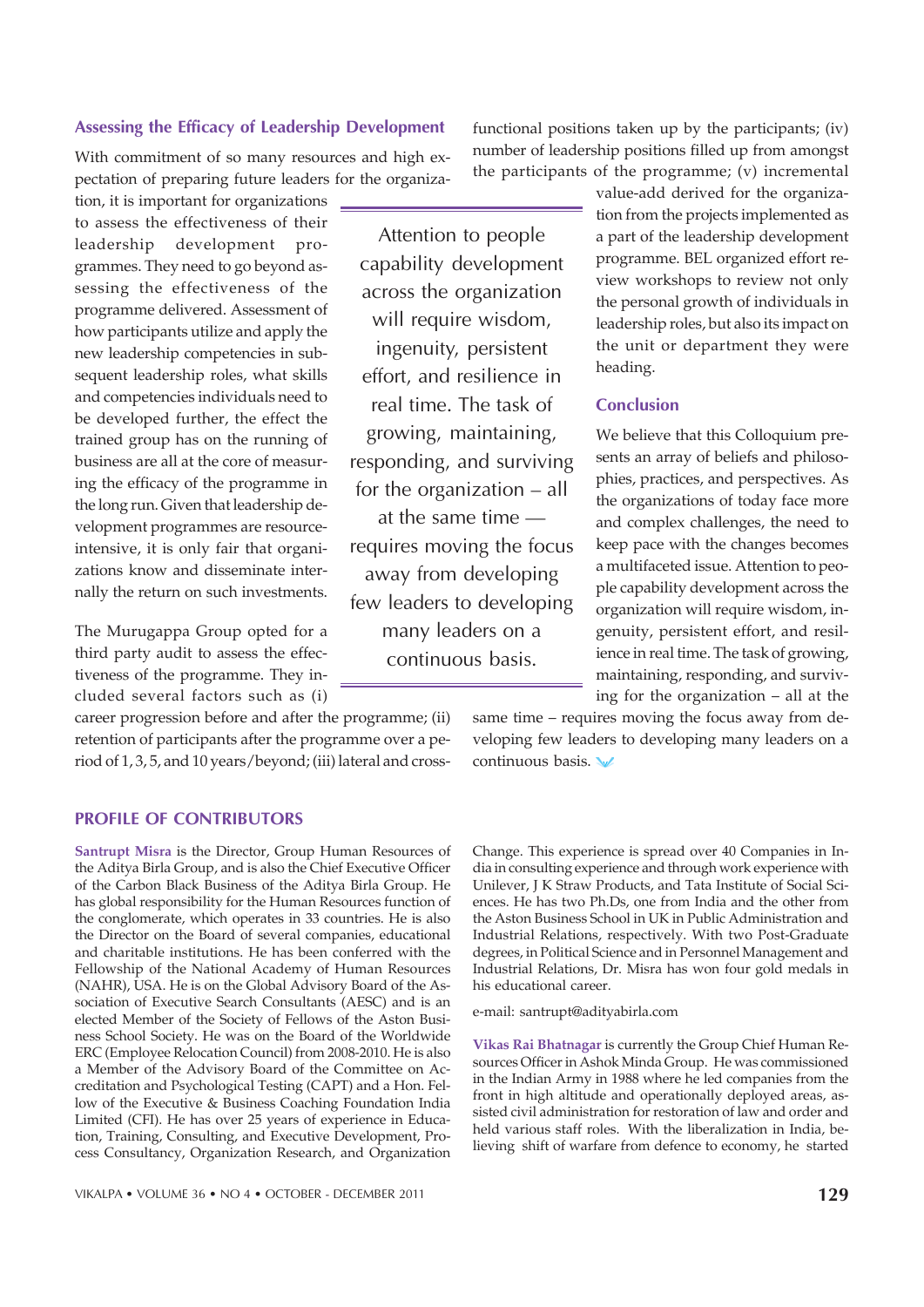his career in corporate, leading the human resources function and contributing in General Electric Lighting, Aventis, Bayer, Dr Reddy's, and the JK Organization. His interests include playing tennis, violin, reading, and meditation.

e-mail: vikas.bhatnagar@minda.co

**Anand S** heads the Learning and Development group at BEL Corporate Office, conceptualizing and implementing learning initiatives for around 12,000 employees deployed in nine manufacturing units and various offices in India and abroad. A Post-graduate in Human Resource Management from Mahatma Gandhi University, Kerala, he is presently the Deputy General Manager (HRD) at Bharat Electronics Limited (BEL) Corporate Office at Bangalore. He has facilitated integration of HR Systems with the Behavioural Competency Model at BEL and conduct of Development Centres for senior executives apart from spearheading various other progressive employee development initiatives. He is certified in Thomas Profiling.

e-mail: anands@bel.co.in

**Nandini Chawla** is the founding member and Director of TVRLS Bangalore. An Electrical Engineer with a Post-graduate Diploma in Business Administration from NMIMS Mumbai, she has industrial experience in sales and marketing with companies like Titan and Indus League. She is a consultant in the areas of 360 Degree Feedback, Leadership, Performance Management, Assessment Development Centres, Competency Mapping, etc.

e-mail: ajoynandini@vsnl.net

**Ankush Punj** is the 'Organization Transformation Manager' at Hindustan Unilever Limited. In his current portfolio, he leads organization effectiveness and change management initiatives across the organization. He joined HUL as a Management Trainee in 2003 upon completing his Post Graduation from XLRI, Jamshedpur. Over the last eight years he has worked on a variety of roles spanning across Industrial Relations, Business Partnering, and Organization Development. In his personal time, he likes to read, write and meditate. He is also an avid trekker and a marathon runner.

e-mail: Ankush.Punj@unilever.com

**Rituraj Sar** is the Head, Learning & Development at Lupin Limited. He has a Bachelor's degree with Honours in Chemistry, a Diploma in Pharmacy, and a Masters in Marketing Management from Narsee Monjee Institute of Management Studies. With 23 years of world-class experience spanning geographies and industries in India, in 2006, Rituraj joined Lupin from IBM. He had started his career in Marketing with Voltas where he spent close to five years. Thereafter, he worked with Blow Plast and Dabur before becoming the Head, Sales & Marketing at Alembic Glass. Rituraj moved from areas in Marketing into areas in Human Resources like Learning & Development when he joined NIS Sparta. He is a trained facilitator and a certified trainer and has done extensive work in the areas of Performance Development, Leadership Development and Organization Development across sectors with large MNCs and Indian organizations.

e-mail: riturajsar@lupinpharma.com

**Rishikesha T Krishnan** is a Professor of Corporate Strategy & Policy at IIM Bangalore. He completed a 3-year term as Jamuna Raghavan Chair Professor of Entrepreneurship at IIMB in August 2010. He was the Fall semester 2008 Visiting Scholar at the Centre for the Advanced Study of India, University of Pennsylvania. In November 2010, Prof. Krishnan received the Dewang Mehta Award for Best Teacher in Strategic Management. He has been involved in leadership development and executive education for leading Indian and multinational corporations. He is an alumnus of IIT Kanpur, Stanford University, and IIM Ahmedabad.

e-mail: rishi@iimb.ernet.in

**C Manohar Reddy** is a Professor of Organizational Behaviour at the Indian Institute of Management, Bangalore. His areas of interest are Personal and Interpersonal Effectiveness, Leadership Development and Spirituality in Management. He has been involved in Leadership Development and Executive Education for leading Indian and multinational corporations. He is a Fellow of the Indian Institute of Management, Ahmedabad.

e-mail: manohar@iimb.ernet.in

**Vasanthi Srinivasan** is an Associate Professor of Organizational Behaviour and HRM at IIM Bangalore. She is also the Chair of the Centre for Corporate Governance and Citizenship. Her areas of interest are women in the software services sector, leadership development, generational diversity and ethics and CSR in Micro, Small and Midsized enterprises. She holds a Post Graduate Diploma in Personnel Management and Industrial Relations from XLRI Jamshedpur, and a Fellow in Management from the Indian Institute of Management Bangalore. Prior to joining IIMB, she worked at Wipro Limited and The P&P Group, a Bangalore-based boutique consulting firm. Her consulting work has been in the areas of building capability of HR professionals, career management, and leadership development. She has designed and delivered HR Capability Building workshops for the large FMCG, software services, and power sector organizations.

e-mail: vasanthi@iimb.ernet.in

**Manoj Kumar Jaiswal** is currently the Senior Vice President and Head of Management Development Centre for Murugappa Group. Prior to this, he has worked as a Principal Consultant in the Leadership Group at the Infosys Leadership Institute and as Deputy General Manager at NIS SPARTA Ltd., Asia's largest organization in corporate training and consulting. He has nearly 19 years of experience in corporate training and consulting**.** He completed his M.Sc. from The London School of Economics and Political Science. Having obtained an M.B.A with distinction, he worked as an Assistant Professor in the Department of Management in Birla Institute of Technology, Mesra and as a consultant in NIIT. He also received Award for Excellence in NIIT for his exemplary work. At present, he is pursuing Doctoral Programme in Organizational Behaviour from XLRI.

e-mail: manojjaiswal@corp.murugappa.com

**S Ramesh Shankar** is currently working as Executive Vice President & Cluster HR Head, South Asia in Siemens and is